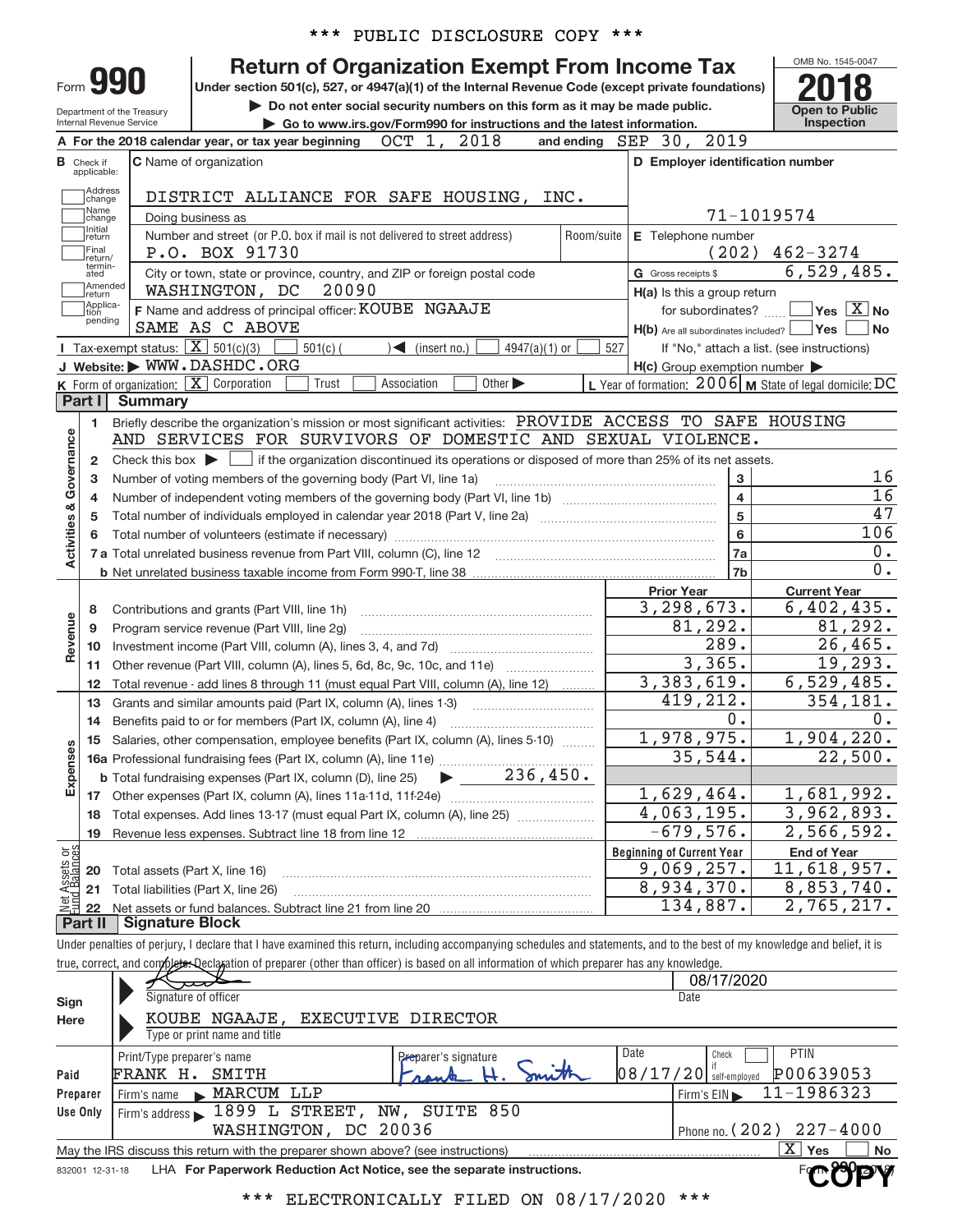| $\mathbf{1}$ | Briefly describe the organization's mission:<br>DISTRICT ALLIANCE FOR SAFE HOUSING, INC. (DASH) IS AN INNOVATOR IN                                                   |
|--------------|----------------------------------------------------------------------------------------------------------------------------------------------------------------------|
|              | PROVIDING ACCESS TO SAFE HOUSING AND SERVICES FOR SURVIVORS OF                                                                                                       |
|              | DOMESTIC AND SEXUAL VIOLENCE AND THEIR FAMILIES AS THEY REBUILD THEIR                                                                                                |
|              | LIVES ON THEIR OWN TERMS.                                                                                                                                            |
| $\mathbf{2}$ | Did the organization undertake any significant program services during the year which were not listed on the                                                         |
|              | $\overline{\mathsf{Yes}\mathrel{\hspace{0.05cm}\mathbf{X}}$ No<br>prior Form 990 or 990-EZ?                                                                          |
|              | If "Yes," describe these new services on Schedule O.                                                                                                                 |
| 3            | $\overline{\mathsf{Yes}}$ $\overline{\mathsf{X}}$ No<br>Did the organization cease conducting, or make significant changes in how it conducts, any program services? |
|              | If "Yes," describe these changes on Schedule O.                                                                                                                      |
| 4            | Describe the organization's program service accomplishments for each of its three largest program services, as measured by expenses.                                 |
|              | Section 501(c)(3) and 501(c)(4) organizations are required to report the amount of grants and allocations to others, the total expenses, and                         |
|              | revenue, if any, for each program service reported.                                                                                                                  |
| 4a           | $12,821.$ ) (Revenue \$<br>81, 292.<br>2,373,690. including grants of \$<br>) (Expenses \$<br>(Code:                                                                 |
|              | SAFE HOUSING: DASH OPERATES EMERGENCY-TO-TRANSITIONAL AND PERMANENT                                                                                                  |
|              | SAFE HOUSING AND SERVICES FOR SURVIVORS THROUGH OUR EMPOWERMENT PROJECT                                                                                              |
|              | AND CORNERSTONE HOUSING PROGRAMS. IN FY2019, DASH PROVIDED SAFE,                                                                                                     |
|              | LONG-TERM HOUSING TO 96 ADULTS AND 150 CHILDREN AND 89,790 SAFE NIGHTS                                                                                               |
|              | AWAY FROM THE THREAT OF VIOLENCE.                                                                                                                                    |
|              |                                                                                                                                                                      |
|              |                                                                                                                                                                      |
|              |                                                                                                                                                                      |
|              |                                                                                                                                                                      |
|              |                                                                                                                                                                      |
|              |                                                                                                                                                                      |
|              |                                                                                                                                                                      |
| 4b           | 952, 926. including grants of \$<br>15, 178.<br>$341, 360.$ ) (Revenue \$<br>(Expenses \$<br>(Code:                                                                  |
|              |                                                                                                                                                                      |
|              | COMMUNITY HOUSING RESOURCE PROGRAM: DASH OPERATES A WEEKLY CLINIC AND A                                                                                              |
|              | REGULAR HOUSING RESOURCE CENTER TO HELP SURVIVORS UNDERSTAND THEIR                                                                                                   |
|              | HOUSING RIGHTS, NAVIGATE RESOURCES IN THE CITY, AND SAFETY PLAN. DASH                                                                                                |
|              | PROVIDES LIAISONS AT THE COORDINATED ENTRY FOR FAMILIES - THE VIRGINIA                                                                                               |
|              | WILLIAMS FAMILY RESOURCE CENTER - WHERE ANY FAMILY FACING HOMELESSNESS                                                                                               |
|              | DUE TO DOMESTIC VIOLENCE IS ABLE TO HAVE A SPECIALIST HELP THEM                                                                                                      |
|              | NAVIGATE RESOURCES AND RIGHTS. THROUGH DASH, OVER 2,100 SURVIVORS                                                                                                    |
|              | RECEIVED ASSISTANCE THROUGH THESE RESOURCES AND FOUND SAFETY AND SAFE                                                                                                |
|              | HOMES. DASH STAFF WORKS TO EXPAND UNDERSTANDING OF HOW TO SERVE                                                                                                      |
|              | SURVIVORS THROUGHOUT THE CITY AND DELIVERED TRAININGS TO OVER 100 DC                                                                                                 |
|              | GOVERNMENT EMPLOYEES IN FY19. IN ADDITION, DASH PROVIDED EMERGENCY                                                                                                   |
|              | FINANCIAL ASSISTANCE TO 60 SURVIVORS THROUGH OUR SURVIVOR RESILIENCE                                                                                                 |
| 4c           | Revenue \$<br>(Code:<br>) (Expenses \$<br>including grants of \$                                                                                                     |
|              |                                                                                                                                                                      |
|              |                                                                                                                                                                      |
|              |                                                                                                                                                                      |
|              |                                                                                                                                                                      |
|              |                                                                                                                                                                      |
|              |                                                                                                                                                                      |
|              |                                                                                                                                                                      |
|              |                                                                                                                                                                      |
|              |                                                                                                                                                                      |
|              |                                                                                                                                                                      |
|              |                                                                                                                                                                      |
|              |                                                                                                                                                                      |
|              | 4d Other program services (Describe in Schedule O.)                                                                                                                  |
|              | Revenue \$<br>(Expenses \$<br>including grants of \$                                                                                                                 |
|              | 3,326,616.<br>Total program service expenses<br>Form 990 (2018)                                                                                                      |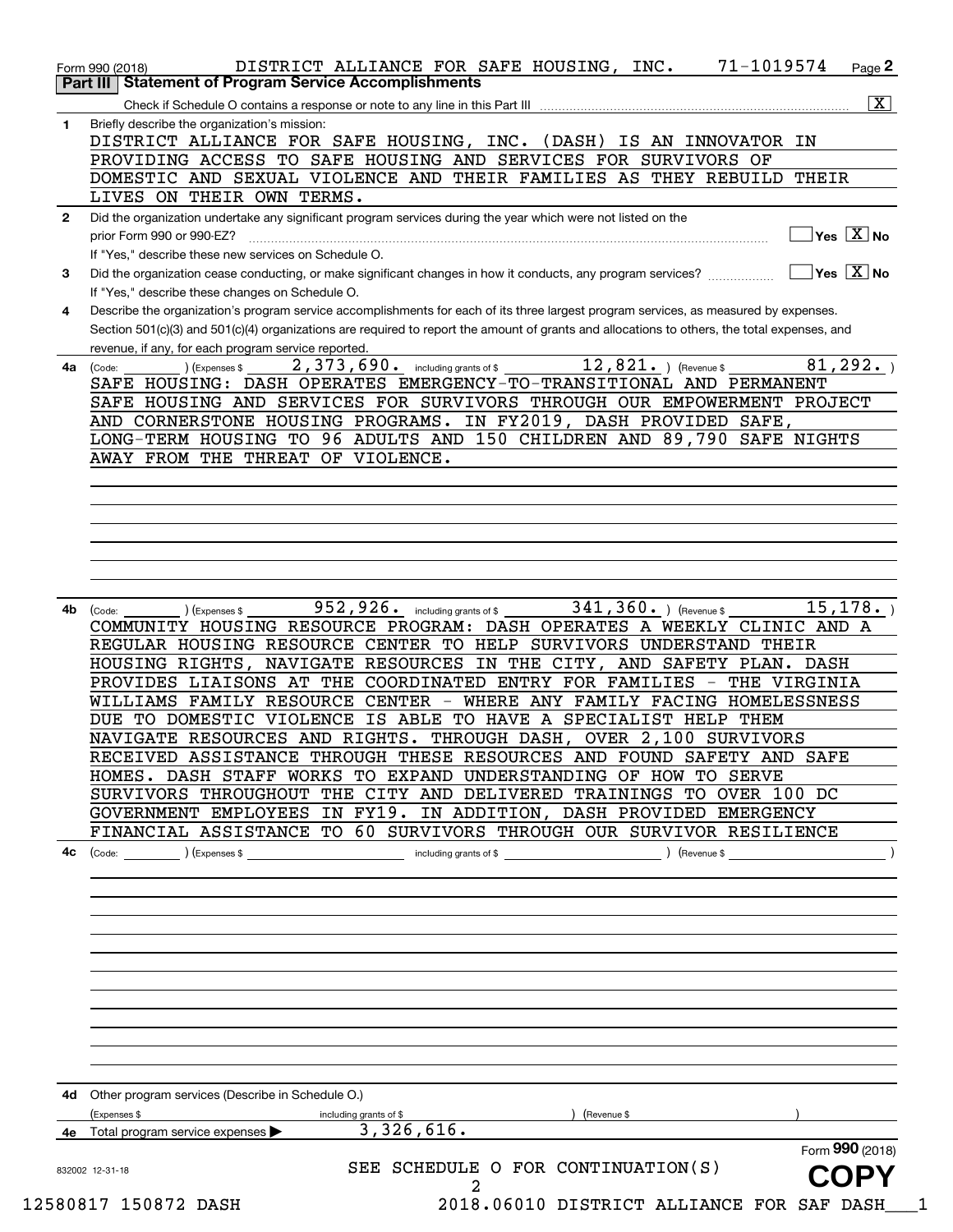|  | Form 990 (2018) |  |
|--|-----------------|--|

|     | 832003 12-31-18<br>3                                                                                                             |                |                         |                         |  |  |  |  |  |
|-----|----------------------------------------------------------------------------------------------------------------------------------|----------------|-------------------------|-------------------------|--|--|--|--|--|
|     |                                                                                                                                  | 21             |                         | x                       |  |  |  |  |  |
| 21  | Did the organization report more than \$5,000 of grants or other assistance to any domestic organization or                      |                |                         |                         |  |  |  |  |  |
|     | <b>b</b> If "Yes" to line 20a, did the organization attach a copy of its audited financial statements to this return?            | 20b            |                         |                         |  |  |  |  |  |
| 20a |                                                                                                                                  | 20a            |                         | $\mathbf X$             |  |  |  |  |  |
|     |                                                                                                                                  | 19             |                         | х                       |  |  |  |  |  |
| 19  | Did the organization report more than \$15,000 of gross income from gaming activities on Part VIII, line 9a? If "Yes."           |                |                         |                         |  |  |  |  |  |
|     |                                                                                                                                  | 18             |                         | x                       |  |  |  |  |  |
| 18  | Did the organization report more than \$15,000 total of fundraising event gross income and contributions on Part VIII, lines     |                |                         |                         |  |  |  |  |  |
|     |                                                                                                                                  | 17             | х                       |                         |  |  |  |  |  |
| 17  | Did the organization report a total of more than \$15,000 of expenses for professional fundraising services on Part IX,          |                |                         |                         |  |  |  |  |  |
|     |                                                                                                                                  | 16             |                         | x                       |  |  |  |  |  |
| 16  | Did the organization report on Part IX, column (A), line 3, more than \$5,000 of aggregate grants or other assistance to         |                |                         |                         |  |  |  |  |  |
|     |                                                                                                                                  | 15             |                         | x                       |  |  |  |  |  |
| 15  | Did the organization report on Part IX, column (A), line 3, more than \$5,000 of grants or other assistance to or for any        |                |                         |                         |  |  |  |  |  |
|     |                                                                                                                                  | 14b            |                         | x                       |  |  |  |  |  |
|     | investment, and program service activities outside the United States, or aggregate foreign investments valued at \$100,000       |                |                         |                         |  |  |  |  |  |
| b   | Did the organization have aggregate revenues or expenses of more than \$10,000 from grantmaking, fundraising, business,          |                |                         |                         |  |  |  |  |  |
| 14a | Did the organization maintain an office, employees, or agents outside of the United States?                                      | 14a            |                         | $\mathbf X$             |  |  |  |  |  |
| 13  |                                                                                                                                  | 13             |                         | X                       |  |  |  |  |  |
|     | If "Yes," and if the organization answered "No" to line 12a, then completing Schedule D, Parts XI and XII is optional            | 12b            | v<br>▵                  |                         |  |  |  |  |  |
|     | <b>b</b> Was the organization included in consolidated, independent audited financial statements for the tax year?               |                |                         |                         |  |  |  |  |  |
|     | Schedule D, Parts XI and XII                                                                                                     | 12a            |                         | x                       |  |  |  |  |  |
|     | 12a Did the organization obtain separate, independent audited financial statements for the tax year? If "Yes," complete          |                |                         |                         |  |  |  |  |  |
|     | the organization's liability for uncertain tax positions under FIN 48 (ASC 740)? If "Yes," complete Schedule D, Part X           | 11f            | х                       |                         |  |  |  |  |  |
| f   | Did the organization's separate or consolidated financial statements for the tax year include a footnote that addresses          |                |                         |                         |  |  |  |  |  |
|     | Did the organization report an amount for other liabilities in Part X, line 25? If "Yes," complete Schedule D, Part X            | 11e            |                         | $\overline{\mathbf{X}}$ |  |  |  |  |  |
|     |                                                                                                                                  | 11d            |                         | x                       |  |  |  |  |  |
|     | d Did the organization report an amount for other assets in Part X, line 15 that is 5% or more of its total assets reported in   |                |                         |                         |  |  |  |  |  |
|     |                                                                                                                                  | 11c            |                         | x                       |  |  |  |  |  |
| c   | Did the organization report an amount for investments - program related in Part X, line 13 that is 5% or more of its total       |                |                         |                         |  |  |  |  |  |
|     |                                                                                                                                  | 11b            |                         | x                       |  |  |  |  |  |
| b   | Did the organization report an amount for investments - other securities in Part X, line 12 that is 5% or more of its total      |                |                         |                         |  |  |  |  |  |
|     |                                                                                                                                  | 11a            | X                       |                         |  |  |  |  |  |
| а   | Did the organization report an amount for land, buildings, and equipment in Part X, line 10? If "Yes," complete Schedule D,      |                |                         |                         |  |  |  |  |  |
|     | as applicable.                                                                                                                   |                |                         |                         |  |  |  |  |  |
| 11  | If the organization's answer to any of the following questions is "Yes," then complete Schedule D, Parts VI, VII, VIII, IX, or X |                |                         |                         |  |  |  |  |  |
|     |                                                                                                                                  | 10             |                         | x                       |  |  |  |  |  |
| 10  | Did the organization, directly or through a related organization, hold assets in temporarily restricted endowments, permanent    |                |                         |                         |  |  |  |  |  |
|     | If "Yes," complete Schedule D, Part IV                                                                                           | 9              |                         | x                       |  |  |  |  |  |
|     | amounts not listed in Part X; or provide credit counseling, debt management, credit repair, or debt negotiation services?        |                |                         |                         |  |  |  |  |  |
| 9   | Did the organization report an amount in Part X, line 21, for escrow or custodial account liability, serve as a custodian for    |                |                         |                         |  |  |  |  |  |
|     |                                                                                                                                  | 8              |                         | x                       |  |  |  |  |  |
| 8   | Did the organization maintain collections of works of art, historical treasures, or other similar assets? If "Yes," complete     |                |                         |                         |  |  |  |  |  |
|     |                                                                                                                                  | $\overline{7}$ |                         | x                       |  |  |  |  |  |
| 7   | Did the organization receive or hold a conservation easement, including easements to preserve open space,                        |                |                         |                         |  |  |  |  |  |
|     | provide advice on the distribution or investment of amounts in such funds or accounts? If "Yes," complete Schedule D, Part I     | 6              |                         | x                       |  |  |  |  |  |
| 6   | Did the organization maintain any donor advised funds or any similar funds or accounts for which donors have the right to        |                |                         |                         |  |  |  |  |  |
|     |                                                                                                                                  | 5              |                         | x                       |  |  |  |  |  |
| 5   | Is the organization a section 501(c)(4), 501(c)(5), or 501(c)(6) organization that receives membership dues, assessments, or     |                |                         |                         |  |  |  |  |  |
|     |                                                                                                                                  | 4              |                         | x                       |  |  |  |  |  |
| 4   | Section 501(c)(3) organizations. Did the organization engage in lobbying activities, or have a section 501(h) election in effect |                |                         |                         |  |  |  |  |  |
|     |                                                                                                                                  | 3              |                         | x                       |  |  |  |  |  |
| 3   | Did the organization engage in direct or indirect political campaign activities on behalf of or in opposition to candidates for  |                |                         |                         |  |  |  |  |  |
| 2   |                                                                                                                                  | $\overline{2}$ | $\overline{\mathbf{x}}$ |                         |  |  |  |  |  |
|     |                                                                                                                                  | 1              | X                       |                         |  |  |  |  |  |
| 1.  | Is the organization described in section $501(c)(3)$ or $4947(a)(1)$ (other than a private foundation)?                          |                |                         |                         |  |  |  |  |  |
|     |                                                                                                                                  |                | Yes                     | No                      |  |  |  |  |  |

12580817 150872 DASH 2018.06010 DISTRICT ALLIANCE FOR SAF DASH\_\_\_1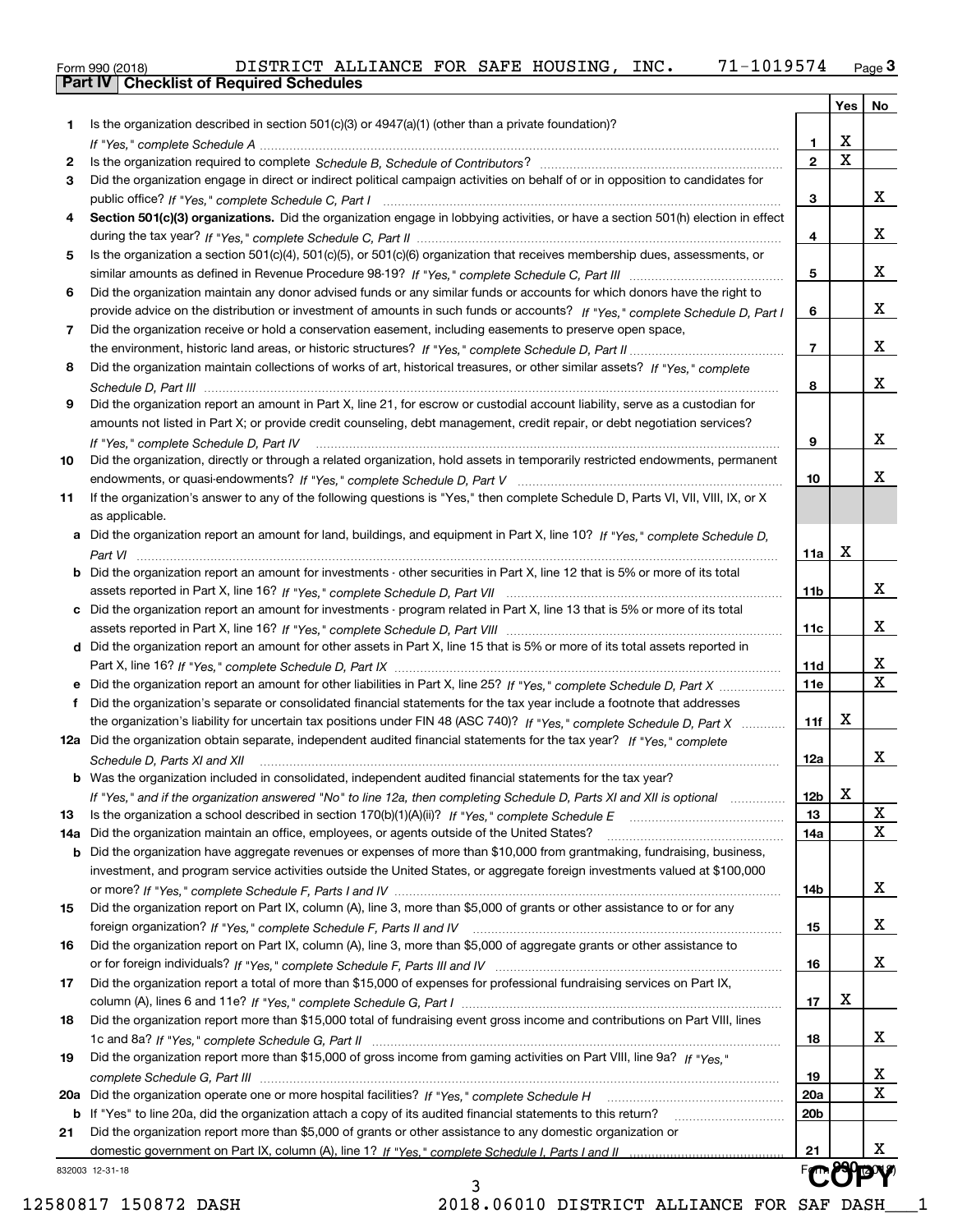Form 990 (2018) DISTRICT ALLIANCE FOR SAFE HOUSING , INC 71–1019574 <sub>Page</sub> 4<br>**Part IV | Checklist of Required Schedules** <sub>(continued)</sub>

*(continued)*

| 22                   |                                                                                                                                    |     | Yes $ $ | No                      |
|----------------------|------------------------------------------------------------------------------------------------------------------------------------|-----|---------|-------------------------|
|                      | Did the organization report more than \$5,000 of grants or other assistance to or for domestic individuals on                      |     |         |                         |
|                      |                                                                                                                                    | 22  | x       |                         |
| 23                   | Did the organization answer "Yes" to Part VII, Section A, line 3, 4, or 5 about compensation of the organization's current         |     |         |                         |
|                      | and former officers, directors, trustees, key employees, and highest compensated employees? If "Yes," complete                     |     |         |                         |
|                      |                                                                                                                                    | 23  |         | x                       |
|                      | 24a Did the organization have a tax-exempt bond issue with an outstanding principal amount of more than \$100,000 as of the        |     |         |                         |
|                      | last day of the year, that was issued after December 31, 2002? If "Yes," answer lines 24b through 24d and complete                 |     |         |                         |
|                      |                                                                                                                                    | 24a |         | x                       |
|                      |                                                                                                                                    | 24b |         |                         |
|                      | c Did the organization maintain an escrow account other than a refunding escrow at any time during the year to defease             |     |         |                         |
|                      |                                                                                                                                    | 24c |         |                         |
|                      |                                                                                                                                    | 24d |         |                         |
|                      | 25a Section 501(c)(3), 501(c)(4), and 501(c)(29) organizations. Did the organization engage in an excess benefit                   |     |         |                         |
|                      |                                                                                                                                    | 25a |         | X                       |
|                      | b Is the organization aware that it engaged in an excess benefit transaction with a disqualified person in a prior year, and       |     |         |                         |
|                      | that the transaction has not been reported on any of the organization's prior Forms 990 or 990-EZ? If "Yes," complete              |     |         |                         |
|                      | Schedule L, Part I                                                                                                                 | 25b |         | X                       |
| 26                   | Did the organization report any amount on Part X, line 5, 6, or 22 for receivables from or payables to any current or              |     |         |                         |
|                      | former officers, directors, trustees, key employees, highest compensated employees, or disqualified persons? If "Yes."             |     |         |                         |
|                      |                                                                                                                                    | 26  |         | X                       |
| 27                   |                                                                                                                                    |     |         |                         |
|                      | Did the organization provide a grant or other assistance to an officer, director, trustee, key employee, substantial               |     |         |                         |
|                      | contributor or employee thereof, a grant selection committee member, or to a 35% controlled entity or family member                |     |         | х                       |
|                      |                                                                                                                                    | 27  |         |                         |
| 28                   | Was the organization a party to a business transaction with one of the following parties (see Schedule L, Part IV                  |     |         |                         |
|                      | instructions for applicable filing thresholds, conditions, and exceptions):                                                        |     |         |                         |
|                      |                                                                                                                                    | 28a |         | х                       |
| b                    | A family member of a current or former officer, director, trustee, or key employee? If "Yes," complete Schedule L, Part IV         | 28b |         | $\overline{\mathbf{X}}$ |
| c                    | An entity of which a current or former officer, director, trustee, or key employee (or a family member thereof) was an officer,    |     |         |                         |
|                      |                                                                                                                                    | 28c |         | x                       |
| 29                   |                                                                                                                                    | 29  | X       |                         |
| 30                   | Did the organization receive contributions of art, historical treasures, or other similar assets, or qualified conservation        |     |         |                         |
|                      |                                                                                                                                    | 30  |         | x                       |
| 31                   | Did the organization liquidate, terminate, or dissolve and cease operations?                                                       |     |         |                         |
|                      |                                                                                                                                    | 31  |         | x                       |
| 32                   | Did the organization sell, exchange, dispose of, or transfer more than 25% of its net assets? If "Yes," complete                   |     |         |                         |
|                      |                                                                                                                                    | 32  |         | x                       |
|                      | Did the organization own 100% of an entity disregarded as separate from the organization under Regulations                         |     |         |                         |
|                      |                                                                                                                                    |     | х       |                         |
|                      |                                                                                                                                    |     |         |                         |
|                      |                                                                                                                                    | 33  |         |                         |
|                      | Was the organization related to any tax-exempt or taxable entity? If "Yes," complete Schedule R, Part II, III, or IV, and          |     |         |                         |
|                      |                                                                                                                                    | 34  |         |                         |
|                      | 35a Did the organization have a controlled entity within the meaning of section 512(b)(13)?                                        | 35a |         |                         |
|                      | <b>b</b> If "Yes" to line 35a, did the organization receive any payment from or engage in any transaction with a controlled entity |     |         |                         |
|                      |                                                                                                                                    | 35b |         |                         |
|                      | Section 501(c)(3) organizations. Did the organization make any transfers to an exempt non-charitable related organization?         |     |         |                         |
|                      |                                                                                                                                    | 36  |         |                         |
|                      | Did the organization conduct more than 5% of its activities through an entity that is not a related organization                   |     |         |                         |
|                      |                                                                                                                                    | 37  |         |                         |
|                      | Did the organization complete Schedule O and provide explanations in Schedule O for Part VI, lines 11b and 19?                     |     |         |                         |
|                      | Note. All Form 990 filers are required to complete Schedule O                                                                      | 38  | X       |                         |
|                      | <b>Statements Regarding Other IRS Filings and Tax Compliance</b><br><b>Part V</b>                                                  |     |         |                         |
|                      | Check if Schedule O contains a response or note to any line in this Part V                                                         |     |         |                         |
|                      |                                                                                                                                    |     | Yes     |                         |
|                      | 46<br><b>1a</b> Enter the number reported in Box 3 of Form 1096. Enter -0- if not applicable <i>mummumumum</i><br>1a               |     |         |                         |
|                      | 0<br>1b                                                                                                                            |     |         |                         |
| 34<br>36<br>37<br>38 |                                                                                                                                    |     |         | х<br>X<br>x<br>X.<br>No |
|                      | c Did the organization comply with backup withholding rules for reportable payments to vendors and reportable gaming               | 1c  | х       |                         |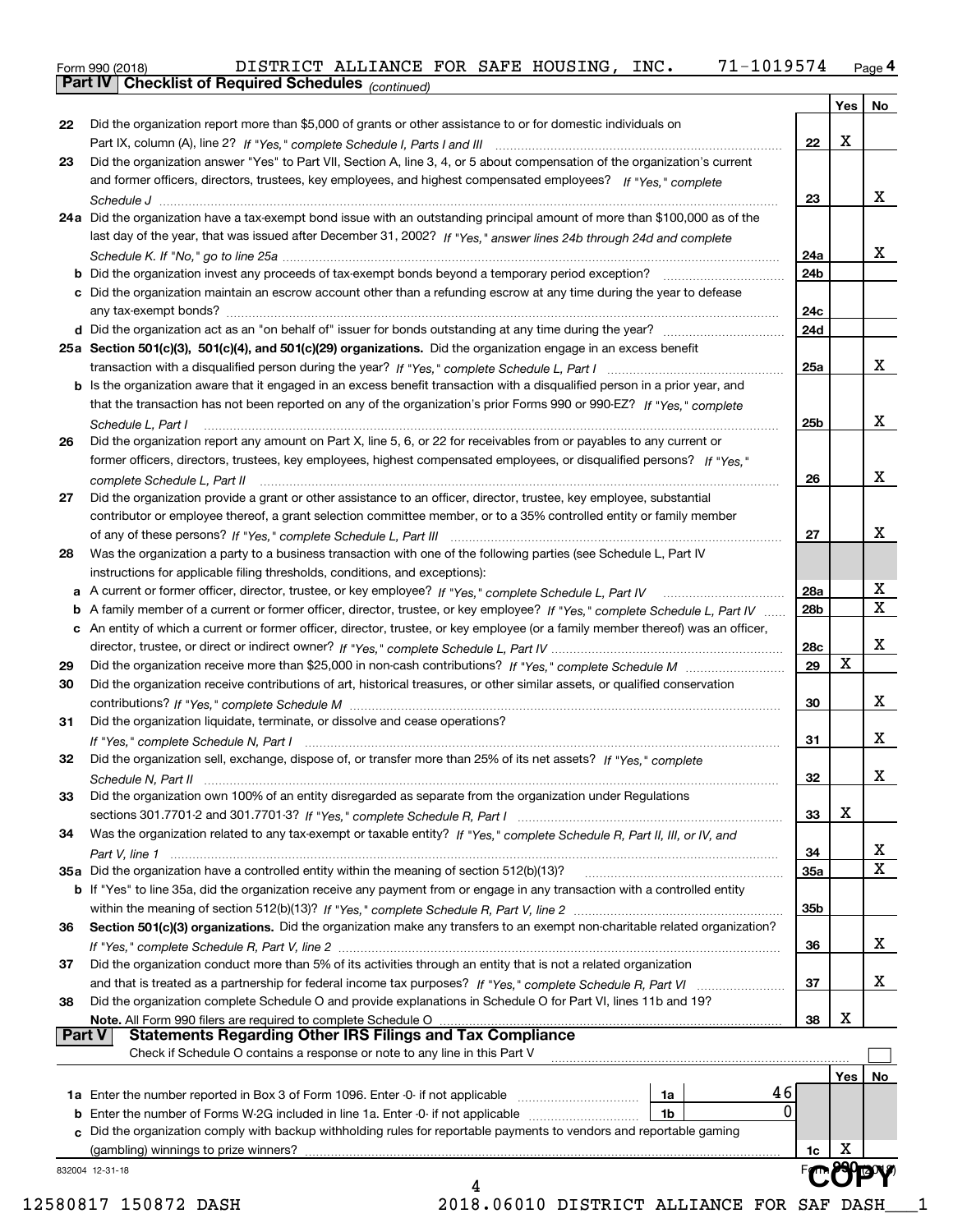|              | DISTRICT ALLIANCE FOR SAFE HOUSING, INC.<br>Form 990 (2018)                                                                                     | 71-1019574      |                |     | $Page$ <sup>5</sup> |
|--------------|-------------------------------------------------------------------------------------------------------------------------------------------------|-----------------|----------------|-----|---------------------|
| Part V       | Statements Regarding Other IRS Filings and Tax Compliance (continued)                                                                           |                 |                |     |                     |
|              |                                                                                                                                                 |                 |                | Yes | No                  |
|              | 2a Enter the number of employees reported on Form W-3, Transmittal of Wage and Tax Statements,                                                  | 47              |                |     |                     |
|              | filed for the calendar year ending with or within the year covered by this return <i>manumumumum</i>                                            | 2a              | 2 <sub>b</sub> | X   |                     |
|              |                                                                                                                                                 |                 |                |     |                     |
|              | 3a Did the organization have unrelated business gross income of \$1,000 or more during the year?                                                |                 | 3a             |     | х                   |
|              |                                                                                                                                                 |                 | 3 <sub>b</sub> |     |                     |
|              |                                                                                                                                                 |                 |                |     |                     |
|              | 4a At any time during the calendar year, did the organization have an interest in, or a signature or other authority over, a                    |                 | 4a             |     | x                   |
|              | <b>b</b> If "Yes," enter the name of the foreign country: $\blacktriangleright$                                                                 |                 |                |     |                     |
|              | See instructions for filing requirements for FinCEN Form 114, Report of Foreign Bank and Financial Accounts (FBAR).                             |                 |                |     |                     |
|              |                                                                                                                                                 |                 | 5a             |     | х                   |
| b            |                                                                                                                                                 |                 | 5 <sub>b</sub> |     | X                   |
|              |                                                                                                                                                 |                 | 5c             |     |                     |
|              |                                                                                                                                                 |                 |                |     |                     |
|              | 6a Does the organization have annual gross receipts that are normally greater than \$100,000, and did the organization solicit                  |                 |                |     | x                   |
|              | any contributions that were not tax deductible as charitable contributions?                                                                     |                 | 6a             |     |                     |
|              | <b>b</b> If "Yes," did the organization include with every solicitation an express statement that such contributions or gifts                   |                 |                |     |                     |
|              |                                                                                                                                                 |                 | 6b             |     |                     |
| 7            | Organizations that may receive deductible contributions under section 170(c).                                                                   |                 |                |     | х                   |
| а            | Did the organization receive a payment in excess of \$75 made partly as a contribution and partly for goods and services provided to the payor? |                 | 7a             |     |                     |
| b            | If "Yes," did the organization notify the donor of the value of the goods or services provided?                                                 |                 | 7b             |     |                     |
| c            | Did the organization sell, exchange, or otherwise dispose of tangible personal property for which it was required                               |                 |                |     | х                   |
|              |                                                                                                                                                 |                 | 7c             |     |                     |
| d            |                                                                                                                                                 | 7d              |                |     | х                   |
| е            |                                                                                                                                                 |                 | 7e             |     | х                   |
| f            | Did the organization, during the year, pay premiums, directly or indirectly, on a personal benefit contract?                                    |                 | 7f             |     |                     |
| g            | If the organization received a contribution of qualified intellectual property, did the organization file Form 8899 as required?                |                 | 7g             |     |                     |
| $\mathsf{h}$ | If the organization received a contribution of cars, boats, airplanes, or other vehicles, did the organization file a Form 1098-C?              |                 | 7h             |     |                     |
| 8            | Sponsoring organizations maintaining donor advised funds. Did a donor advised fund maintained by the                                            |                 |                |     |                     |
|              | sponsoring organization have excess business holdings at any time during the year?                                                              |                 | 8              |     |                     |
| 9            | Sponsoring organizations maintaining donor advised funds.                                                                                       |                 |                |     |                     |
| a            | Did the sponsoring organization make any taxable distributions under section 4966?                                                              |                 | 9а             |     |                     |
| b            |                                                                                                                                                 |                 | 9b             |     |                     |
| 10           | Section 501(c)(7) organizations. Enter:                                                                                                         |                 |                |     |                     |
|              |                                                                                                                                                 | 10a             |                |     |                     |
|              |                                                                                                                                                 |                 |                |     |                     |
| 11           | Section 501(c)(12) organizations. Enter:                                                                                                        |                 |                |     |                     |
| a            |                                                                                                                                                 | 11a             |                |     |                     |
|              | <b>b</b> Gross income from other sources (Do not net amounts due or paid to other sources against                                               |                 |                |     |                     |
|              |                                                                                                                                                 | 11b             |                |     |                     |
|              | 12a Section 4947(a)(1) non-exempt charitable trusts. Is the organization filing Form 990 in lieu of Form 1041?                                  |                 | 12a            |     |                     |
|              | <b>b</b> If "Yes," enter the amount of tax-exempt interest received or accrued during the year <i>manument</i>                                  | 12b             |                |     |                     |
| 13           | Section 501(c)(29) qualified nonprofit health insurance issuers.                                                                                |                 |                |     |                     |
|              | a Is the organization licensed to issue qualified health plans in more than one state?                                                          |                 | 13а            |     |                     |
|              | Note. See the instructions for additional information the organization must report on Schedule O.                                               |                 |                |     |                     |
|              | <b>b</b> Enter the amount of reserves the organization is required to maintain by the states in which the                                       |                 |                |     |                     |
|              |                                                                                                                                                 | 13b             |                |     |                     |
|              |                                                                                                                                                 | 13 <sub>c</sub> |                |     |                     |
|              | 14a Did the organization receive any payments for indoor tanning services during the tax year?                                                  |                 | 14a            |     | x                   |
|              |                                                                                                                                                 |                 | 14b            |     |                     |
| 15           | Is the organization subject to the section 4960 tax on payment(s) of more than \$1,000,000 in remuneration or                                   |                 |                |     |                     |
|              |                                                                                                                                                 |                 | 15             |     | х                   |
|              | If "Yes," see instructions and file Form 4720, Schedule N.                                                                                      |                 |                |     |                     |
| 16           | Is the organization an educational institution subject to the section 4968 excise tax on net investment income?                                 |                 | 16             |     | х                   |
|              | If "Yes," complete Form 4720, Schedule O.                                                                                                       |                 |                |     |                     |

832005 12-31-18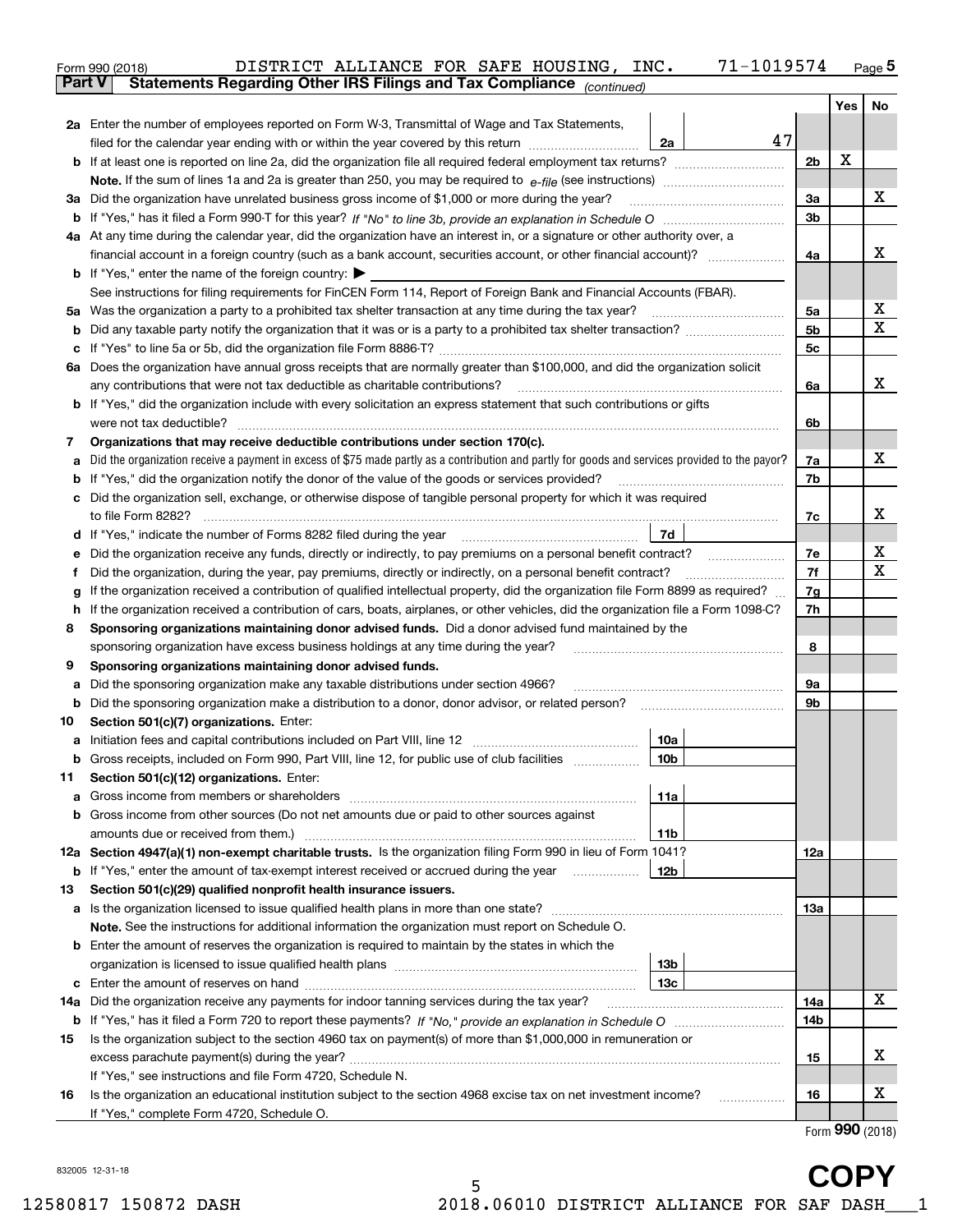|  | Form 990 (2018) |
|--|-----------------|
|  |                 |

# DISTRICT ALLIANCE FOR SAFE HOUSING, INC. 71-1019574 Page 6

*For each "Yes" response to lines 2 through 7b below, and for a "No" response* **6Part VI Governance, Management, and Disclosure**  DISTRICT ALLIANCE FOR SAFE HOUSING, INC. 71-1019574 *to line 8a, 8b, or 10b below, describe the circumstances, processes, or changes in Schedule O. See instructions.*

|    |                                                                                                                                                                            |    |    |                 | Yes   No    |             |
|----|----------------------------------------------------------------------------------------------------------------------------------------------------------------------------|----|----|-----------------|-------------|-------------|
|    | <b>1a</b> Enter the number of voting members of the governing body at the end of the tax year <i>manumum</i>                                                               | 1a | 16 |                 |             |             |
|    | If there are material differences in voting rights among members of the governing body, or if the governing                                                                |    |    |                 |             |             |
|    | body delegated broad authority to an executive committee or similar committee, explain in Schedule O.                                                                      |    |    |                 |             |             |
|    |                                                                                                                                                                            | 1b | 16 |                 |             |             |
| 2  | Did any officer, director, trustee, or key employee have a family relationship or a business relationship with any other                                                   |    |    |                 |             |             |
|    | officer, director, trustee, or key employee?                                                                                                                               |    |    | $\overline{2}$  |             | X           |
| 3  | Did the organization delegate control over management duties customarily performed by or under the direct supervision                                                      |    |    |                 |             |             |
|    |                                                                                                                                                                            |    |    | 3               |             | X           |
| 4  | Did the organization make any significant changes to its governing documents since the prior Form 990 was filed?                                                           |    |    | 4               |             | $\mathbf X$ |
| 5  |                                                                                                                                                                            |    |    | 5               |             | $\mathbf X$ |
| 6  |                                                                                                                                                                            |    |    | 6               |             | X           |
|    | 7a Did the organization have members, stockholders, or other persons who had the power to elect or appoint one or                                                          |    |    |                 |             |             |
|    |                                                                                                                                                                            |    |    | 7a              |             | X           |
|    | <b>b</b> Are any governance decisions of the organization reserved to (or subject to approval by) members, stockholders, or                                                |    |    |                 |             |             |
|    | persons other than the governing body?                                                                                                                                     |    |    | 7b              |             | Х           |
| 8  | Did the organization contemporaneously document the meetings held or written actions undertaken during the year by the following:                                          |    |    |                 |             |             |
| a  |                                                                                                                                                                            |    |    | 8a              | X           |             |
|    |                                                                                                                                                                            |    |    | 8b              | $\mathbf X$ |             |
| 9  | Is there any officer, director, trustee, or key employee listed in Part VII, Section A, who cannot be reached at the                                                       |    |    |                 |             |             |
|    |                                                                                                                                                                            |    |    | 9               |             | X           |
|    | Section B. Policies <sub>(This</sub> Section B requests information about policies not required by the Internal Revenue Code.)                                             |    |    |                 |             |             |
|    |                                                                                                                                                                            |    |    |                 | Yes         | <b>No</b>   |
|    |                                                                                                                                                                            |    |    | <b>10a</b>      |             | X           |
|    | <b>b</b> If "Yes," did the organization have written policies and procedures governing the activities of such chapters, affiliates,                                        |    |    |                 |             |             |
|    |                                                                                                                                                                            |    |    | 10 <sub>b</sub> |             |             |
|    | 11a Has the organization provided a complete copy of this Form 990 to all members of its governing body before filing the form?                                            |    |    | 11a             | X           |             |
|    | <b>b</b> Describe in Schedule O the process, if any, used by the organization to review this Form 990.                                                                     |    |    |                 |             |             |
|    |                                                                                                                                                                            |    |    | 12a             | X           |             |
|    | 12a Did the organization have a written conflict of interest policy? If "No," go to line 13                                                                                |    |    | 12 <sub>b</sub> | X           |             |
| b  |                                                                                                                                                                            |    |    |                 |             |             |
|    | c Did the organization regularly and consistently monitor and enforce compliance with the policy? If "Yes," describe                                                       |    |    |                 | X           |             |
|    | in Schedule O how this was done measured and contained a state of the state of the state of the state of the s                                                             |    |    | 12c<br>13       | $\mathbf X$ |             |
| 13 |                                                                                                                                                                            |    |    |                 | $\mathbf X$ |             |
| 14 | Did the organization have a written document retention and destruction policy? manufactured and the organization have a written document retention and destruction policy? |    |    | 14              |             |             |
| 15 | Did the process for determining compensation of the following persons include a review and approval by independent                                                         |    |    |                 |             |             |
|    | persons, comparability data, and contemporaneous substantiation of the deliberation and decision?                                                                          |    |    |                 |             |             |
|    |                                                                                                                                                                            |    |    | 15a             | X<br>X      |             |
|    | <b>b</b> Other officers or key employees of the organization                                                                                                               |    |    | 15b             |             |             |
|    | If "Yes" to line 15a or 15b, describe the process in Schedule O (see instructions).                                                                                        |    |    |                 |             |             |
|    | 16a Did the organization invest in, contribute assets to, or participate in a joint venture or similar arrangement with a                                                  |    |    |                 |             |             |
|    | taxable entity during the year?                                                                                                                                            |    |    | 16a             |             | х           |
|    | <b>b</b> If "Yes," did the organization follow a written policy or procedure requiring the organization to evaluate its participation                                      |    |    |                 |             |             |
|    | in joint venture arrangements under applicable federal tax law, and take steps to safeguard the organization's                                                             |    |    |                 |             |             |
|    | exempt status with respect to such arrangements?                                                                                                                           |    |    | <b>16b</b>      |             |             |
|    | <b>Section C. Disclosure</b>                                                                                                                                               |    |    |                 |             |             |
| 17 | List the states with which a copy of this Form 990 is required to be filed $\blacktriangleright$ MD, VA                                                                    |    |    |                 |             |             |
| 18 | Section 6104 requires an organization to make its Forms 1023 (1024 or 1024-A if applicable), 990, and 990-T (Section 501(c)(3)s only) available                            |    |    |                 |             |             |
|    | for public inspection. Indicate how you made these available. Check all that apply.                                                                                        |    |    |                 |             |             |
|    | $X$ Upon request<br>$\lfloor X \rfloor$ Own website<br>Another's website<br>Other (explain in Schedule O)                                                                  |    |    |                 |             |             |
| 19 | Describe in Schedule O whether (and if so, how) the organization made its governing documents, conflict of interest policy, and financial                                  |    |    |                 |             |             |
|    | statements available to the public during the tax year.                                                                                                                    |    |    |                 |             |             |
| 20 | State the name, address, and telephone number of the person who possesses the organization's books and records                                                             |    |    |                 |             |             |
|    | KOUBE NGAAJE - (202) 462-3274                                                                                                                                              |    |    |                 |             |             |
|    | P.O. BOX 91730, WASHINGTON, DC<br>20090                                                                                                                                    |    |    |                 |             |             |
|    | 832006 12-31-18                                                                                                                                                            |    |    |                 |             |             |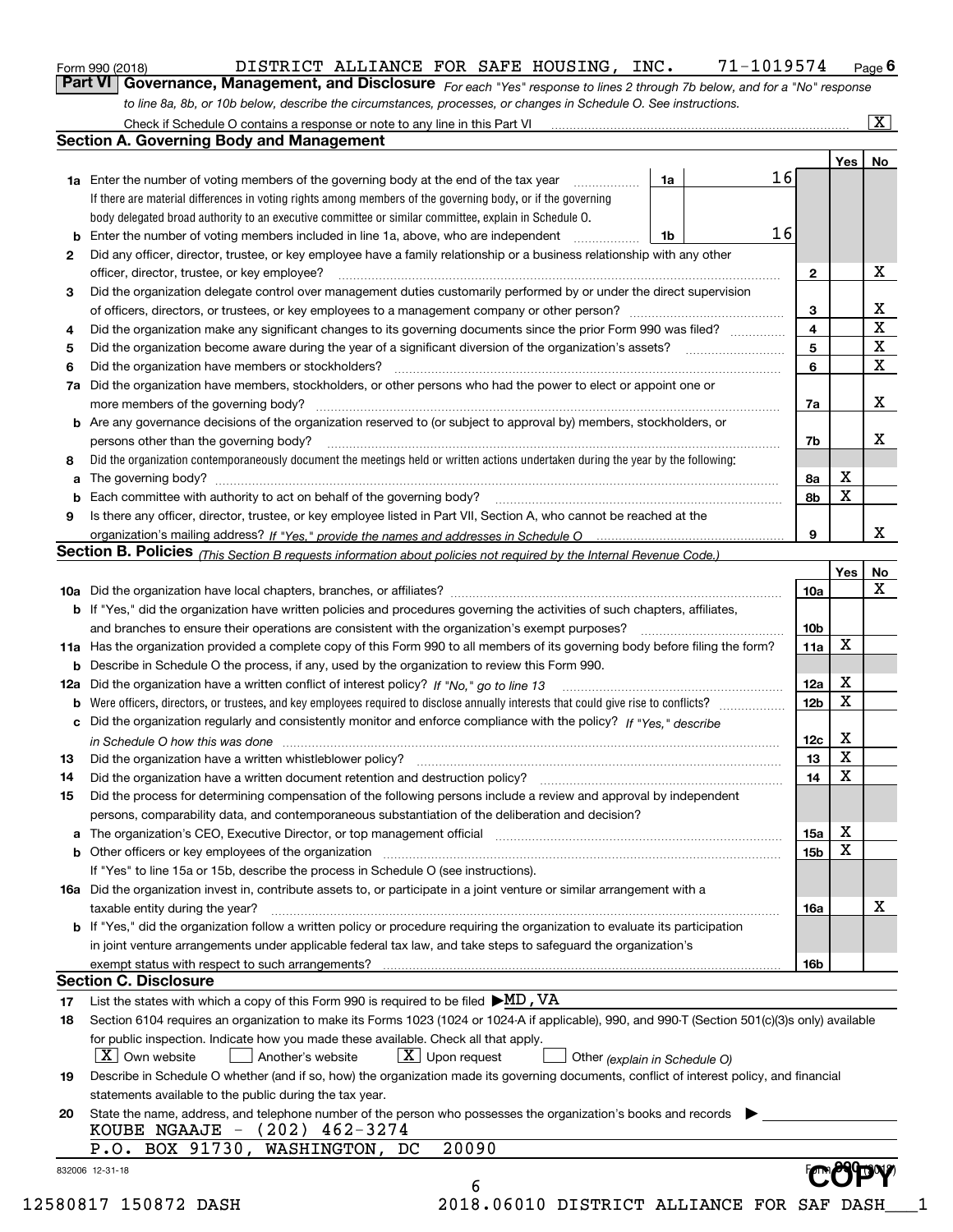$\mathcal{L}^{\text{max}}$ 

**7Part VII Compensation of Officers, Directors, Trustees, Key Employees, Highest Compensated Employees, and Independent Contractors**

Check if Schedule O contains a response or note to any line in this Part VII

**Section A. Officers, Directors, Trustees, Key Employees, and Highest Compensated Employees**

**1a**  Complete this table for all persons required to be listed. Report compensation for the calendar year ending with or within the organization's tax year.

**•** List all of the organization's current officers, directors, trustees (whether individuals or organizations), regardless of amount of compensation. Enter -0- in columns  $(D)$ ,  $(E)$ , and  $(F)$  if no compensation was paid.

**(A)**

● List all of the organization's **current** key employees, if any. See instructions for definition of "key employee."

· List the organization's five current highest compensated employees (other than an officer, director, trustee, or key employee) who received report-■ List the organization's five current highest compensated employees (other than an officer, director, trustee, or key employee) who received report-<br>able compensation (Box 5 of Form W-2 and/or Box 7 of Form 1099-MISC) of

 $\bullet$  List all of the organization's **former** officers, key employees, and highest compensated employees who received more than \$100,000 of reportable compensation from the organization and any related organizations.

**•** List all of the organization's former directors or trustees that received, in the capacity as a former director or trustee of the organization, more than \$10,000 of reportable compensation from the organization and any related organizations.

List persons in the following order: individual trustees or directors; institutional trustees; officers; key employees; highest compensated employees; and former such persons.

Check this box if neither the organization nor any related organization compensated any current officer, director, or trustee.  $\mathcal{L}^{\text{max}}$ 

| (A)                                | (B)                    | (C)                                                              |                       |         |              |                                  |        | (D)             | (E)             | (F)                          |
|------------------------------------|------------------------|------------------------------------------------------------------|-----------------------|---------|--------------|----------------------------------|--------|-----------------|-----------------|------------------------------|
| Name and Title                     | Average                | Position<br>(do not check more than one                          |                       |         |              |                                  |        | Reportable      | Reportable      | Estimated                    |
|                                    | hours per              | box, unless person is both an<br>officer and a director/trustee) |                       |         |              |                                  |        | compensation    | compensation    | amount of                    |
|                                    | week                   |                                                                  |                       |         |              |                                  |        | from            | from related    | other                        |
|                                    | (list any              |                                                                  |                       |         |              |                                  |        | the             | organizations   | compensation                 |
|                                    | hours for              |                                                                  |                       |         |              |                                  |        | organization    | (W-2/1099-MISC) | from the                     |
|                                    | related                |                                                                  |                       |         |              |                                  |        | (W-2/1099-MISC) |                 | organization                 |
|                                    | organizations<br>below |                                                                  |                       |         |              |                                  |        |                 |                 | and related<br>organizations |
|                                    | line)                  | Individual trustee or director                                   | Institutional trustee | Officer | Key employee | Highest compensated<br> employee | Former |                 |                 |                              |
| EUSEEKERS WILLIAMS<br>(1)          | 2.00                   |                                                                  |                       |         |              |                                  |        |                 |                 |                              |
| CHAIR - UNTIL 03/2019              |                        | X                                                                |                       | Χ       |              |                                  |        | 0.              | 0.              | 0.                           |
| (2) PATTI DEBOW, BOARD MEMBER      | $\overline{2.00}$      |                                                                  |                       |         |              |                                  |        |                 |                 |                              |
| CHAIR - AS OF 06/2019              |                        | $\mathbf X$                                                      |                       | Χ       |              |                                  |        | 0.              | 0.              | 0.                           |
| CAREY TARBELL, VICE CHAIR -<br>(3) | 2.00                   |                                                                  |                       |         |              |                                  |        |                 |                 |                              |
| UNTIL 06/2019, BOARD MEMBER        |                        | X                                                                |                       | Χ       |              |                                  |        | 0.              | 0.              | $0_{\cdot}$                  |
| DONNA SHERARD, BOARD MEMBER<br>(4) | 2.00                   |                                                                  |                       |         |              |                                  |        |                 |                 |                              |
| VICE CHAIR - AS OF 06/2019         |                        | X                                                                |                       | X       |              |                                  |        | 0.              | 0.              | $0_{\cdot}$                  |
| (5) MAKI FUTAMI                    | 2.00                   |                                                                  |                       |         |              |                                  |        |                 |                 |                              |
| TREASURER                          |                        | $\mathbf X$                                                      |                       | X       |              |                                  |        | 0.              | 0.              | $0_{\cdot}$                  |
| (6) ELIZABETH GROSSMAN, SECRETARY  | 2.00                   |                                                                  |                       |         |              |                                  |        |                 |                 |                              |
| - UNTIL 06/2019, BOARD MEMBER      |                        | $\mathbf X$                                                      |                       | X       |              |                                  |        | 0.              | 0.              | $0_{\cdot}$                  |
| (7) ASHLEY BAQUIE                  | 2.00                   |                                                                  |                       |         |              |                                  |        |                 |                 |                              |
| SECRETARY - AS OF 06/2019          |                        | X                                                                |                       | X       |              |                                  |        | 0.              | 0.              | 0.                           |
| (8) SAMANTHA BARLOW                | 1.00                   |                                                                  |                       |         |              |                                  |        |                 |                 |                              |
| BOARD MEMBER                       |                        | $\mathbf X$                                                      |                       |         |              |                                  |        | 0.              | 0.              | 0.                           |
| (9) KURT CONWAY                    | 1.00                   |                                                                  |                       |         |              |                                  |        |                 |                 |                              |
| BOARD MEMBER                       |                        | $\mathbf X$                                                      |                       |         |              |                                  |        | 0.              | 0.              | 0.                           |
| (10) TRACY DAVIS, ESQ.             | 1.00                   |                                                                  |                       |         |              |                                  |        |                 |                 |                              |
| BOARD MEMBER                       |                        | $\mathbf X$                                                      |                       |         |              |                                  |        | 0.              | 0.              | 0.                           |
| (11) ERICA JACOBSON                | 1.00                   |                                                                  |                       |         |              |                                  |        |                 |                 |                              |
| BOARD MEMBER - UNTIL 01/2019       |                        | $\mathbf X$                                                      |                       |         |              |                                  |        | 0.              | 0.              | 0.                           |
| (12) LAURA F. LAEMMLE-WEIDENFELD   | 1.00                   |                                                                  |                       |         |              |                                  |        |                 |                 |                              |
| BOARD MEMBER                       |                        | $\mathbf X$                                                      |                       |         |              |                                  |        | 0.              | 0.              | 0.                           |
| (13) JENNIFER LEE                  | 1.00                   |                                                                  |                       |         |              |                                  |        |                 |                 |                              |
| BOARD MEMBER                       |                        | X                                                                |                       |         |              |                                  |        | 0.              | 0.              | 0.                           |
| (14) AMY MYERS                     | 1.00                   |                                                                  |                       |         |              |                                  |        |                 |                 |                              |
| <b>BOARD MEMBER</b>                |                        | X                                                                |                       |         |              |                                  |        | 0.              | 0.              | 0.                           |
| (15) KELLY ORMSBY                  | 1.00                   |                                                                  |                       |         |              |                                  |        |                 |                 |                              |
| BOARD MEMBER - UNTIL 09/2018       |                        | X                                                                |                       |         |              |                                  |        | $\mathbf 0$ .   | $\mathbf 0$ .   | $0_{.}$                      |
| (16) NAJMA LYNNE ROBERTS           | 1.00                   |                                                                  |                       |         |              |                                  |        |                 |                 |                              |
| <b>BOARD MEMBER</b>                |                        | X                                                                |                       |         |              |                                  |        | $\mathbf 0$ .   | $\mathbf 0$ .   | $0_{\cdot}$                  |
| (17) RYAN G. SEGARS                | 1.00                   |                                                                  |                       |         |              |                                  |        |                 |                 |                              |
| BOARD MEMBER                       |                        | $\mathbf X$                                                      |                       |         |              |                                  |        | $\mathbf 0$ .   | 0.              | 0.                           |
| 832007 12-31-18                    |                        |                                                                  |                       | 7       |              |                                  |        |                 |                 |                              |

832007 12-31-18

12580817 150872 DASH 2018.06010 DISTRICT ALLIANCE FOR SAF DASH\_\_\_1

7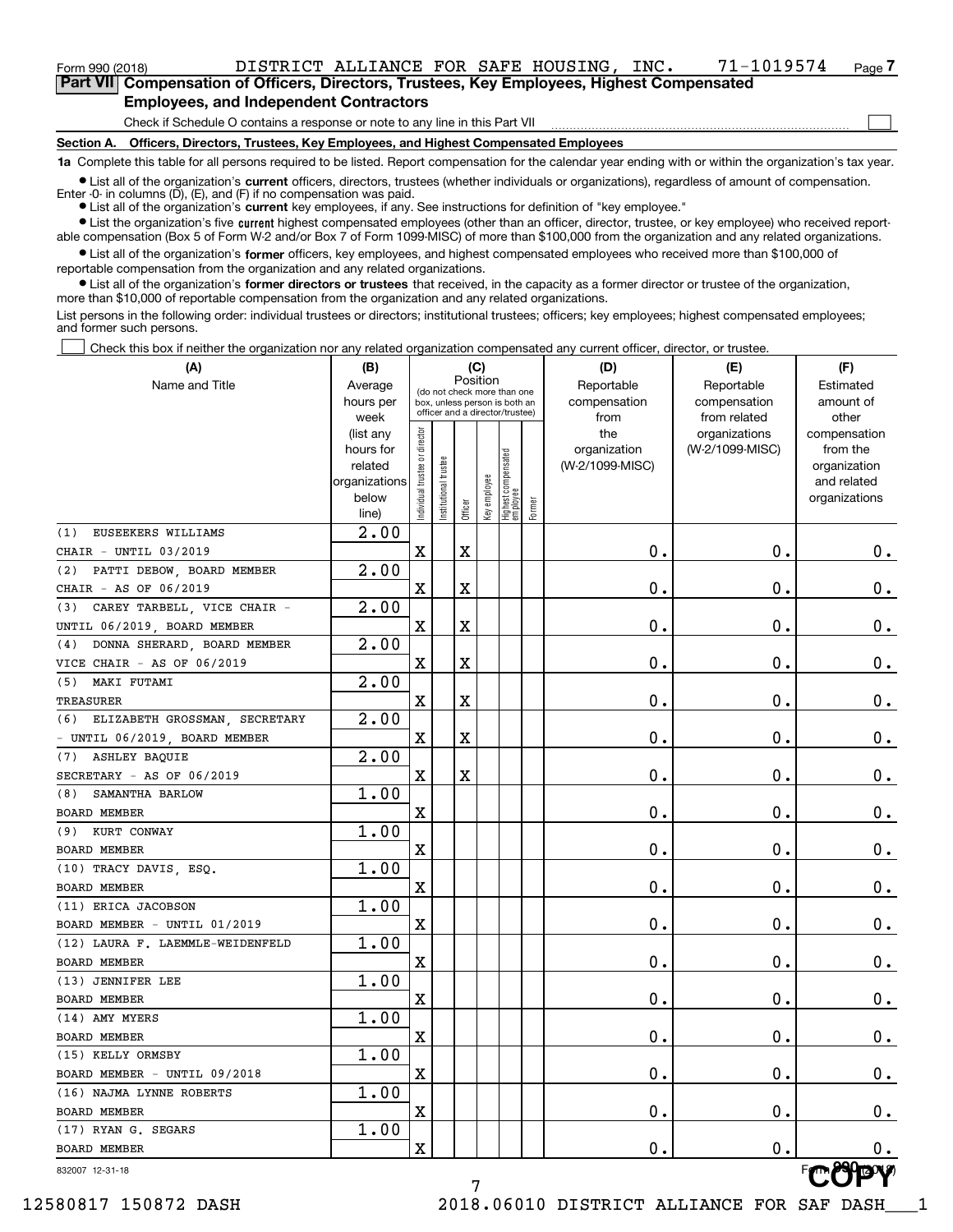| Form 990 (2018)                                                                                                                                      |                        |                                |                       |          |                                                 |        | DISTRICT ALLIANCE FOR SAFE HOUSING, INC. | 71-1019574       |   |                             | Page 8          |
|------------------------------------------------------------------------------------------------------------------------------------------------------|------------------------|--------------------------------|-----------------------|----------|-------------------------------------------------|--------|------------------------------------------|------------------|---|-----------------------------|-----------------|
| <b>Part VII</b><br>Section A. Officers, Directors, Trustees, Key Employees, and Highest Compensated Employees (continued)                            |                        |                                |                       |          |                                                 |        |                                          |                  |   |                             |                 |
| (A)                                                                                                                                                  | (B)                    |                                |                       | (C)      |                                                 |        | (D)                                      | (E)              |   | (F)                         |                 |
| Name and title                                                                                                                                       | Average                |                                |                       | Position | (do not check more than one                     |        | Reportable                               | Reportable       |   | Estimated                   |                 |
|                                                                                                                                                      | hours per              |                                |                       |          | box, unless person is both an                   |        | compensation                             | compensation     |   | amount of                   |                 |
|                                                                                                                                                      | week                   |                                |                       |          | officer and a director/trustee)                 |        | from                                     | from related     |   | other                       |                 |
|                                                                                                                                                      | (list any<br>hours for |                                |                       |          |                                                 |        | the                                      | organizations    |   | compensation                |                 |
|                                                                                                                                                      | related                |                                |                       |          |                                                 |        | organization                             | (W-2/1099-MISC)  |   | from the                    |                 |
|                                                                                                                                                      | organizations          |                                |                       |          |                                                 |        | (W-2/1099-MISC)                          |                  |   | organization<br>and related |                 |
|                                                                                                                                                      | below                  | Individual trustee or director | Institutional trustee |          |                                                 |        |                                          |                  |   | organizations               |                 |
|                                                                                                                                                      | line)                  |                                |                       | Officer  | Highest compensated<br>employee<br>Key employee | Former |                                          |                  |   |                             |                 |
| (18) PATRICIA STAUGLER                                                                                                                               | 1.00                   |                                |                       |          |                                                 |        |                                          |                  |   |                             |                 |
| <b>BOARD MEMBER</b>                                                                                                                                  |                        | X                              |                       |          |                                                 |        | 0.                                       | 0.               |   |                             | 0.              |
| (19) ERNESTINE WHITING                                                                                                                               | 1.00                   |                                |                       |          |                                                 |        |                                          |                  |   |                             |                 |
| <b>BOARD MEMBER</b>                                                                                                                                  |                        | X                              |                       |          |                                                 |        | 0.                                       | 0.               |   |                             | 0.              |
| (20) MARGARET HACSKAYLO                                                                                                                              | 40.00                  |                                |                       |          |                                                 |        |                                          |                  |   |                             |                 |
| FOUNDER CEO                                                                                                                                          |                        |                                |                       | X        |                                                 |        | 106, 170.                                | 0.               |   |                             | 7,680.          |
| (21) KOUBE NGAAJE                                                                                                                                    | 40.00                  |                                |                       |          |                                                 |        |                                          |                  |   |                             |                 |
| EXECUTIVE DIRECTOR                                                                                                                                   |                        |                                |                       | X        |                                                 |        | 100,761.                                 | 0.               |   |                             | 3,978.          |
| (22) RONALD STUBBLEFIELD                                                                                                                             | 40.00                  |                                |                       |          |                                                 |        |                                          |                  |   |                             |                 |
| CFO - UNTIL 01/2019                                                                                                                                  |                        |                                |                       | X        |                                                 |        | 29,470.                                  | 0.               |   |                             | 0.              |
|                                                                                                                                                      |                        |                                |                       |          |                                                 |        |                                          |                  |   |                             |                 |
|                                                                                                                                                      |                        |                                |                       |          |                                                 |        |                                          |                  |   |                             |                 |
|                                                                                                                                                      |                        |                                |                       |          |                                                 |        |                                          |                  |   |                             |                 |
|                                                                                                                                                      |                        |                                |                       |          |                                                 |        |                                          |                  |   |                             |                 |
|                                                                                                                                                      |                        |                                |                       |          |                                                 |        |                                          |                  |   |                             |                 |
|                                                                                                                                                      |                        |                                |                       |          |                                                 |        |                                          |                  |   |                             |                 |
|                                                                                                                                                      |                        |                                |                       |          |                                                 |        |                                          |                  |   |                             |                 |
|                                                                                                                                                      |                        |                                |                       |          |                                                 |        |                                          |                  |   |                             |                 |
|                                                                                                                                                      |                        |                                |                       |          |                                                 |        | 236,401.                                 | 0.               |   | 11,658.                     |                 |
| c Total from continuation sheets to Part VII, Section A                                                                                              |                        |                                |                       |          |                                                 |        | 0.                                       | $\overline{0}$ . |   |                             | $0$ .           |
|                                                                                                                                                      |                        |                                |                       |          |                                                 |        | 236,401.                                 | $\overline{0}$ . |   | 11,658.                     |                 |
| Total number of individuals (including but not limited to those listed above) who received more than \$100,000 of reportable<br>$\mathbf{2}$         |                        |                                |                       |          |                                                 |        |                                          |                  |   |                             |                 |
| compensation from the organization $\blacktriangleright$                                                                                             |                        |                                |                       |          |                                                 |        |                                          |                  |   |                             | $\overline{a}$  |
|                                                                                                                                                      |                        |                                |                       |          |                                                 |        |                                          |                  |   | Yes                         | No              |
| 3<br>Did the organization list any former officer, director, or trustee, key employee, or highest compensated employee on                            |                        |                                |                       |          |                                                 |        |                                          |                  |   |                             |                 |
| line 1a? If "Yes," complete Schedule J for such individual manufactured contained and the line 1a? If "Yes," complete Schedule J for such individual |                        |                                |                       |          |                                                 |        |                                          |                  | 3 |                             | х               |
| For any individual listed on line 1a, is the sum of reportable compensation and other compensation from the organization                             |                        |                                |                       |          |                                                 |        |                                          |                  |   |                             |                 |
|                                                                                                                                                      |                        |                                |                       |          |                                                 |        |                                          |                  | 4 |                             | х               |
| Did any person listed on line 1a receive or accrue compensation from any unrelated organization or individual for services<br>5                      |                        |                                |                       |          |                                                 |        |                                          |                  |   |                             |                 |
|                                                                                                                                                      |                        |                                |                       |          |                                                 |        |                                          |                  | 5 |                             | х               |
| <b>Section B. Independent Contractors</b>                                                                                                            |                        |                                |                       |          |                                                 |        |                                          |                  |   |                             |                 |
| Complete this table for your five highest compensated independent contractors that received more than \$100,000 of compensation from<br>1            |                        |                                |                       |          |                                                 |        |                                          |                  |   |                             |                 |
| the organization. Report compensation for the calendar year ending with or within the organization's tax year.                                       |                        |                                |                       |          |                                                 |        |                                          |                  |   |                             |                 |
| (A)<br>Name and business address                                                                                                                     |                        |                                |                       |          |                                                 |        | (B)<br>Description of services           |                  |   | (C)<br>Compensation         |                 |
|                                                                                                                                                      |                        |                                | <b>NONE</b>           |          |                                                 |        |                                          |                  |   |                             |                 |
|                                                                                                                                                      |                        |                                |                       |          |                                                 |        |                                          |                  |   |                             |                 |
|                                                                                                                                                      |                        |                                |                       |          |                                                 |        |                                          |                  |   |                             |                 |
|                                                                                                                                                      |                        |                                |                       |          |                                                 |        |                                          |                  |   |                             |                 |
|                                                                                                                                                      |                        |                                |                       |          |                                                 |        |                                          |                  |   |                             |                 |
|                                                                                                                                                      |                        |                                |                       |          |                                                 |        |                                          |                  |   |                             |                 |
|                                                                                                                                                      |                        |                                |                       |          |                                                 |        |                                          |                  |   |                             |                 |
|                                                                                                                                                      |                        |                                |                       |          |                                                 |        |                                          |                  |   |                             |                 |
|                                                                                                                                                      |                        |                                |                       |          |                                                 |        |                                          |                  |   |                             |                 |
|                                                                                                                                                      |                        |                                |                       |          |                                                 |        |                                          |                  |   |                             |                 |
| Total number of independent contractors (including but not limited to those listed above) who received more than<br>2                                |                        |                                |                       |          |                                                 |        |                                          |                  |   |                             |                 |
| \$100,000 of compensation from the organization                                                                                                      |                        |                                |                       |          | 0                                               |        |                                          |                  |   |                             |                 |
|                                                                                                                                                      |                        |                                |                       |          |                                                 |        |                                          |                  |   |                             | Form 990 (2018) |
| 832008 12-31-18                                                                                                                                      |                        |                                |                       |          |                                                 |        |                                          |                  |   |                             |                 |
|                                                                                                                                                      |                        |                                |                       | 8        |                                                 |        |                                          |                  |   |                             |                 |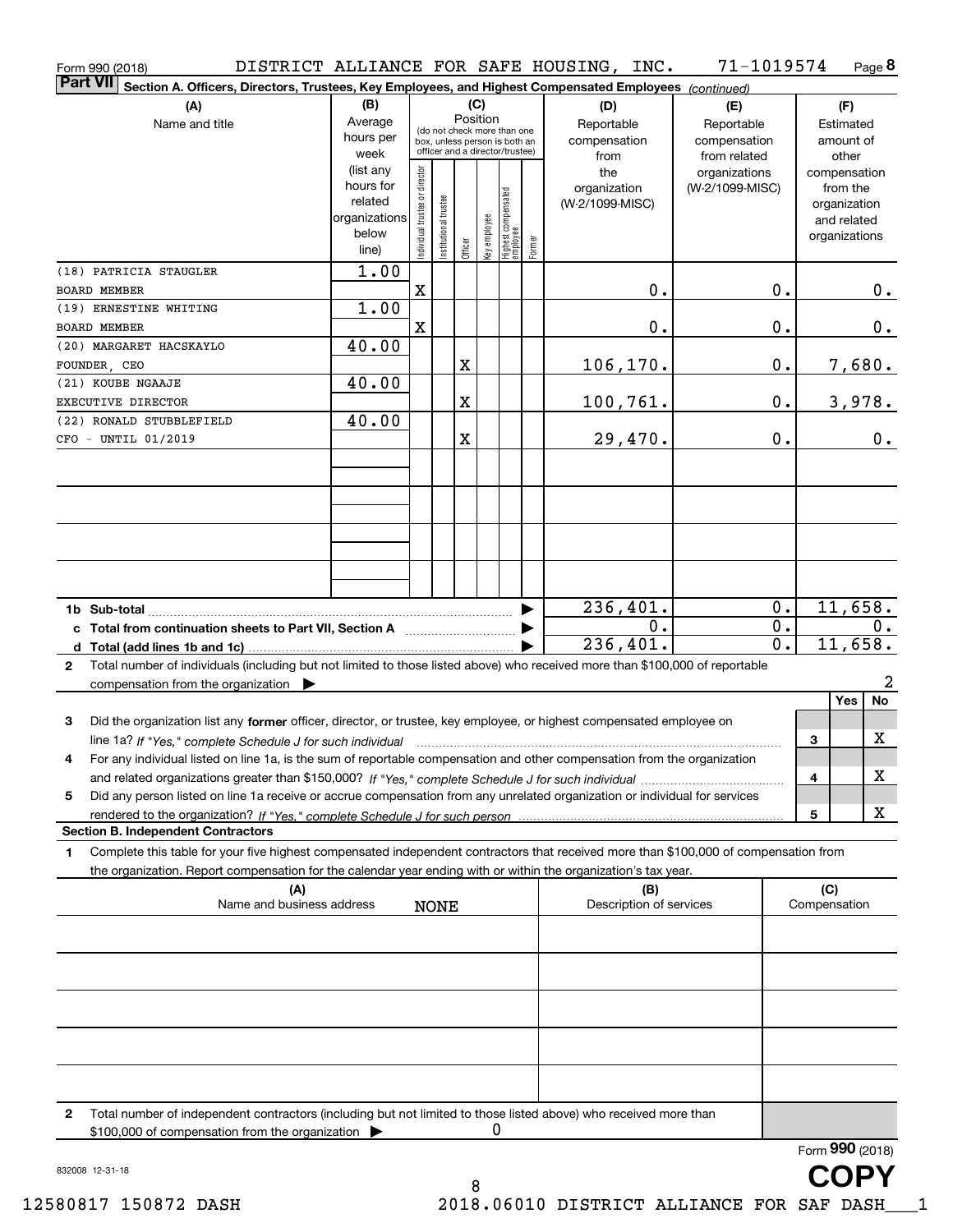|                                                           |                  | Form 990 (2018)                                                                                                       |                |                               |                                  | DISTRICT ALLIANCE FOR SAFE HOUSING, INC.                     | 71-1019574                                           | Page 9                                                             |
|-----------------------------------------------------------|------------------|-----------------------------------------------------------------------------------------------------------------------|----------------|-------------------------------|----------------------------------|--------------------------------------------------------------|------------------------------------------------------|--------------------------------------------------------------------|
|                                                           | <b>Part VIII</b> | <b>Statement of Revenue</b>                                                                                           |                |                               |                                  |                                                              |                                                      |                                                                    |
|                                                           |                  | Check if Schedule O contains a response or note to any line in this Part VIII                                         |                |                               |                                  |                                                              |                                                      |                                                                    |
|                                                           |                  |                                                                                                                       |                |                               | (A)<br>Total revenue             | $\overline{(B)}$<br>Related or<br>exempt function<br>revenue | $\overline{(C)}$<br>Unrelated<br>business<br>revenue | (D)<br>Revenue excluded<br>from tax under<br>sections<br>512 - 514 |
|                                                           |                  | 1 a Federated campaigns                                                                                               | 1a             | 4,295.                        |                                  |                                                              |                                                      |                                                                    |
|                                                           |                  | <b>b</b> Membership dues                                                                                              | 1b             |                               |                                  |                                                              |                                                      |                                                                    |
|                                                           |                  | c Fundraising events                                                                                                  | 1c             |                               |                                  |                                                              |                                                      |                                                                    |
| Contributions, Gifts, Grants<br>and Other Similar Amounts |                  | d Related organizations                                                                                               | 1d             |                               |                                  |                                                              |                                                      |                                                                    |
|                                                           |                  | e Government grants (contributions)                                                                                   |                | $1e$ 3, 306, 520.             |                                  |                                                              |                                                      |                                                                    |
|                                                           |                  | f All other contributions, gifts, grants, and                                                                         |                |                               |                                  |                                                              |                                                      |                                                                    |
|                                                           |                  | similar amounts not included above                                                                                    |                | $\frac{1}{11}$ 3 , 091 , 620. |                                  |                                                              |                                                      |                                                                    |
|                                                           |                  | g Noncash contributions included in lines 1a-1f: \$                                                                   |                | 27,021.                       |                                  |                                                              |                                                      |                                                                    |
|                                                           |                  |                                                                                                                       |                | $\blacktriangleright$         | 6,402,435.                       |                                                              |                                                      |                                                                    |
|                                                           |                  |                                                                                                                       |                | <b>Business Code</b>          |                                  |                                                              |                                                      |                                                                    |
|                                                           |                  | 2 a FORGIVENESS OF LOAN                                                                                               |                | 900099                        | 81,292.                          | 81,292.                                                      |                                                      |                                                                    |
|                                                           | b                | <u> 1989 - Johann Barn, mars ann an t-Amhain Aonaich an t-Aonaich an t-Aonaich ann an t-Aonaich ann an t-Aonaich</u>  |                |                               |                                  |                                                              |                                                      |                                                                    |
|                                                           | c                | <u> 1989 - John Harry Harry Harry Harry Harry Harry Harry Harry Harry Harry Harry Harry Harry Harry Harry Harry H</u> |                |                               |                                  |                                                              |                                                      |                                                                    |
|                                                           | d                | the control of the control of the control of the control of the control of                                            |                |                               |                                  |                                                              |                                                      |                                                                    |
| Program Service<br>Revenue                                | е                |                                                                                                                       |                |                               |                                  |                                                              |                                                      |                                                                    |
|                                                           | f                |                                                                                                                       |                | ь                             | 81,292.                          |                                                              |                                                      |                                                                    |
|                                                           |                  |                                                                                                                       |                |                               |                                  |                                                              |                                                      |                                                                    |
|                                                           | З                | Investment income (including dividends, interest, and                                                                 |                |                               | 26,465.                          |                                                              |                                                      | 26,465.                                                            |
|                                                           | 4                | Income from investment of tax-exempt bond proceeds                                                                    |                | ▶                             |                                  |                                                              |                                                      |                                                                    |
|                                                           | 5                |                                                                                                                       |                |                               |                                  |                                                              |                                                      |                                                                    |
|                                                           |                  |                                                                                                                       | (i) Real       | (ii) Personal                 |                                  |                                                              |                                                      |                                                                    |
|                                                           |                  | 6 a Gross rents                                                                                                       |                |                               |                                  |                                                              |                                                      |                                                                    |
|                                                           |                  | <b>b</b> Less: rental expenses                                                                                        |                |                               |                                  |                                                              |                                                      |                                                                    |
|                                                           |                  | c Rental income or (loss)                                                                                             |                |                               |                                  |                                                              |                                                      |                                                                    |
|                                                           |                  |                                                                                                                       |                |                               |                                  |                                                              |                                                      |                                                                    |
|                                                           |                  | 7 a Gross amount from sales of                                                                                        | (i) Securities | (ii) Other                    |                                  |                                                              |                                                      |                                                                    |
|                                                           |                  | assets other than inventory                                                                                           |                |                               |                                  |                                                              |                                                      |                                                                    |
|                                                           |                  | <b>b</b> Less: cost or other basis                                                                                    |                |                               |                                  |                                                              |                                                      |                                                                    |
|                                                           |                  | and sales expenses    <b>Conserverse and Sales</b> expenses                                                           |                |                               |                                  |                                                              |                                                      |                                                                    |
|                                                           |                  |                                                                                                                       |                |                               |                                  |                                                              |                                                      |                                                                    |
|                                                           |                  |                                                                                                                       |                |                               |                                  |                                                              |                                                      |                                                                    |
|                                                           |                  | 8 a Gross income from fundraising events (not<br>including \$                                                         |                |                               |                                  |                                                              |                                                      |                                                                    |
|                                                           |                  | <u>of</u> of<br>contributions reported on line 1c). See                                                               |                |                               |                                  |                                                              |                                                      |                                                                    |
| <b>Other Revenue</b>                                      |                  |                                                                                                                       |                |                               |                                  |                                                              |                                                      |                                                                    |
|                                                           |                  |                                                                                                                       | b              |                               |                                  |                                                              |                                                      |                                                                    |
|                                                           |                  | c Net income or (loss) from fundraising events                                                                        |                |                               |                                  |                                                              |                                                      |                                                                    |
|                                                           |                  | 9 a Gross income from gaming activities. See                                                                          |                |                               |                                  |                                                              |                                                      |                                                                    |
|                                                           |                  |                                                                                                                       |                |                               |                                  |                                                              |                                                      |                                                                    |
|                                                           |                  |                                                                                                                       | $\mathbf b$    |                               |                                  |                                                              |                                                      |                                                                    |
|                                                           |                  |                                                                                                                       |                |                               |                                  |                                                              |                                                      |                                                                    |
|                                                           |                  | 10 a Gross sales of inventory, less returns                                                                           |                |                               |                                  |                                                              |                                                      |                                                                    |
|                                                           |                  |                                                                                                                       |                |                               |                                  |                                                              |                                                      |                                                                    |
|                                                           |                  |                                                                                                                       | $\mathbf b$    |                               |                                  |                                                              |                                                      |                                                                    |
|                                                           |                  | c Net income or (loss) from sales of inventory                                                                        |                |                               |                                  |                                                              |                                                      |                                                                    |
|                                                           |                  | Miscellaneous Revenue                                                                                                 |                | <b>Business Code</b>          |                                  |                                                              |                                                      |                                                                    |
|                                                           |                  | 11 a SAFE HOUSING TRAINING                                                                                            |                | 900099                        | 15,178.                          | 15,178.                                                      |                                                      |                                                                    |
|                                                           |                  | <b>b LAUNDRY/VENDING INCOME</b>                                                                                       |                | 900099                        | 4,085.                           |                                                              |                                                      | 4,085.                                                             |
|                                                           |                  | c MISCELLANEOUS                                                                                                       |                | 900099                        | 30.                              |                                                              |                                                      | 30.                                                                |
|                                                           |                  |                                                                                                                       |                |                               |                                  |                                                              |                                                      |                                                                    |
|                                                           |                  |                                                                                                                       |                | $\blacktriangleright$         | 19,293.                          |                                                              |                                                      |                                                                    |
|                                                           | 12               |                                                                                                                       |                |                               | $\blacktriangleright$ 6,529,485. | 96,470.                                                      | $0$ .                                                | 30,580.                                                            |
|                                                           | 832009 12-31-18  |                                                                                                                       |                |                               |                                  |                                                              |                                                      |                                                                    |
|                                                           |                  |                                                                                                                       |                |                               | 9                                |                                                              |                                                      |                                                                    |

 <sup>12580817 150872</sup> DASH 2018.06010 DISTRICT ALLIANCE FOR SAF DASH\_\_\_1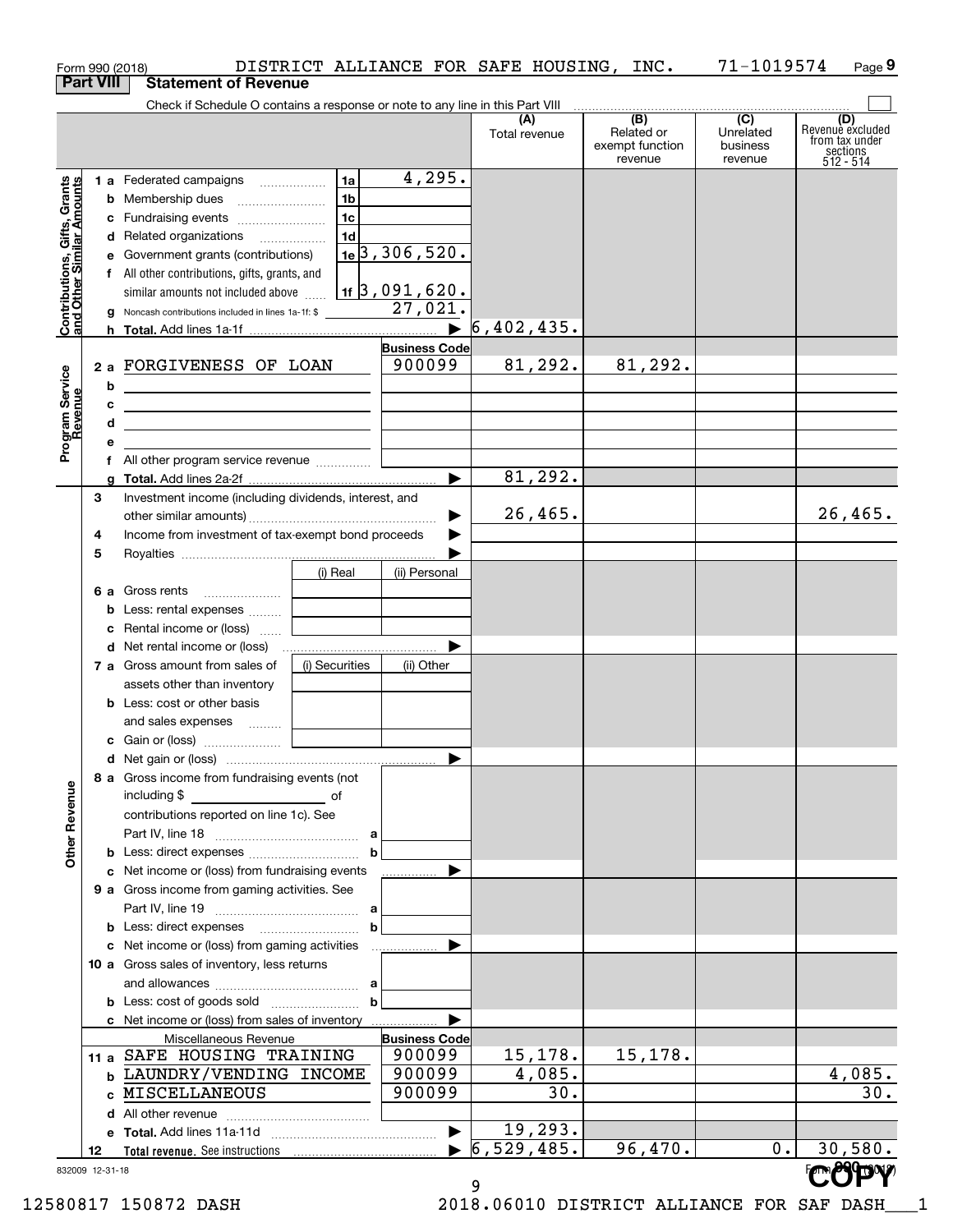# Form 990 (2018) DISTRICT\_ALLIANCE\_FOR\_SAFE\_HOUSING,INC**.** 71-1019574 <sub>Page</sub> **10**<br>\_Part IX | Statement of Functional Expenses **Part IX Statement of Functional Expenses**

*Section 501(c)(3) and 501(c)(4) organizations must complete all columns. All other organizations must complete column (A).*

|              | Do not include amounts reported on lines 6b,<br>7b, 8b, 9b, and 10b of Part VIII.                                     | (A)<br>Total expenses | (B)<br>Program service<br>expenses | $\overline{C}$<br>Management and<br>general expenses | (D)<br>Fundraising<br>expenses |
|--------------|-----------------------------------------------------------------------------------------------------------------------|-----------------------|------------------------------------|------------------------------------------------------|--------------------------------|
| 1.           | Grants and other assistance to domestic organizations                                                                 |                       |                                    |                                                      |                                |
|              | and domestic governments. See Part IV, line 21                                                                        |                       |                                    |                                                      |                                |
| $\mathbf{2}$ | Grants and other assistance to domestic                                                                               |                       |                                    |                                                      |                                |
|              | individuals. See Part IV, line 22                                                                                     | 354,181.              | 354,181.                           |                                                      |                                |
| 3            | Grants and other assistance to foreign                                                                                |                       |                                    |                                                      |                                |
|              | organizations, foreign governments, and foreign                                                                       |                       |                                    |                                                      |                                |
|              | individuals. See Part IV, lines 15 and 16                                                                             |                       |                                    |                                                      |                                |
| 4            | Benefits paid to or for members                                                                                       |                       |                                    |                                                      |                                |
| 5            | Compensation of current officers, directors,                                                                          |                       |                                    |                                                      |                                |
|              | trustees, and key employees                                                                                           | 232,828.              | 207,156.                           | 5,700.                                               | 19,972.                        |
| 6            | Compensation not included above, to disqualified                                                                      |                       |                                    |                                                      |                                |
|              | persons (as defined under section 4958(f)(1)) and                                                                     |                       |                                    |                                                      |                                |
|              | persons described in section 4958(c)(3)(B)                                                                            |                       |                                    |                                                      |                                |
| 7            |                                                                                                                       | 1,404,234.            | 1,249,396.                         | 34,376.                                              | 120, 462.                      |
| 8            | Pension plan accruals and contributions (include                                                                      |                       |                                    |                                                      |                                |
|              | section 401(k) and 403(b) employer contributions)                                                                     |                       |                                    |                                                      |                                |
| 9            |                                                                                                                       | 138,380.              | 122, 101.                          | 3,615.                                               | $\frac{12,664.}{11,726.}$      |
| 10           |                                                                                                                       | 128,778.              | 113,706.                           | 3,346.                                               |                                |
| 11           | Fees for services (non-employees):                                                                                    |                       |                                    |                                                      |                                |
| a            |                                                                                                                       |                       |                                    |                                                      |                                |
| b            |                                                                                                                       |                       |                                    |                                                      |                                |
| c            |                                                                                                                       | 37,012.               |                                    | 37,012.                                              |                                |
| d            |                                                                                                                       |                       |                                    |                                                      |                                |
| e            | Professional fundraising services. See Part IV, line 17                                                               | 22,500.               |                                    |                                                      | 22,500.                        |
| f            | Investment management fees                                                                                            |                       |                                    |                                                      |                                |
| $\mathbf{q}$ | Other. (If line 11g amount exceeds 10% of line 25,                                                                    |                       |                                    |                                                      |                                |
|              | column (A) amount, list line 11g expenses on Sch O.)                                                                  | 365,405.              | 135,587.                           | 216,818.                                             | 13,000.                        |
| 12           |                                                                                                                       |                       |                                    |                                                      |                                |
| 13           |                                                                                                                       | 355,830.              | 313, 125.                          | 37,344.                                              | 5,361.                         |
| 14           |                                                                                                                       | 45,106.               | 16,710.                            | 28,379.                                              | $\overline{17}$ .              |
| 15           |                                                                                                                       |                       |                                    |                                                      |                                |
| 16           |                                                                                                                       | 436,636.              | 418,028.                           | 16, 271.                                             | 2,337.                         |
| 17           | Travel                                                                                                                | 48,973.               | 46,953.                            | 998.                                                 | 1,022.                         |
| 18           | Payments of travel or entertainment expenses                                                                          |                       |                                    |                                                      |                                |
|              | for any federal, state, or local public officials                                                                     |                       |                                    |                                                      |                                |
| 19           | Conferences, conventions, and meetings                                                                                | 27,085.               |                                    |                                                      | $\overline{27,085}$ .          |
| 20           | Interest                                                                                                              | 22,414.               | 19,993.                            | $\overline{2,117.}$                                  | 304.                           |
| 21           |                                                                                                                       |                       |                                    |                                                      |                                |
| 22           | Depreciation, depletion, and amortization                                                                             | 296,414.              | 288,947.<br>37, 133.               | 7,467.<br>6,384.                                     |                                |
| 23           | Insurance                                                                                                             | 43,517.               |                                    |                                                      |                                |
| 24           | Other expenses. Itemize expenses not covered<br>above. (List miscellaneous expenses in line 24e. If line              |                       |                                    |                                                      |                                |
|              | 24e amount exceeds 10% of line 25, column (A)                                                                         |                       |                                    |                                                      |                                |
|              | amount, list line 24e expenses on Schedule O.)<br><b>BAD DEBTS</b>                                                    | 3,600.                | 3,600.                             |                                                      |                                |
| a            |                                                                                                                       |                       |                                    |                                                      |                                |
| b            | <u> 1980 - Johann Barn, amerikansk politiker (</u>                                                                    |                       |                                    |                                                      |                                |
| c            |                                                                                                                       |                       |                                    |                                                      |                                |
| d            | <u> 1980 - Johann Barn, mars ann an t-Amhain an t-Amhain an t-Amhain an t-Amhain an t-Amhain an t-Amhain an t-Amh</u> |                       |                                    |                                                      |                                |
|              | e All other expenses                                                                                                  | 3,962,893.            | 3,326,616.                         | 399,827.                                             | 236,450.                       |
| 25           | Total functional expenses. Add lines 1 through 24e                                                                    |                       |                                    |                                                      |                                |
| 26           | <b>Joint costs.</b> Complete this line only if the organization                                                       |                       |                                    |                                                      |                                |
|              | reported in column (B) joint costs from a combined                                                                    |                       |                                    |                                                      |                                |
|              | educational campaign and fundraising solicitation.                                                                    |                       |                                    |                                                      |                                |
|              | Check here $\blacktriangleright$<br>if following SOP 98-2 (ASC 958-720)                                               |                       |                                    |                                                      |                                |
|              | 832010 12-31-18                                                                                                       | 10                    |                                    |                                                      |                                |

12580817 150872 DASH 2018.06010 DISTRICT ALLIANCE FOR SAF DASH\_\_\_1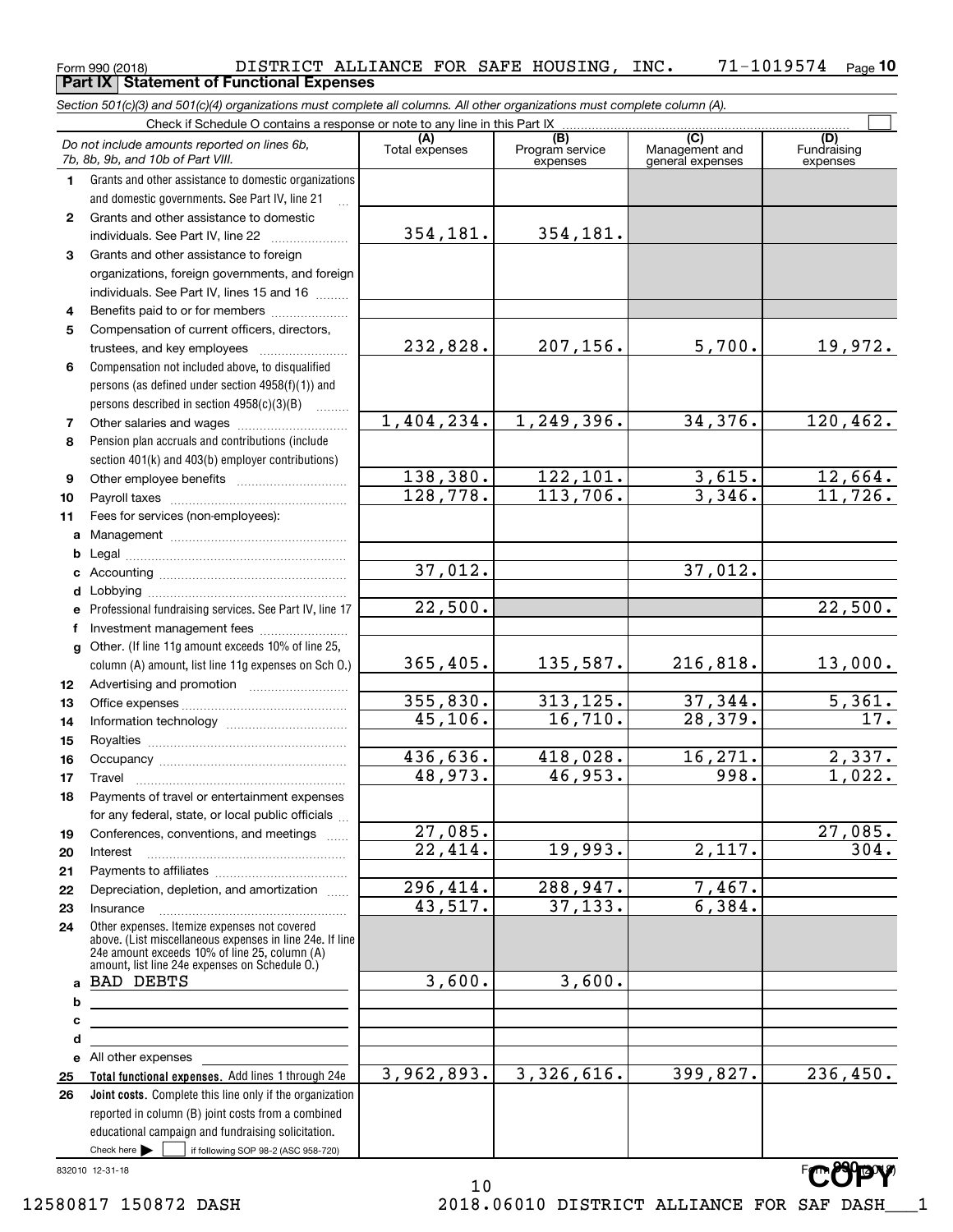**Part X Balance Sheet**<br>**Part X Balance Sheet** 

|                             |              | Check if Schedule O contains a response or note to any line in this Part X [11] Check if Schedule O contains a response or note to any line in this Part X [11] [11] [12] Check if Schedule O contains a response or note to a |          |                          |                         |                         |
|-----------------------------|--------------|--------------------------------------------------------------------------------------------------------------------------------------------------------------------------------------------------------------------------------|----------|--------------------------|-------------------------|-------------------------|
|                             |              |                                                                                                                                                                                                                                |          | (A)<br>Beginning of year |                         | (B)<br>End of year      |
|                             | 1            |                                                                                                                                                                                                                                |          | 133,719.                 | $\mathbf{1}$            | 282,787.                |
|                             | $\mathbf{2}$ |                                                                                                                                                                                                                                |          | 261.                     | $\overline{2}$          | 2, 254, 178.            |
|                             | з            |                                                                                                                                                                                                                                | 187,829. | $\mathbf{3}$             | 448,836.                |                         |
|                             | 4            |                                                                                                                                                                                                                                |          | 0.                       | $\overline{\mathbf{4}}$ | 203.                    |
|                             | 5            | Loans and other receivables from current and former officers, directors,                                                                                                                                                       |          |                          |                         |                         |
|                             |              | trustees, key employees, and highest compensated employees. Complete                                                                                                                                                           |          |                          |                         |                         |
|                             |              |                                                                                                                                                                                                                                |          |                          | 5                       |                         |
|                             | 6            | Loans and other receivables from other disqualified persons (as defined under                                                                                                                                                  |          |                          |                         |                         |
|                             |              | section 4958(f)(1)), persons described in section 4958(c)(3)(B), and contributing                                                                                                                                              |          |                          |                         |                         |
|                             |              | employers and sponsoring organizations of section 501(c)(9) voluntary                                                                                                                                                          |          |                          |                         |                         |
|                             |              | employees' beneficiary organizations (see instr). Complete Part II of Sch L                                                                                                                                                    |          |                          | 6                       |                         |
| Assets                      | 7            |                                                                                                                                                                                                                                |          |                          | $\overline{7}$          |                         |
|                             | 8            |                                                                                                                                                                                                                                |          |                          | 8                       |                         |
|                             | 9            |                                                                                                                                                                                                                                |          | 41,573.                  | $\boldsymbol{9}$        | 24,542.                 |
|                             |              | 10a Land, buildings, and equipment: cost or other                                                                                                                                                                              |          |                          |                         |                         |
|                             |              | basis. Complete Part VI of Schedule D    10a   11, 324, 945.                                                                                                                                                                   |          |                          |                         |                         |
|                             |              | <b>b</b> Less: accumulated depreciation $\frac{10b}{2}$ , 721, 301.                                                                                                                                                            |          | 8,697,508.               | 10 <sub>c</sub>         | 8,603,644.              |
|                             | 11           |                                                                                                                                                                                                                                |          |                          | 11                      |                         |
|                             | 12           |                                                                                                                                                                                                                                |          |                          | 12                      |                         |
|                             | 13           |                                                                                                                                                                                                                                |          |                          | 13                      |                         |
|                             | 14           |                                                                                                                                                                                                                                |          |                          | 14                      |                         |
|                             | 15           |                                                                                                                                                                                                                                |          | 8,367.                   | 15                      | 4,767.                  |
|                             | 16           |                                                                                                                                                                                                                                |          | 9,069,257.               | 16                      | 11,618,957.             |
|                             | 17           |                                                                                                                                                                                                                                | 513,754. | 17                       | 559,656.                |                         |
|                             | 18           |                                                                                                                                                                                                                                |          |                          | 18                      |                         |
|                             | 19           | Deferred revenue manual contracts and contracts are contracted and contract and contract are contracted and contract are contracted and contract are contracted and contract are contracted and contract are contracted and co |          | 3,368.                   | 19                      | 5,035.                  |
|                             | 20           |                                                                                                                                                                                                                                |          |                          | 20                      |                         |
|                             | 21           | Escrow or custodial account liability. Complete Part IV of Schedule D                                                                                                                                                          |          |                          | 21                      |                         |
|                             | 22           | Loans and other payables to current and former officers, directors, trustees,                                                                                                                                                  |          |                          |                         |                         |
| Liabilities                 |              | key employees, highest compensated employees, and disqualified persons.                                                                                                                                                        |          |                          |                         |                         |
|                             |              |                                                                                                                                                                                                                                |          |                          | 22                      |                         |
|                             | 23           |                                                                                                                                                                                                                                |          | $\overline{8,408},596.$  | 23                      | $\overline{8,289},049.$ |
|                             | 24           |                                                                                                                                                                                                                                |          |                          | 24                      |                         |
|                             | 25           | Other liabilities (including federal income tax, payables to related third                                                                                                                                                     |          |                          |                         |                         |
|                             |              | parties, and other liabilities not included on lines 17-24). Complete Part X of                                                                                                                                                |          |                          |                         |                         |
|                             |              | Schedule D                                                                                                                                                                                                                     |          | 8,652.                   | 25                      | $0$ .                   |
|                             | 26           |                                                                                                                                                                                                                                |          | 8,934,370.               | 26                      | 8,853,740.              |
|                             |              | Organizations that follow SFAS 117 (ASC 958), check here $\blacktriangleright \begin{array}{ c } \hline X & \text{and} \end{array}$                                                                                            |          |                          |                         |                         |
|                             |              | complete lines 27 through 29, and lines 33 and 34.                                                                                                                                                                             |          |                          |                         |                         |
|                             | 27           |                                                                                                                                                                                                                                |          | 104, 358.                | 27                      | 184,223.                |
|                             | 28           |                                                                                                                                                                                                                                |          | 30,529.                  | 28                      | 2,580,994.              |
|                             | 29           | Permanently restricted net assets                                                                                                                                                                                              |          |                          | 29                      |                         |
|                             |              | Organizations that do not follow SFAS 117 (ASC 958), check here ▶ │                                                                                                                                                            |          |                          |                         |                         |
| Net Assets or Fund Balances |              | and complete lines 30 through 34.                                                                                                                                                                                              |          |                          |                         |                         |
|                             | 30           |                                                                                                                                                                                                                                |          |                          | 30                      |                         |
|                             | 31           | Paid-in or capital surplus, or land, building, or equipment fund                                                                                                                                                               |          |                          | 31                      |                         |
|                             | 32           | Retained earnings, endowment, accumulated income, or other funds                                                                                                                                                               |          |                          | 32                      |                         |
|                             | 33           |                                                                                                                                                                                                                                |          | 134,887.<br>9,069,257.   | 33                      | 2,765,217.              |
|                             | 34           |                                                                                                                                                                                                                                |          |                          | 34                      | 11,618,957.             |
|                             |              |                                                                                                                                                                                                                                |          |                          |                         | Form 990 (2018)         |

| Form 990 (201 |  |
|---------------|--|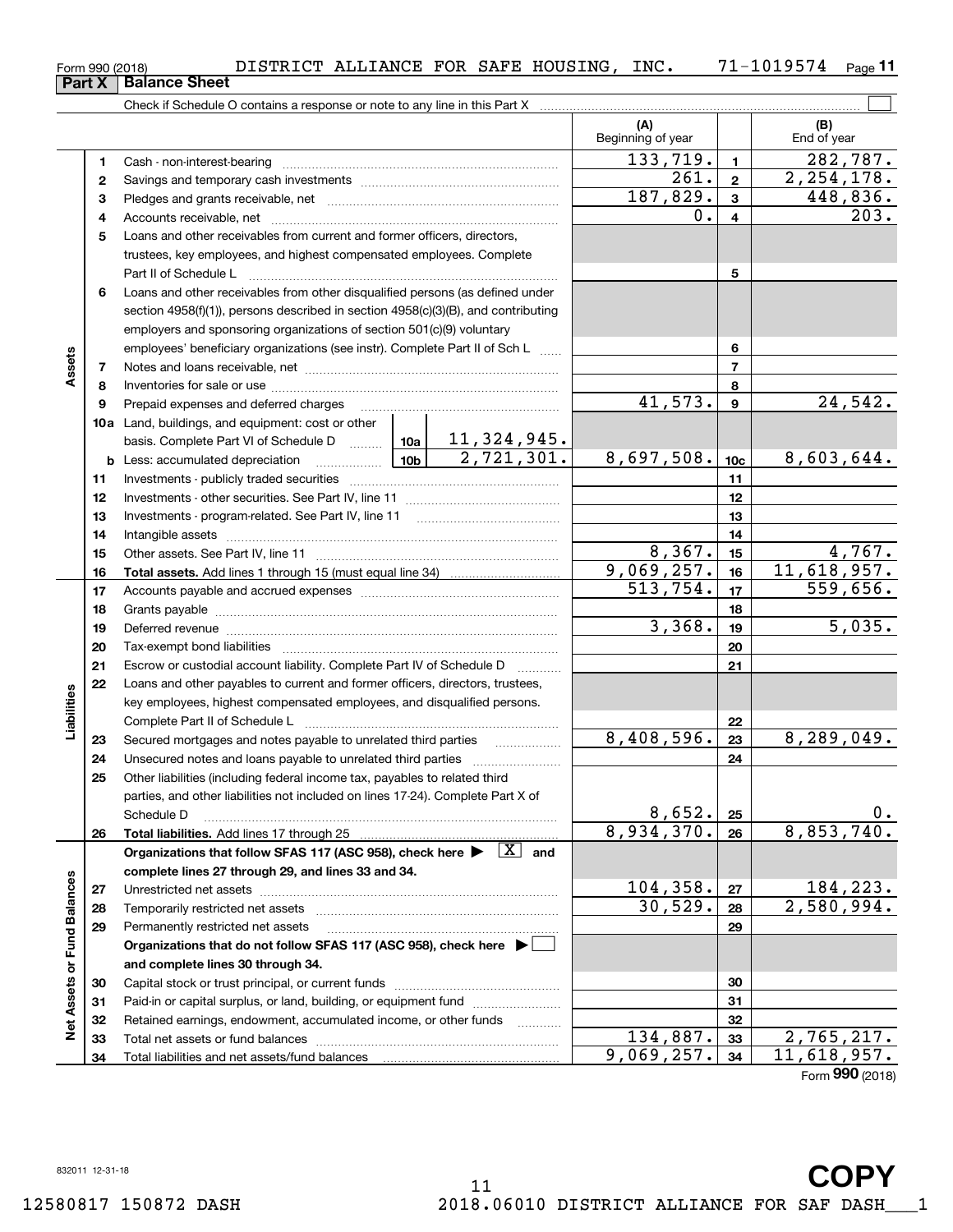|    | DISTRICT ALLIANCE FOR SAFE HOUSING, INC.<br>Form 990 (2018)                                                                     | 71-1019574 Page 12      |                |             |           |
|----|---------------------------------------------------------------------------------------------------------------------------------|-------------------------|----------------|-------------|-----------|
|    | <b>Reconciliation of Net Assets</b><br>Part XI                                                                                  |                         |                |             |           |
|    | Check if Schedule O contains a response or note to any line in this Part XI                                                     |                         |                |             |           |
|    |                                                                                                                                 |                         |                |             |           |
| 1  | Total revenue (must equal Part VIII, column (A), line 12)                                                                       | $\mathbf{1}$            | 6,529,485.     |             |           |
| 2  |                                                                                                                                 | $\mathbf{2}$            | 3,962,893.     |             |           |
| з  | Revenue less expenses. Subtract line 2 from line 1                                                                              | $\overline{\mathbf{3}}$ | 2,566,592.     |             |           |
| 4  |                                                                                                                                 | $\overline{4}$          |                |             | 134,887.  |
| 5  | Net unrealized gains (losses) on investments                                                                                    | 5                       |                |             |           |
| 6  | Donated services and use of facilities                                                                                          | 6                       |                |             |           |
| 7  | Investment expenses                                                                                                             | $\overline{7}$          |                |             |           |
| 8  | Prior period adjustments                                                                                                        | 8                       |                |             | 63,738.   |
| 9  |                                                                                                                                 | 9                       |                |             | 0.        |
| 10 | Net assets or fund balances at end of year. Combine lines 3 through 9 (must equal Part X, line 33,                              |                         |                |             |           |
|    | column (B))                                                                                                                     | 10                      | 2,765,217.     |             |           |
|    | Part XII Financial Statements and Reporting                                                                                     |                         |                |             |           |
|    |                                                                                                                                 |                         |                |             |           |
|    |                                                                                                                                 |                         |                | Yes         | <b>No</b> |
| 1  | $\boxed{\mathbf{X}}$ Accrual<br>Accounting method used to prepare the Form 990: <u>June</u> Cash<br>Other                       |                         |                |             |           |
|    | If the organization changed its method of accounting from a prior year or checked "Other," explain in Schedule O.               |                         |                |             |           |
|    | 2a Were the organization's financial statements compiled or reviewed by an independent accountant?                              |                         | 2a             |             | х         |
|    | If "Yes," check a box below to indicate whether the financial statements for the year were compiled or reviewed on a            |                         |                |             |           |
|    | separate basis, consolidated basis, or both:                                                                                    |                         |                |             |           |
|    | Separate basis<br>Consolidated basis<br>Both consolidated and separate basis                                                    |                         |                |             |           |
|    | <b>b</b> Were the organization's financial statements audited by an independent accountant?                                     |                         | 2 <sub>b</sub> | X           |           |
|    | If "Yes," check a box below to indicate whether the financial statements for the year were audited on a separate basis,         |                         |                |             |           |
|    | consolidated basis, or both:                                                                                                    |                         |                |             |           |
|    | $\overline{X}$ Consolidated basis<br>Separate basis<br>Both consolidated and separate basis                                     |                         |                |             |           |
|    | c If "Yes" to line 2a or 2b, does the organization have a committee that assumes responsibility for oversight of the audit,     |                         |                |             |           |
|    |                                                                                                                                 |                         | 2c             | $\mathbf X$ |           |
|    | If the organization changed either its oversight process or selection process during the tax year, explain in Schedule O.       |                         |                |             |           |
|    | 3a As a result of a federal award, was the organization required to undergo an audit or audits as set forth in the Single Audit |                         |                |             |           |
|    |                                                                                                                                 |                         | За             | x           |           |
|    | b If "Yes," did the organization undergo the required audit or audits? If the organization did not undergo the required audit   |                         |                |             |           |
|    | or audits, explain why in Schedule O and describe any steps taken to undergo such audits                                        |                         | 3b             | X<br>nnn    |           |

Form (2018) **990**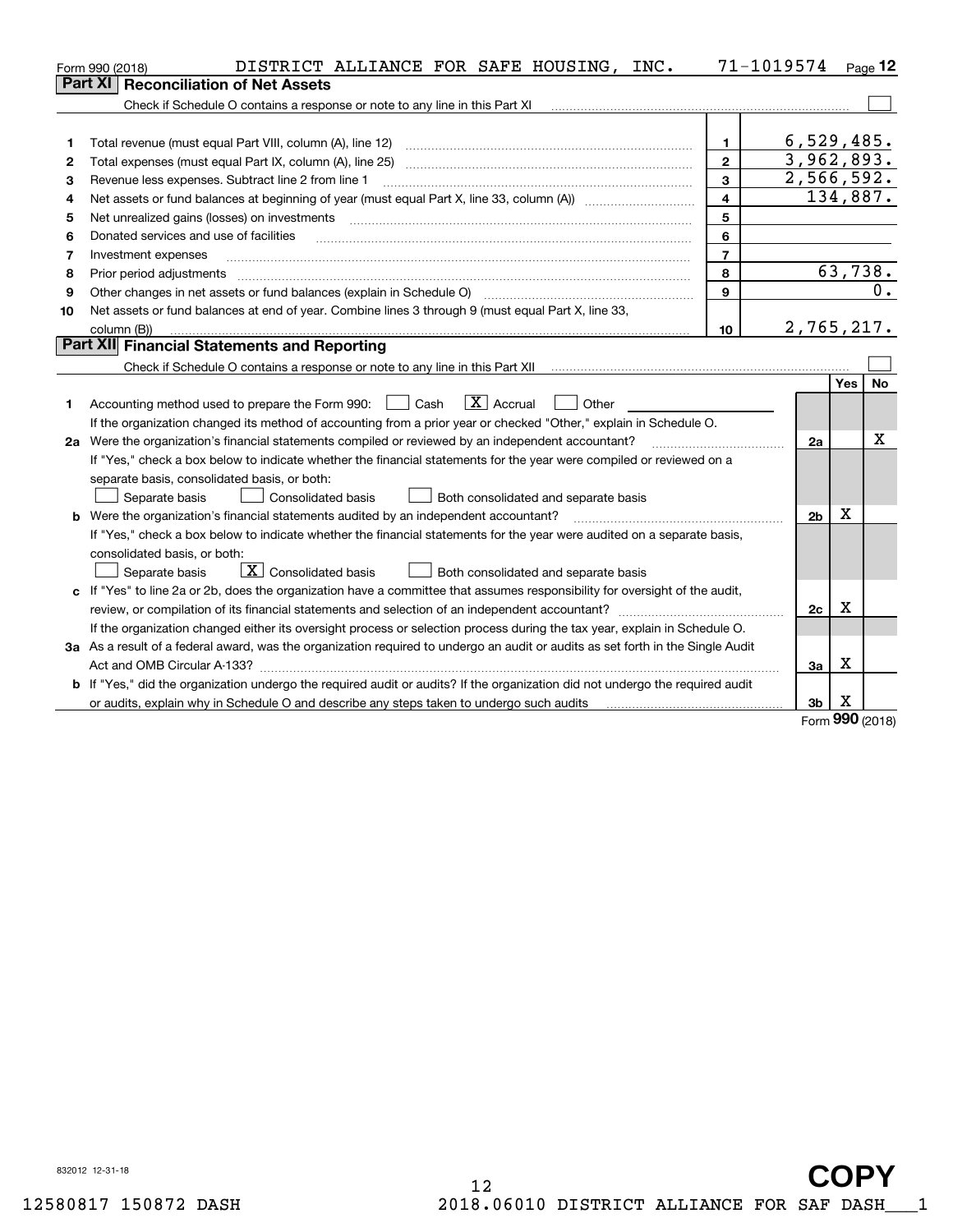| <b>SCHEDULE A</b> |  |
|-------------------|--|
|-------------------|--|

Department of the Treasury Internal Revenue Service

**(Form 990 or 990-EZ)**

# **Public Charity Status and Public Support**

**Complete if the organization is a section 501(c)(3) organization or a section 4947(a)(1) nonexempt charitable trust. | Attach to Form 990 or Form 990-EZ.** 

**| Go to www.irs.gov/Form990 for instructions and the latest information.**

| OMB No. 1545-0047     |
|-----------------------|
| 2018                  |
| <b>Open to Public</b> |

**Inspection**

|  |  |  |  | Name of the organization |
|--|--|--|--|--------------------------|
|--|--|--|--|--------------------------|

|        | Name of the organization                                                                                                                                   |          |                                          |                             |                                 |                            |  | <b>Employer identification number</b> |  |  |  |  |  |
|--------|------------------------------------------------------------------------------------------------------------------------------------------------------------|----------|------------------------------------------|-----------------------------|---------------------------------|----------------------------|--|---------------------------------------|--|--|--|--|--|
|        |                                                                                                                                                            |          | DISTRICT ALLIANCE FOR SAFE HOUSING, INC. |                             |                                 |                            |  | 71-1019574                            |  |  |  |  |  |
| Part I | Reason for Public Charity Status (All organizations must complete this part.) See instructions.                                                            |          |                                          |                             |                                 |                            |  |                                       |  |  |  |  |  |
|        | The organization is not a private foundation because it is: (For lines 1 through 12, check only one box.)                                                  |          |                                          |                             |                                 |                            |  |                                       |  |  |  |  |  |
| 1.     | A church, convention of churches, or association of churches described in section 170(b)(1)(A)(i).                                                         |          |                                          |                             |                                 |                            |  |                                       |  |  |  |  |  |
| 2      | A school described in section 170(b)(1)(A)(ii). (Attach Schedule E (Form 990 or 990-EZ).)                                                                  |          |                                          |                             |                                 |                            |  |                                       |  |  |  |  |  |
| 3      | A hospital or a cooperative hospital service organization described in section 170(b)(1)(A)(iii).                                                          |          |                                          |                             |                                 |                            |  |                                       |  |  |  |  |  |
| 4      | A medical research organization operated in conjunction with a hospital described in section 170(b)(1)(A)(iii). Enter the hospital's name,                 |          |                                          |                             |                                 |                            |  |                                       |  |  |  |  |  |
|        | city, and state:                                                                                                                                           |          |                                          |                             |                                 |                            |  |                                       |  |  |  |  |  |
| 5      | An organization operated for the benefit of a college or university owned or operated by a governmental unit described in                                  |          |                                          |                             |                                 |                            |  |                                       |  |  |  |  |  |
|        | section 170(b)(1)(A)(iv). (Complete Part II.)                                                                                                              |          |                                          |                             |                                 |                            |  |                                       |  |  |  |  |  |
| 6      | A federal, state, or local government or governmental unit described in section 170(b)(1)(A)(v).                                                           |          |                                          |                             |                                 |                            |  |                                       |  |  |  |  |  |
|        | $7 \overline{X}$ An organization that normally receives a substantial part of its support from a governmental unit or from the general public described in |          |                                          |                             |                                 |                            |  |                                       |  |  |  |  |  |
|        | section 170(b)(1)(A)(vi). (Complete Part II.)                                                                                                              |          |                                          |                             |                                 |                            |  |                                       |  |  |  |  |  |
| 8      | A community trust described in section 170(b)(1)(A)(vi). (Complete Part II.)                                                                               |          |                                          |                             |                                 |                            |  |                                       |  |  |  |  |  |
| 9      | An agricultural research organization described in section 170(b)(1)(A)(ix) operated in conjunction with a land-grant college                              |          |                                          |                             |                                 |                            |  |                                       |  |  |  |  |  |
|        | or university or a non-land-grant college of agriculture (see instructions). Enter the name, city, and state of the college or                             |          |                                          |                             |                                 |                            |  |                                       |  |  |  |  |  |
|        | university:                                                                                                                                                |          |                                          |                             |                                 |                            |  |                                       |  |  |  |  |  |
| 10     | An organization that normally receives: (1) more than 33 1/3% of its support from contributions, membership fees, and gross receipts from                  |          |                                          |                             |                                 |                            |  |                                       |  |  |  |  |  |
|        | activities related to its exempt functions - subject to certain exceptions, and (2) no more than 33 1/3% of its support from gross investment              |          |                                          |                             |                                 |                            |  |                                       |  |  |  |  |  |
|        | income and unrelated business taxable income (less section 511 tax) from businesses acquired by the organization after June 30, 1975.                      |          |                                          |                             |                                 |                            |  |                                       |  |  |  |  |  |
|        | See section 509(a)(2). (Complete Part III.)                                                                                                                |          |                                          |                             |                                 |                            |  |                                       |  |  |  |  |  |
| 11     | An organization organized and operated exclusively to test for public safety. See section 509(a)(4).                                                       |          |                                          |                             |                                 |                            |  |                                       |  |  |  |  |  |
| 12     | An organization organized and operated exclusively for the benefit of, to perform the functions of, or to carry out the purposes of one or                 |          |                                          |                             |                                 |                            |  |                                       |  |  |  |  |  |
|        | more publicly supported organizations described in section 509(a)(1) or section 509(a)(2). See section 509(a)(3). Check the box in                         |          |                                          |                             |                                 |                            |  |                                       |  |  |  |  |  |
|        | lines 12a through 12d that describes the type of supporting organization and complete lines 12e, 12f, and 12g.                                             |          |                                          |                             |                                 |                            |  |                                       |  |  |  |  |  |
| а      | Type I. A supporting organization operated, supervised, or controlled by its supported organization(s), typically by giving                                |          |                                          |                             |                                 |                            |  |                                       |  |  |  |  |  |
|        | the supported organization(s) the power to regularly appoint or elect a majority of the directors or trustees of the supporting                            |          |                                          |                             |                                 |                            |  |                                       |  |  |  |  |  |
|        | organization. You must complete Part IV, Sections A and B.                                                                                                 |          |                                          |                             |                                 |                            |  |                                       |  |  |  |  |  |
| b      | Type II. A supporting organization supervised or controlled in connection with its supported organization(s), by having                                    |          |                                          |                             |                                 |                            |  |                                       |  |  |  |  |  |
|        | control or management of the supporting organization vested in the same persons that control or manage the supported                                       |          |                                          |                             |                                 |                            |  |                                       |  |  |  |  |  |
|        | organization(s). You must complete Part IV, Sections A and C.                                                                                              |          |                                          |                             |                                 |                            |  |                                       |  |  |  |  |  |
| с      | Type III functionally integrated. A supporting organization operated in connection with, and functionally integrated with,                                 |          |                                          |                             |                                 |                            |  |                                       |  |  |  |  |  |
|        | its supported organization(s) (see instructions). You must complete Part IV, Sections A, D, and E.                                                         |          |                                          |                             |                                 |                            |  |                                       |  |  |  |  |  |
| d      | Type III non-functionally integrated. A supporting organization operated in connection with its supported organization(s)                                  |          |                                          |                             |                                 |                            |  |                                       |  |  |  |  |  |
|        | that is not functionally integrated. The organization generally must satisfy a distribution requirement and an attentiveness                               |          |                                          |                             |                                 |                            |  |                                       |  |  |  |  |  |
|        | requirement (see instructions). You must complete Part IV, Sections A and D, and Part V.                                                                   |          |                                          |                             |                                 |                            |  |                                       |  |  |  |  |  |
|        | Check this box if the organization received a written determination from the IRS that it is a Type I, Type II, Type III                                    |          |                                          |                             |                                 |                            |  |                                       |  |  |  |  |  |
|        | functionally integrated, or Type III non-functionally integrated supporting organization.                                                                  |          |                                          |                             |                                 |                            |  |                                       |  |  |  |  |  |
| f      | Enter the number of supported organizations                                                                                                                |          |                                          |                             |                                 |                            |  |                                       |  |  |  |  |  |
|        | g Provide the following information about the supported organization(s).<br>(i) Name of supported                                                          | (ii) EIN | (iii) Type of organization               |                             | (iv) Is the organization listed | (v) Amount of monetary     |  | (vi) Amount of other                  |  |  |  |  |  |
|        | organization                                                                                                                                               |          | (described on lines 1-10                 | in your governing document? |                                 | support (see instructions) |  | support (see instructions)            |  |  |  |  |  |
|        |                                                                                                                                                            |          | above (see instructions))                | Yes                         | No                              |                            |  |                                       |  |  |  |  |  |
|        |                                                                                                                                                            |          |                                          |                             |                                 |                            |  |                                       |  |  |  |  |  |
|        |                                                                                                                                                            |          |                                          |                             |                                 |                            |  |                                       |  |  |  |  |  |
|        |                                                                                                                                                            |          |                                          |                             |                                 |                            |  |                                       |  |  |  |  |  |
|        |                                                                                                                                                            |          |                                          |                             |                                 |                            |  |                                       |  |  |  |  |  |
|        |                                                                                                                                                            |          |                                          |                             |                                 |                            |  |                                       |  |  |  |  |  |
|        |                                                                                                                                                            |          |                                          |                             |                                 |                            |  |                                       |  |  |  |  |  |
|        |                                                                                                                                                            |          |                                          |                             |                                 |                            |  |                                       |  |  |  |  |  |
|        |                                                                                                                                                            |          |                                          |                             |                                 |                            |  |                                       |  |  |  |  |  |
|        |                                                                                                                                                            |          |                                          |                             |                                 |                            |  |                                       |  |  |  |  |  |
| Total  |                                                                                                                                                            |          |                                          |                             |                                 |                            |  |                                       |  |  |  |  |  |

LHA For Paperwork Reduction Act Notice, see the Instructions for Form 990 or 990-EZ. 832021 10-11-18 Schedule A (Form 990 or 990-EXP)OV 13 Schedule A (Form 990 or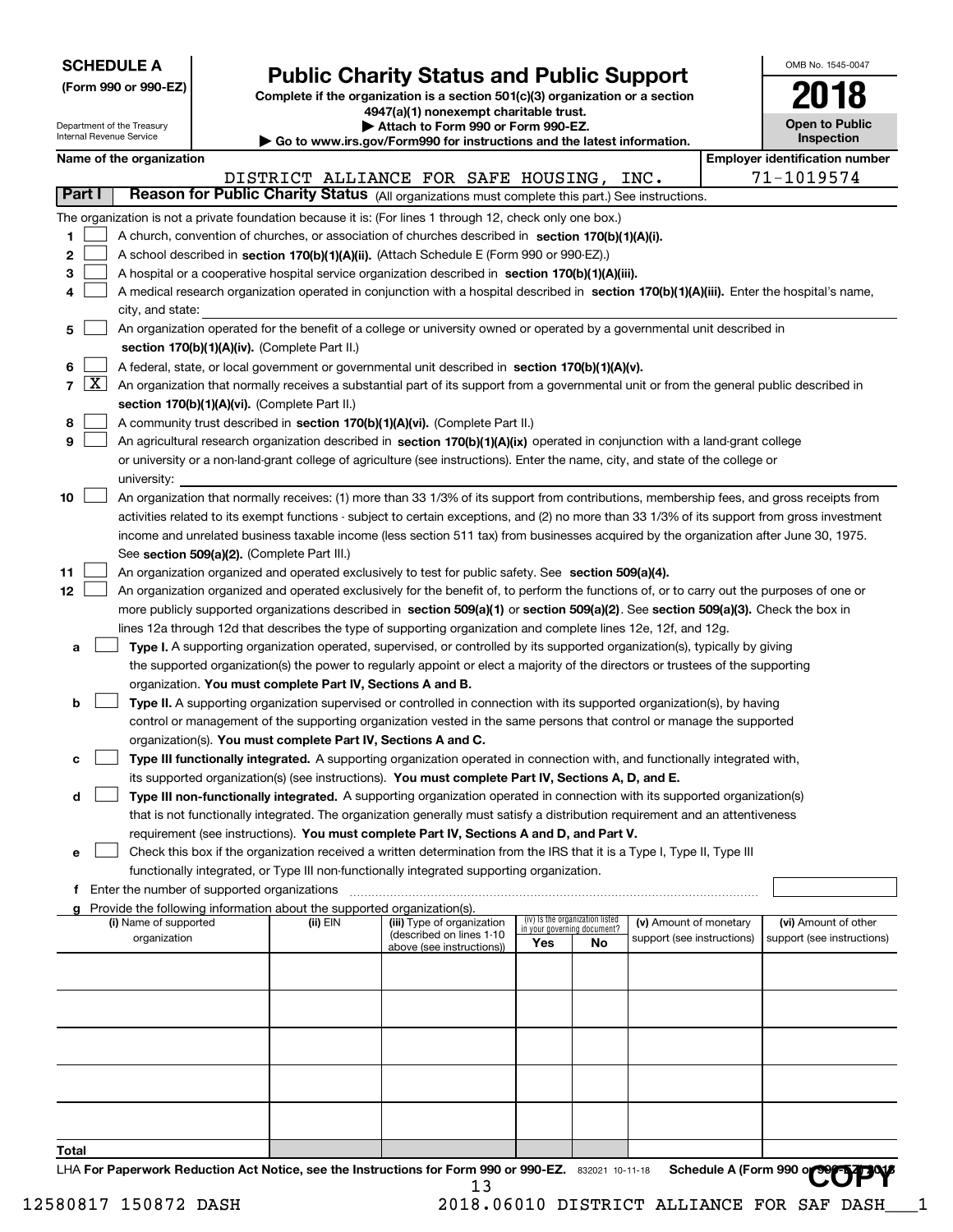# Schedule A (Form 990 or 990-EZ) 2018 DISTRICT ALLIANCE FOR SAFE HOUSING, INC. 71–1019574 <sub>Page 2</sub><br>Part II Support Schedule for Organizations Described in Sections 170(b)(1)(A)(iv) and 170(b)(1)(A)(vi) **Part II Support Schedule for Organizations Described in Sections 170(b)(1)(A)(iv) and 170(b)(1)(A)(vi)**

(Complete only if you checked the box on line 5, 7, or 8 of Part I or if the organization failed to qualify under Part III. If the organization fails to qualify under the tests listed below, please complete Part III.)

| <b>Section A. Public Support</b>                                                                                                               |          |            |            |            |          |                                          |
|------------------------------------------------------------------------------------------------------------------------------------------------|----------|------------|------------|------------|----------|------------------------------------------|
| Calendar year (or fiscal year beginning in) $\blacktriangleright$                                                                              | (a) 2014 | $(b)$ 2015 | $(c)$ 2016 | $(d)$ 2017 | (e) 2018 | (f) Total                                |
| 1 Gifts, grants, contributions, and                                                                                                            |          |            |            |            |          |                                          |
| membership fees received. (Do not                                                                                                              |          |            |            |            |          |                                          |
| include any "unusual grants.")                                                                                                                 | 2930822. | 3112861.   | 3164945.   | 3298673.   |          | 6402435.18909736.                        |
| 2 Tax revenues levied for the organ-                                                                                                           |          |            |            |            |          |                                          |
| ization's benefit and either paid to                                                                                                           |          |            |            |            |          |                                          |
| or expended on its behalf                                                                                                                      |          |            |            |            |          |                                          |
| 3 The value of services or facilities                                                                                                          |          |            |            |            |          |                                          |
| furnished by a governmental unit to                                                                                                            |          |            |            |            |          |                                          |
| the organization without charge                                                                                                                |          |            |            |            |          |                                          |
| 4 Total. Add lines 1 through 3                                                                                                                 | 2930822. | 3112861.   | 3164945.   | 3298673.   |          | 6402435.18909736.                        |
| 5 The portion of total contributions                                                                                                           |          |            |            |            |          |                                          |
| by each person (other than a                                                                                                                   |          |            |            |            |          |                                          |
| governmental unit or publicly                                                                                                                  |          |            |            |            |          |                                          |
| supported organization) included                                                                                                               |          |            |            |            |          |                                          |
| on line 1 that exceeds 2% of the                                                                                                               |          |            |            |            |          |                                          |
| amount shown on line 11,                                                                                                                       |          |            |            |            |          |                                          |
| column (f)                                                                                                                                     |          |            |            |            |          | 2138854.                                 |
| 6 Public support. Subtract line 5 from line 4.                                                                                                 |          |            |            |            |          | 16770882.                                |
| <b>Section B. Total Support</b>                                                                                                                |          |            |            |            |          |                                          |
| Calendar year (or fiscal year beginning in)                                                                                                    | (a) 2014 | $(b)$ 2015 | $(c)$ 2016 | $(d)$ 2017 | (e) 2018 | (f) Total                                |
| <b>7</b> Amounts from line 4                                                                                                                   | 2930822. | 3112861.   | 3164945.   | 3298673.   |          | 6402435.18909736.                        |
|                                                                                                                                                |          |            |            |            |          |                                          |
| 8 Gross income from interest,                                                                                                                  |          |            |            |            |          |                                          |
| dividends, payments received on                                                                                                                |          |            |            |            |          |                                          |
| securities loans, rents, royalties,                                                                                                            |          | 1,207.     | 1,110.     | 289.       | 26,465.  |                                          |
| and income from similar sources                                                                                                                | 1,041.   |            |            |            |          | 30, 112.                                 |
| 9 Net income from unrelated business                                                                                                           |          |            |            |            |          |                                          |
| activities, whether or not the                                                                                                                 |          |            |            |            |          |                                          |
| business is regularly carried on                                                                                                               |          |            |            |            |          |                                          |
| 10 Other income. Do not include gain                                                                                                           |          |            |            |            |          |                                          |
| or loss from the sale of capital                                                                                                               |          |            |            |            |          |                                          |
| assets (Explain in Part VI.)                                                                                                                   | 4,410.   | 4,935.     | 4,489.     | 3,365.     | 4,115.   | 21,314.                                  |
| 11 Total support. Add lines 7 through 10                                                                                                       |          |            |            |            |          | 18961162.                                |
| 12 Gross receipts from related activities, etc. (see instructions)                                                                             |          |            |            |            | 12       | 352, 307.                                |
| 13 First five years. If the Form 990 is for the organization's first, second, third, fourth, or fifth tax year as a section 501(c)(3)          |          |            |            |            |          |                                          |
| organization, check this box and stop here                                                                                                     |          |            |            |            |          |                                          |
| Section C. Computation of Public Support Percentage                                                                                            |          |            |            |            |          |                                          |
|                                                                                                                                                |          |            |            |            | 14       | 88.45<br>%                               |
|                                                                                                                                                |          |            |            |            | 15       | 98.30<br>$\%$                            |
| 16a 33 1/3% support test - 2018. If the organization did not check the box on line 13, and line 14 is 33 1/3% or more, check this box and      |          |            |            |            |          |                                          |
| stop here. The organization qualifies as a publicly supported organization                                                                     |          |            |            |            |          | $\blacktriangleright$ $\boxed{\text{X}}$ |
| b 33 1/3% support test - 2017. If the organization did not check a box on line 13 or 16a, and line 15 is 33 1/3% or more, check this box       |          |            |            |            |          |                                          |
|                                                                                                                                                |          |            |            |            |          |                                          |
| 17a 10% -facts-and-circumstances test - 2018. If the organization did not check a box on line 13, 16a, or 16b, and line 14 is 10% or more,     |          |            |            |            |          |                                          |
| and if the organization meets the "facts-and-circumstances" test, check this box and stop here. Explain in Part VI how the organization        |          |            |            |            |          |                                          |
|                                                                                                                                                |          |            |            |            |          |                                          |
| <b>b 10% -facts-and-circumstances test - 2017.</b> If the organization did not check a box on line 13, 16a, 16b, or 17a, and line 15 is 10% or |          |            |            |            |          |                                          |
| more, and if the organization meets the "facts-and-circumstances" test, check this box and stop here. Explain in Part VI how the               |          |            |            |            |          |                                          |
| organization meets the "facts-and-circumstances" test. The organization qualifies as a publicly supported organization                         |          |            |            |            |          |                                          |
| 18 Private foundation. If the organization did not check a box on line 13, 16a, 16b, 17a, or 17b, check this box and see instructions          |          |            |            |            |          |                                          |
|                                                                                                                                                |          |            |            |            |          | Schedule A (Form 990 or 990-F7) 2018     |

**Schedule A (Form 990 or 990-EZ) 2018**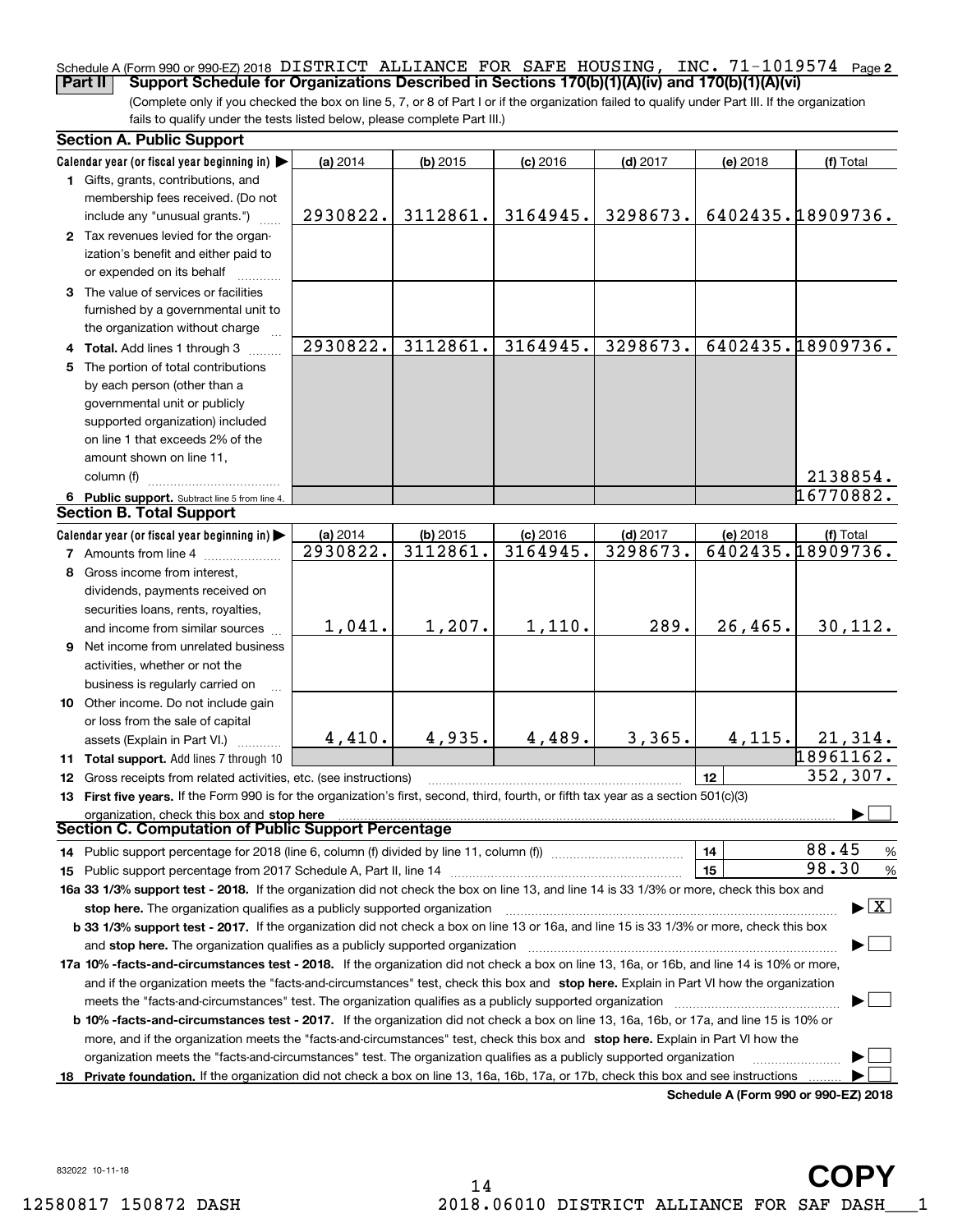### Schedule A (Form 990 or 990-EZ) 2018 DISTRICT ALLIANCE FOR SAFE HOUSING , INC • 71–1019574 Page 3<br>| Part III | Support Schedule for Organizations Described in Section 509(a)(2) **Part III** | Support Schedule for Organizations Described in Section 509(a)(2)

(Complete only if you checked the box on line 10 of Part I or if the organization failed to qualify under Part II. If the organization fails to qualify under the tests listed below, please complete Part II.)

| <b>Section A. Public Support</b>                                                                                                                                                                                                                                                      |            |            |            |            |                         |           |
|---------------------------------------------------------------------------------------------------------------------------------------------------------------------------------------------------------------------------------------------------------------------------------------|------------|------------|------------|------------|-------------------------|-----------|
| Calendar year (or fiscal year beginning in)                                                                                                                                                                                                                                           | $(a)$ 2014 | $(b)$ 2015 | $(c)$ 2016 | $(d)$ 2017 | (e) 2018                | (f) Total |
| 1 Gifts, grants, contributions, and                                                                                                                                                                                                                                                   |            |            |            |            |                         |           |
| membership fees received. (Do not                                                                                                                                                                                                                                                     |            |            |            |            |                         |           |
| include any "unusual grants.")                                                                                                                                                                                                                                                        |            |            |            |            |                         |           |
| <b>2</b> Gross receipts from admissions,<br>merchandise sold or services per-<br>formed, or facilities furnished in<br>any activity that is related to the<br>organization's tax-exempt purpose                                                                                       |            |            |            |            |                         |           |
| 3 Gross receipts from activities that<br>are not an unrelated trade or bus-                                                                                                                                                                                                           |            |            |            |            |                         |           |
| iness under section 513                                                                                                                                                                                                                                                               |            |            |            |            |                         |           |
| 4 Tax revenues levied for the organ-<br>ization's benefit and either paid to                                                                                                                                                                                                          |            |            |            |            |                         |           |
| or expended on its behalf                                                                                                                                                                                                                                                             |            |            |            |            |                         |           |
| 5 The value of services or facilities<br>furnished by a governmental unit to                                                                                                                                                                                                          |            |            |            |            |                         |           |
| the organization without charge                                                                                                                                                                                                                                                       |            |            |            |            |                         |           |
| <b>6 Total.</b> Add lines 1 through 5                                                                                                                                                                                                                                                 |            |            |            |            |                         |           |
| 7a Amounts included on lines 1, 2, and<br>3 received from disqualified persons                                                                                                                                                                                                        |            |            |            |            |                         |           |
| <b>b</b> Amounts included on lines 2 and 3 received<br>from other than disqualified persons that<br>exceed the greater of \$5,000 or 1% of the<br>amount on line 13 for the year                                                                                                      |            |            |            |            |                         |           |
| c Add lines 7a and 7b                                                                                                                                                                                                                                                                 |            |            |            |            |                         |           |
| 8 Public support. (Subtract line 7c from line 6.)<br><b>Section B. Total Support</b>                                                                                                                                                                                                  |            |            |            |            |                         |           |
| Calendar year (or fiscal year beginning in)                                                                                                                                                                                                                                           | (a) $2014$ | (b) 2015   | $(c)$ 2016 | $(d)$ 2017 | (e) 2018                | (f) Total |
| 9 Amounts from line 6                                                                                                                                                                                                                                                                 |            |            |            |            |                         |           |
| 10a Gross income from interest,<br>dividends, payments received on<br>securities loans, rents, royalties,<br>and income from similar sources                                                                                                                                          |            |            |            |            |                         |           |
| <b>b</b> Unrelated business taxable income<br>(less section 511 taxes) from businesses                                                                                                                                                                                                |            |            |            |            |                         |           |
| acquired after June 30, 1975                                                                                                                                                                                                                                                          |            |            |            |            |                         |           |
| c Add lines 10a and 10b                                                                                                                                                                                                                                                               |            |            |            |            |                         |           |
| 11 Net income from unrelated business<br>activities not included in line 10b,<br>whether or not the business is<br>regularly carried on                                                                                                                                               |            |            |            |            |                         |           |
| <b>12</b> Other income. Do not include gain<br>or loss from the sale of capital<br>assets (Explain in Part VI.)                                                                                                                                                                       |            |            |            |            |                         |           |
| <b>13</b> Total support. (Add lines 9, 10c, 11, and 12.)                                                                                                                                                                                                                              |            |            |            |            |                         |           |
| 14 First five years. If the Form 990 is for the organization's first, second, third, fourth, or fifth tax year as a section 501(c)(3) organization,                                                                                                                                   |            |            |            |            |                         |           |
| check this box and stop here measurements and content to the state of the state of the state of the state of the state of the state of the state of the state of the state of the state of the state of the state of the state<br>Section C. Computation of Public Support Percentage |            |            |            |            |                         |           |
|                                                                                                                                                                                                                                                                                       |            |            |            |            |                         |           |
| 15 Public support percentage for 2018 (line 8, column (f), divided by line 13, column (f))                                                                                                                                                                                            |            |            |            |            | 15<br>16                | %         |
| 16 Public support percentage from 2017 Schedule A, Part III, line 15<br><b>Section D. Computation of Investment Income Percentage</b>                                                                                                                                                 |            |            |            |            |                         | %         |
| 17 Investment income percentage for 2018 (line 10c, column (f), divided by line 13, column (f))                                                                                                                                                                                       |            |            |            |            | 17                      | %         |
| 18 Investment income percentage from 2017 Schedule A, Part III, line 17                                                                                                                                                                                                               |            |            |            |            | 18                      | %         |
| 19a 33 1/3% support tests - 2018. If the organization did not check the box on line 14, and line 15 is more than 33 1/3%, and line 17 is not                                                                                                                                          |            |            |            |            |                         |           |
| more than 33 1/3%, check this box and stop here. The organization qualifies as a publicly supported organization                                                                                                                                                                      |            |            |            |            |                         |           |
| <b>b 33 1/3% support tests - 2017.</b> If the organization did not check a box on line 14 or line 19a, and line 16 is more than 33 1/3%, and                                                                                                                                          |            |            |            |            |                         |           |
| line 18 is not more than 33 1/3%, check this box and stop here. The organization qualifies as a publicly supported organization                                                                                                                                                       |            |            |            |            |                         |           |
| <b>Private foundation.</b> If the organization did not check a box on line 14, 19a, or 19b, check this box and see instructions<br>20                                                                                                                                                 |            |            |            |            |                         |           |
| 832023 10-11-18                                                                                                                                                                                                                                                                       |            |            |            |            | Schedule A (Form 990 or |           |
|                                                                                                                                                                                                                                                                                       |            | 15         |            |            |                         |           |

12580817 150872 DASH 2018.06010 DISTRICT ALLIANCE FOR SAF DASH\_\_\_1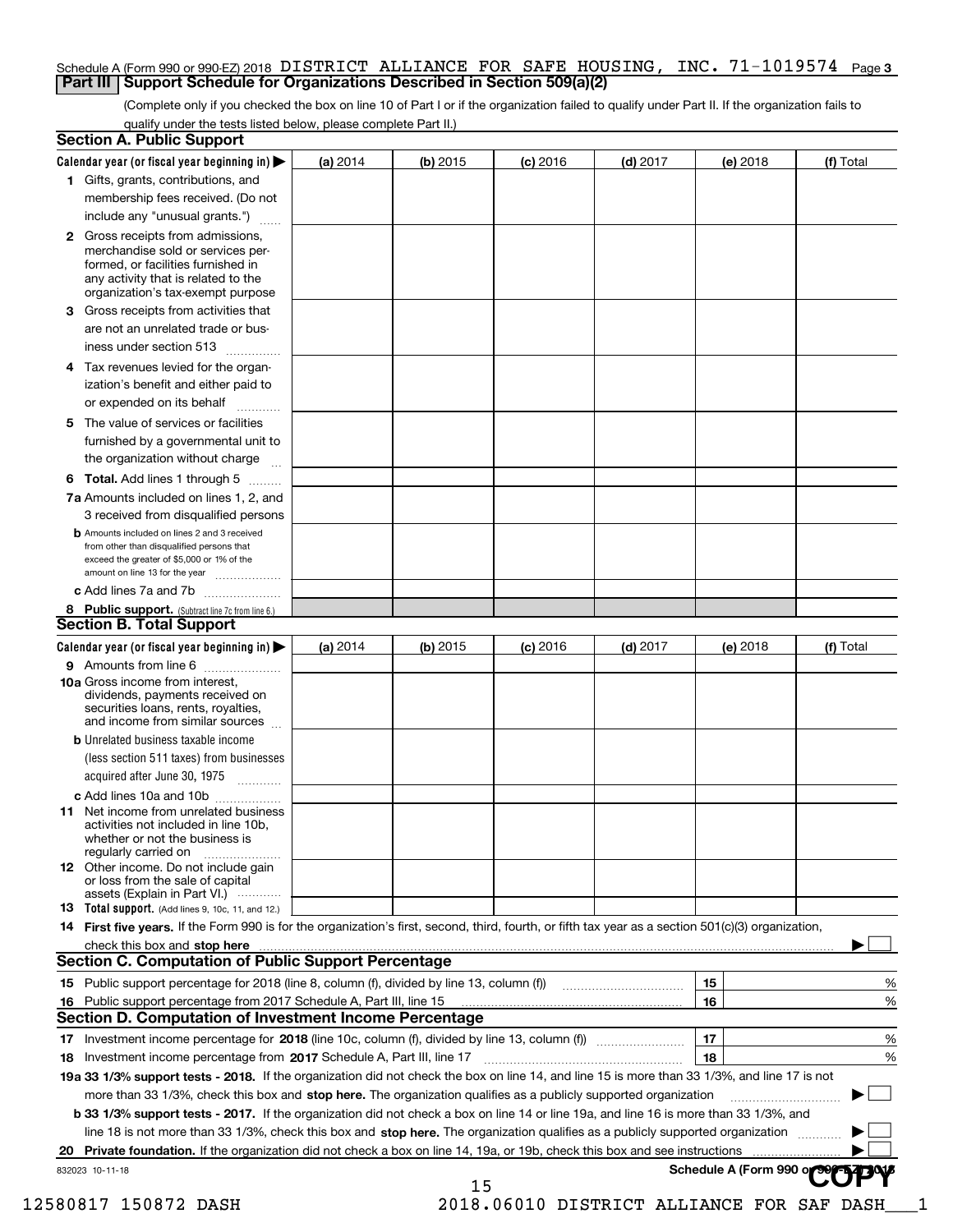# Schedule A (Form 990 or 990-EZ) 2018 DISTRICT ALLIANCE FOR SAFE HOUSING, INC. 71-1019574 <sub>Page 4</sub><br>L**Part IV** L. Suppo**rting Organizations**

# **Part IV Supporting Organizations**

(Complete only if you checked a box in line 12 on Part I. If you checked 12a of Part I, complete Sections A and B. If you checked 12b of Part I, complete Sections A and C. If you checked 12c of Part I, complete Sections A, D, and E. If you checked 12d of Part I, complete Sections A and D, and complete Part V.)

# **Section A. All Supporting Organizations**

- **1** Are all of the organization's supported organizations listed by name in the organization's governing documents? If "No," describe in **Part VI** how the supported organizations are designated. If designated by *class or purpose, describe the designation. If historic and continuing relationship, explain.*
- **2** Did the organization have any supported organization that does not have an IRS determination of status under section 509(a)(1) or (2)? If "Yes," explain in Part VI how the organization determined that the supported *organization was described in section 509(a)(1) or (2).*
- **3a** Did the organization have a supported organization described in section 501(c)(4), (5), or (6)? If "Yes," answer *(b) and (c) below.*
- **b** Did the organization confirm that each supported organization qualified under section 501(c)(4), (5), or (6) and satisfied the public support tests under section 509(a)(2)? If "Yes," describe in **Part VI** when and how the *organization made the determination.*
- **c**Did the organization ensure that all support to such organizations was used exclusively for section 170(c)(2)(B) purposes? If "Yes," explain in **Part VI** what controls the organization put in place to ensure such use.
- **4a***If* Was any supported organization not organized in the United States ("foreign supported organization")? *"Yes," and if you checked 12a or 12b in Part I, answer (b) and (c) below.*
- **b** Did the organization have ultimate control and discretion in deciding whether to make grants to the foreign supported organization? If "Yes," describe in **Part VI** how the organization had such control and discretion *despite being controlled or supervised by or in connection with its supported organizations.*
- **c** Did the organization support any foreign supported organization that does not have an IRS determination under sections 501(c)(3) and 509(a)(1) or (2)? If "Yes," explain in **Part VI** what controls the organization used *to ensure that all support to the foreign supported organization was used exclusively for section 170(c)(2)(B) purposes.*
- **5a** Did the organization add, substitute, or remove any supported organizations during the tax year? If "Yes," answer (b) and (c) below (if applicable). Also, provide detail in **Part VI,** including (i) the names and EIN *numbers of the supported organizations added, substituted, or removed; (ii) the reasons for each such action; (iii) the authority under the organization's organizing document authorizing such action; and (iv) how the action was accomplished (such as by amendment to the organizing document).*
- **b** Type I or Type II only. Was any added or substituted supported organization part of a class already designated in the organization's organizing document?
- **cSubstitutions only.**  Was the substitution the result of an event beyond the organization's control?
- **6** Did the organization provide support (whether in the form of grants or the provision of services or facilities) to **Part VI.** *If "Yes," provide detail in* support or benefit one or more of the filing organization's supported organizations? anyone other than (i) its supported organizations, (ii) individuals that are part of the charitable class benefited by one or more of its supported organizations, or (iii) other supporting organizations that also
- **7**Did the organization provide a grant, loan, compensation, or other similar payment to a substantial contributor *If "Yes," complete Part I of Schedule L (Form 990 or 990-EZ).* regard to a substantial contributor? (as defined in section 4958(c)(3)(C)), a family member of a substantial contributor, or a 35% controlled entity with
- **8** Did the organization make a loan to a disqualified person (as defined in section 4958) not described in line 7? *If "Yes," complete Part I of Schedule L (Form 990 or 990-EZ).*
- **9a** Was the organization controlled directly or indirectly at any time during the tax year by one or more in section 509(a)(1) or (2))? If "Yes," *provide detail in* <code>Part VI.</code> disqualified persons as defined in section 4946 (other than foundation managers and organizations described
- **b** Did one or more disqualified persons (as defined in line 9a) hold a controlling interest in any entity in which the supporting organization had an interest? If "Yes," provide detail in P**art VI**.
- **c**Did a disqualified person (as defined in line 9a) have an ownership interest in, or derive any personal benefit from, assets in which the supporting organization also had an interest? If "Yes," provide detail in P**art VI.**
- **10a** Was the organization subject to the excess business holdings rules of section 4943 because of section supporting organizations)? If "Yes," answer 10b below. 4943(f) (regarding certain Type II supporting organizations, and all Type III non-functionally integrated
- **b** Did the organization have any excess business holdings in the tax year? (Use Schedule C, Form 4720, to Schedule A (Form 990 or *determine whether the organization had excess business holdings.)*

16

832024 10-11-18

 12580817 150872 DASH 2018.06010 DISTRICT ALLIANCE FOR SAF DASH\_\_\_1 **COPY**

**Yes No**

**1**

**2**

**3a**

**3b**

**3c**

**4a**

**4b**

**4c**

**5a**

**5b5c**

**6**

**7**

**8**

**9a**

**9b**

**9c**

**10a**

**10b**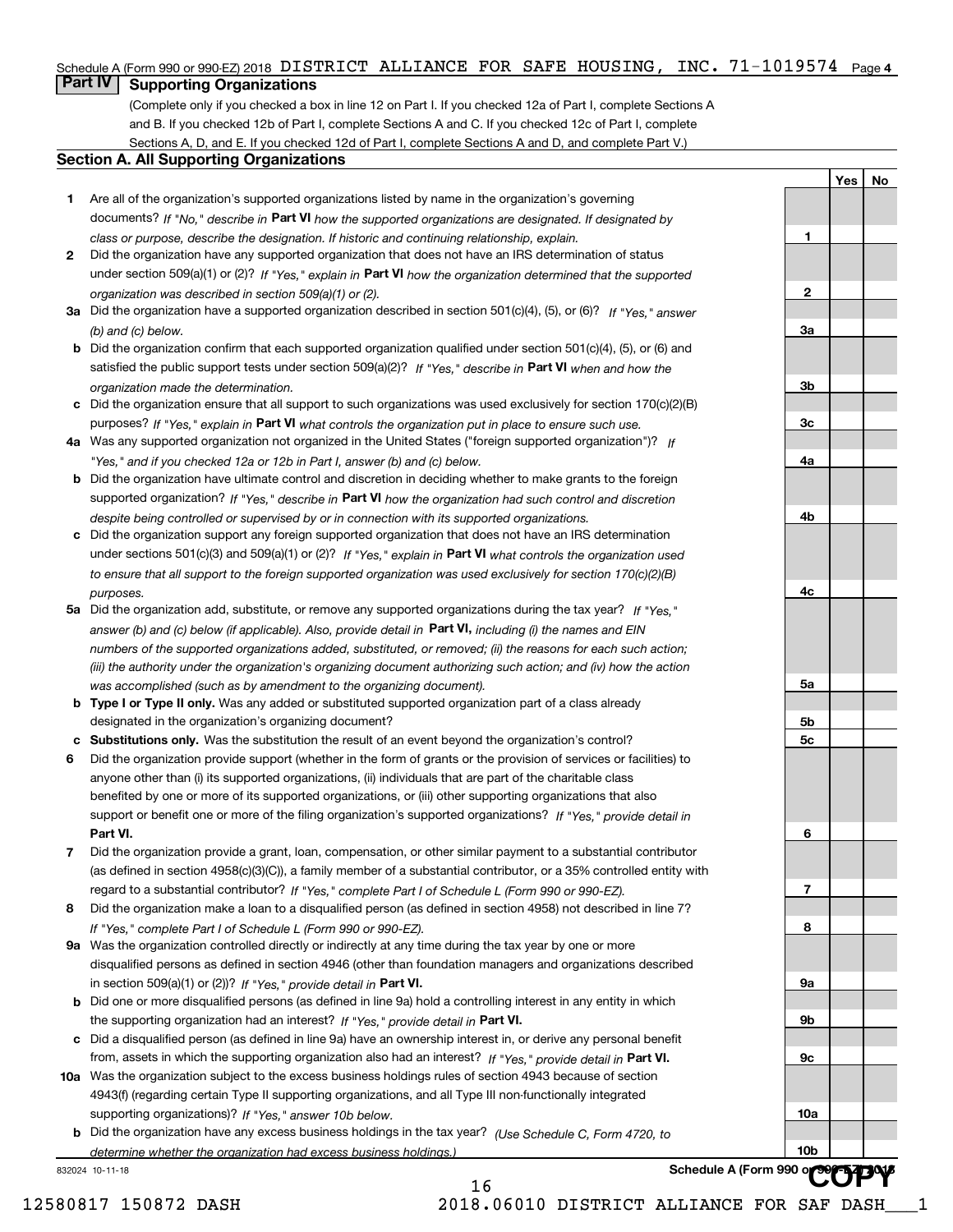# Schedule A (Form 990 or 990-EZ) 2018 DISTRICT ALLIANCE FOR SAFE HOUSING, INC. 71-1019574 Page 5<br>L**Part IV L. Supporting Organizations** / www.h **Part IV** Supporting Organizations (*continued*)

|    |                                                                                                                                   |                 | Yes | No |
|----|-----------------------------------------------------------------------------------------------------------------------------------|-----------------|-----|----|
| 11 | Has the organization accepted a gift or contribution from any of the following persons?                                           |                 |     |    |
|    | a A person who directly or indirectly controls, either alone or together with persons described in (b) and (c)                    |                 |     |    |
|    | below, the governing body of a supported organization?                                                                            | 11a             |     |    |
|    | <b>b</b> A family member of a person described in (a) above?                                                                      | 11 <sub>b</sub> |     |    |
|    | c A 35% controlled entity of a person described in (a) or (b) above? If "Yes" to a, b, or c, provide detail in Part VI.           | 11c             |     |    |
|    | <b>Section B. Type I Supporting Organizations</b>                                                                                 |                 |     |    |
|    |                                                                                                                                   |                 |     |    |
|    |                                                                                                                                   |                 | Yes | No |
| 1. | Did the directors, trustees, or membership of one or more supported organizations have the power to                               |                 |     |    |
|    | regularly appoint or elect at least a majority of the organization's directors or trustees at all times during the                |                 |     |    |
|    | tax year? If "No," describe in Part VI how the supported organization(s) effectively operated, supervised, or                     |                 |     |    |
|    | controlled the organization's activities. If the organization had more than one supported organization,                           |                 |     |    |
|    | describe how the powers to appoint and/or remove directors or trustees were allocated among the supported                         |                 |     |    |
|    | organizations and what conditions or restrictions, if any, applied to such powers during the tax year.                            | 1               |     |    |
| 2  | Did the organization operate for the benefit of any supported organization other than the supported                               |                 |     |    |
|    | organization(s) that operated, supervised, or controlled the supporting organization? If "Yes," explain in                        |                 |     |    |
|    | Part VI how providing such benefit carried out the purposes of the supported organization(s) that operated,                       |                 |     |    |
|    | supervised, or controlled the supporting organization.                                                                            | $\overline{2}$  |     |    |
|    | <b>Section C. Type II Supporting Organizations</b>                                                                                |                 |     |    |
|    |                                                                                                                                   |                 | Yes | No |
| 1. | Were a majority of the organization's directors or trustees during the tax year also a majority of the directors                  |                 |     |    |
|    | or trustees of each of the organization's supported organization(s)? If "No." describe in Part VI how control                     |                 |     |    |
|    | or management of the supporting organization was vested in the same persons that controlled or managed                            |                 |     |    |
|    | the supported organization(s).                                                                                                    |                 |     |    |
|    | Section D. All Type III Supporting Organizations                                                                                  |                 |     |    |
|    |                                                                                                                                   |                 | Yes | No |
|    |                                                                                                                                   |                 |     |    |
| 1  | Did the organization provide to each of its supported organizations, by the last day of the fifth month of the                    |                 |     |    |
|    | organization's tax year, (i) a written notice describing the type and amount of support provided during the prior tax             |                 |     |    |
|    | year, (ii) a copy of the Form 990 that was most recently filed as of the date of notification, and (iii) copies of the            |                 |     |    |
|    | organization's governing documents in effect on the date of notification, to the extent not previously provided?                  | 1               |     |    |
| 2  | Were any of the organization's officers, directors, or trustees either (i) appointed or elected by the supported                  |                 |     |    |
|    | organization(s) or (ii) serving on the governing body of a supported organization? If "No," explain in Part VI how                |                 |     |    |
|    | the organization maintained a close and continuous working relationship with the supported organization(s).                       | 2               |     |    |
| 3  | By reason of the relationship described in (2), did the organization's supported organizations have a                             |                 |     |    |
|    | significant voice in the organization's investment policies and in directing the use of the organization's                        |                 |     |    |
|    | income or assets at all times during the tax year? If "Yes," describe in Part VI the role the organization's                      |                 |     |    |
|    | supported organizations played in this regard.                                                                                    | 3               |     |    |
|    | Section E. Type III Functionally Integrated Supporting Organizations                                                              |                 |     |    |
| 1  | Check the box next to the method that the organization used to satisfy the Integral Part Test during the year (see instructions). |                 |     |    |
| a  | The organization satisfied the Activities Test. Complete line 2 below.                                                            |                 |     |    |
| b  | The organization is the parent of each of its supported organizations. Complete line 3 below.                                     |                 |     |    |
| c  | The organization supported a governmental entity. Describe in Part VI how you supported a government entity (see instructions),   |                 |     |    |
| 2  | Activities Test. Answer (a) and (b) below.                                                                                        |                 | Yes | No |
| а  | Did substantially all of the organization's activities during the tax year directly further the exempt purposes of                |                 |     |    |
|    | the supported organization(s) to which the organization was responsive? If "Yes," then in Part VI identify                        |                 |     |    |
|    | those supported organizations and explain how these activities directly furthered their exempt purposes,                          |                 |     |    |
|    |                                                                                                                                   |                 |     |    |
|    | how the organization was responsive to those supported organizations, and how the organization determined                         |                 |     |    |
|    | that these activities constituted substantially all of its activities.                                                            | 2a              |     |    |
| b  | Did the activities described in (a) constitute activities that, but for the organization's involvement, one or more               |                 |     |    |
|    | of the organization's supported organization(s) would have been engaged in? If "Yes," explain in Part VI the                      |                 |     |    |
|    | reasons for the organization's position that its supported organization(s) would have engaged in these                            |                 |     |    |
|    | activities but for the organization's involvement.                                                                                | 2b              |     |    |
| з  | Parent of Supported Organizations. Answer (a) and (b) below.                                                                      |                 |     |    |
|    | a Did the organization have the power to regularly appoint or elect a majority of the officers, directors, or                     |                 |     |    |
|    | trustees of each of the supported organizations? Provide details in Part VI.                                                      | За              |     |    |
|    | <b>b</b> Did the organization exercise a substantial degree of direction over the policies, programs, and activities of each      |                 |     |    |
|    | of its supported organizations? If "Yes." describe in Part VI the role played by the organization in this regard                  | 3b              |     |    |
|    | Schedule A (Form 990 o<br>832025 10-11-18                                                                                         |                 |     |    |
|    | 17                                                                                                                                |                 |     |    |

12580817 150872 DASH 2018.06010 DISTRICT ALLIANCE FOR SAF DASH\_\_\_1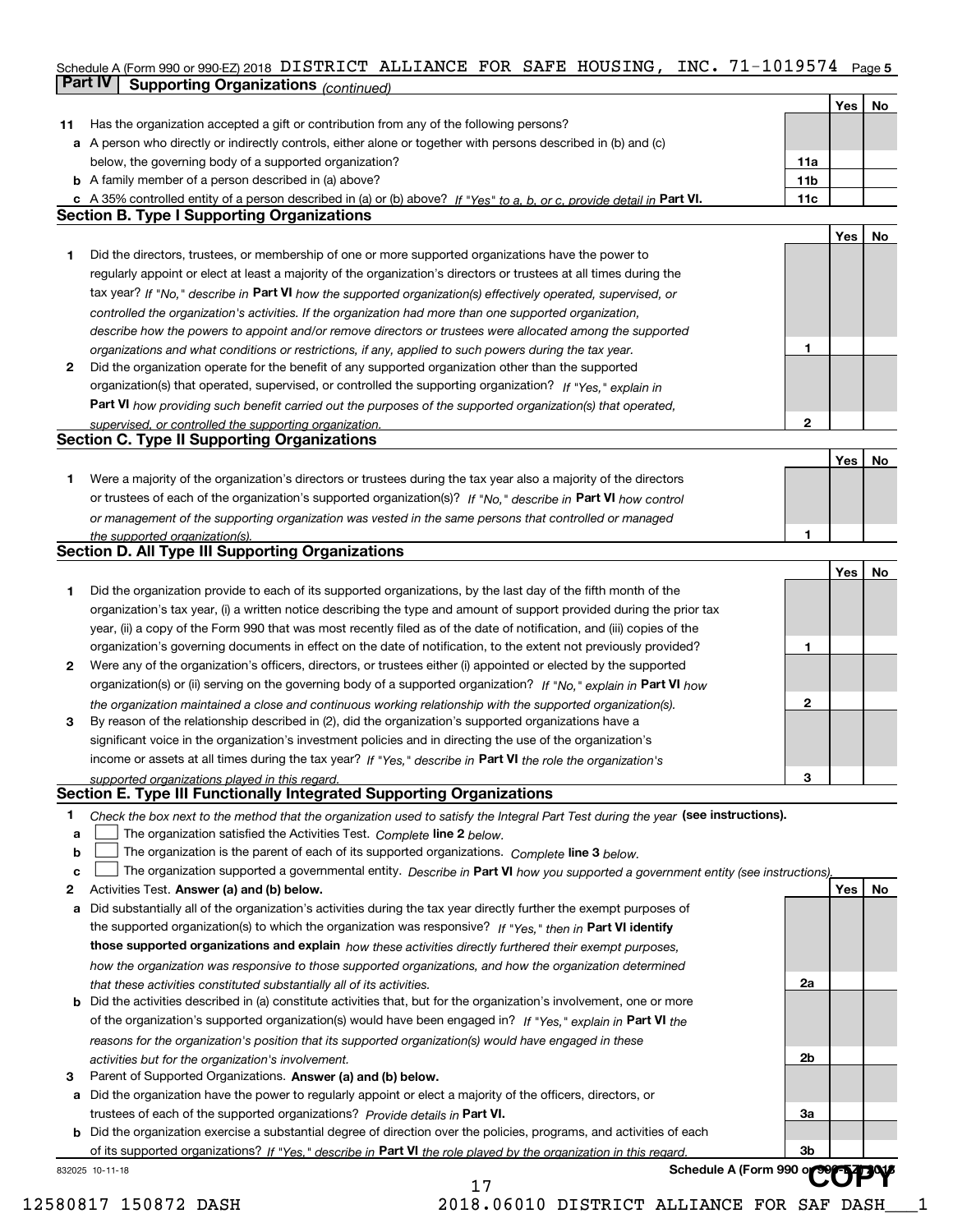| <b>Part V</b>  | Schedule A (Form 990 or 990-EZ) 2018 DISTRICT ALLIANCE FOR SAFE HOUSING, INC. 71-1019574 Page 6<br>Type III Non-Functionally Integrated 509(a)(3) Supporting Organizations |                |                |                                |
|----------------|----------------------------------------------------------------------------------------------------------------------------------------------------------------------------|----------------|----------------|--------------------------------|
| 1              | Check here if the organization satisfied the Integral Part Test as a qualifying trust on Nov. 20, 1970 (explain in Part VI.) See instructions. All                         |                |                |                                |
|                | other Type III non-functionally integrated supporting organizations must complete Sections A through E.                                                                    |                |                |                                |
|                | Section A - Adjusted Net Income                                                                                                                                            |                | (A) Prior Year | (B) Current Year<br>(optional) |
| 1              | Net short-term capital gain                                                                                                                                                | 1.             |                |                                |
| $\overline{2}$ | Recoveries of prior-year distributions                                                                                                                                     | $\mathbf{2}$   |                |                                |
| З              | Other gross income (see instructions)                                                                                                                                      | 3              |                |                                |
| 4              | Add lines 1 through 3                                                                                                                                                      | 4              |                |                                |
| 5              | Depreciation and depletion                                                                                                                                                 | 5              |                |                                |
| 6              | Portion of operating expenses paid or incurred for production or                                                                                                           |                |                |                                |
|                | collection of gross income or for management, conservation, or                                                                                                             |                |                |                                |
|                | maintenance of property held for production of income (see instructions)                                                                                                   | 6              |                |                                |
| 7              | Other expenses (see instructions)                                                                                                                                          | $\overline{7}$ |                |                                |
| 8              | Adjusted Net Income (subtract lines 5, 6, and 7 from line 4)                                                                                                               | 8              |                |                                |
|                | Section B - Minimum Asset Amount                                                                                                                                           |                | (A) Prior Year | (B) Current Year<br>(optional) |
| 1              | Aggregate fair market value of all non-exempt-use assets (see                                                                                                              |                |                |                                |
|                | instructions for short tax year or assets held for part of year):                                                                                                          |                |                |                                |
|                | <b>a</b> Average monthly value of securities                                                                                                                               | 1a             |                |                                |
|                | <b>b</b> Average monthly cash balances                                                                                                                                     | 1b             |                |                                |
|                | c Fair market value of other non-exempt-use assets                                                                                                                         | 1c             |                |                                |
|                | d Total (add lines 1a, 1b, and 1c)                                                                                                                                         | 1d             |                |                                |
|                | <b>e</b> Discount claimed for blockage or other                                                                                                                            |                |                |                                |
|                | factors (explain in detail in Part VI):                                                                                                                                    |                |                |                                |
| 2              | Acquisition indebtedness applicable to non-exempt-use assets                                                                                                               | $\mathbf{2}$   |                |                                |
| 3              | Subtract line 2 from line 1d                                                                                                                                               | 3              |                |                                |
| 4              | Cash deemed held for exempt use. Enter 1-1/2% of line 3 (for greater amount,                                                                                               |                |                |                                |
|                | see instructions)                                                                                                                                                          | 4              |                |                                |
| 5              | Net value of non-exempt-use assets (subtract line 4 from line 3)                                                                                                           | 5              |                |                                |
| 6              | Multiply line 5 by .035                                                                                                                                                    | 6              |                |                                |
| 7              | Recoveries of prior-year distributions                                                                                                                                     | $\overline{7}$ |                |                                |
| 8              | Minimum Asset Amount (add line 7 to line 6)                                                                                                                                | 8              |                |                                |
|                | <b>Section C - Distributable Amount</b>                                                                                                                                    |                |                | <b>Current Year</b>            |
|                | Adjusted net income for prior year (from Section A, line 8, Column A)                                                                                                      | 1              |                |                                |
|                | Enter 85% of line 1                                                                                                                                                        | 2              |                |                                |
| 3              | Minimum asset amount for prior year (from Section B, line 8, Column A)                                                                                                     | 3              |                |                                |
| 4              | Enter greater of line 2 or line 3                                                                                                                                          | 4              |                |                                |
| 5              | Income tax imposed in prior year                                                                                                                                           | 5              |                |                                |
| 6              | <b>Distributable Amount.</b> Subtract line 5 from line 4, unless subject to                                                                                                |                |                |                                |
|                | emergency temporary reduction (see instructions)                                                                                                                           | 6              |                |                                |
| 7              | Check here if the current year is the organization's first as a non-functionally integrated Type III supporting organization (see                                          |                |                |                                |

**Schedule A (Form 990 or 990-EZ) 2018**

832026 10-11-18

instructions).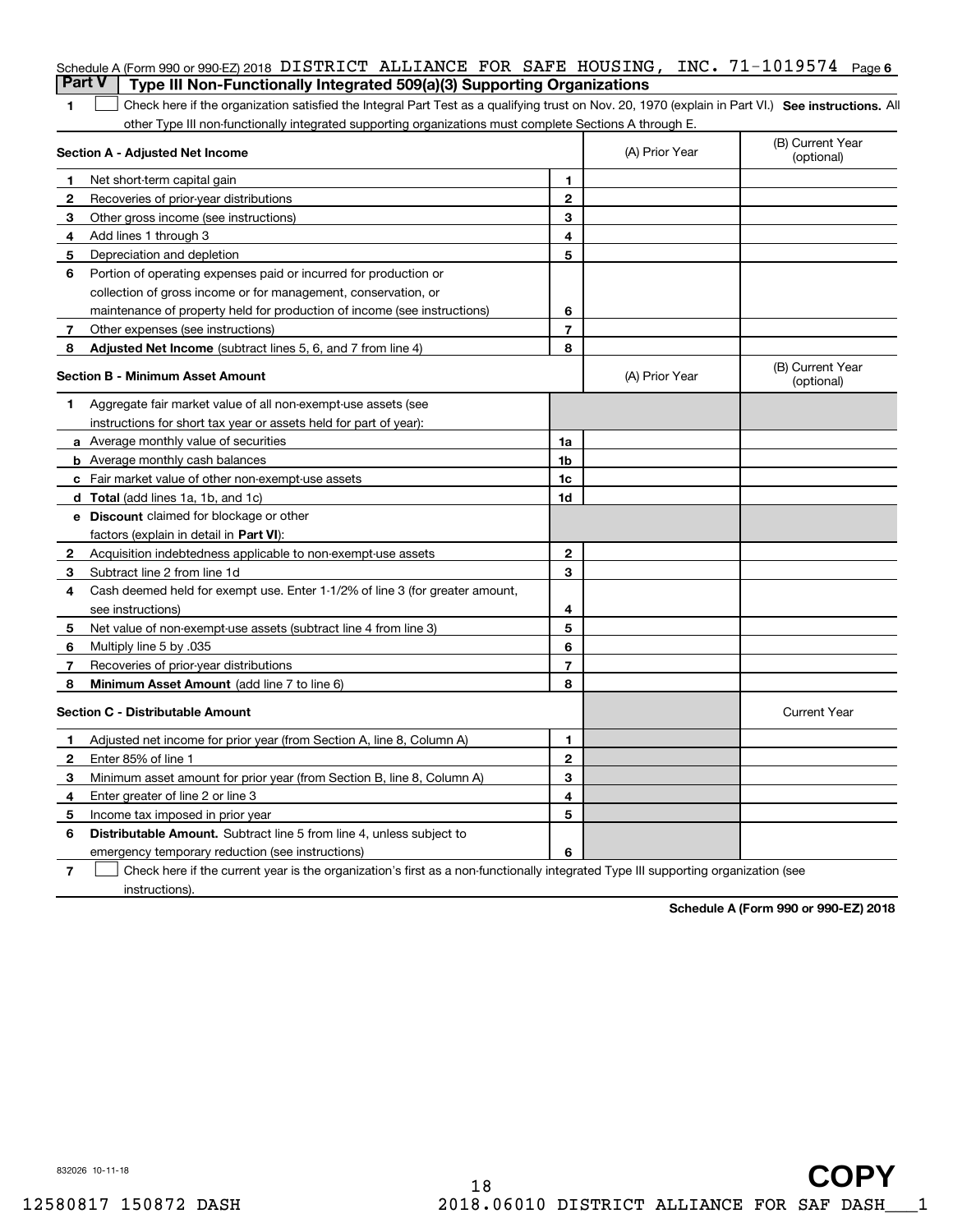# Schedule A (Form 990 or 990-EZ) 2018 DISTRICT ALLIANCE FOR SAFE HOUSING, INC. 71-1019574 <sub>Page 7</sub><br>L**Part V** L Type III Non Eunotionally Integrated 509(a)(3) Supporting Organizations

| <b>Part V</b> | Type III Non-Functionally Integrated 509(a)(3) Supporting Organizations                    |                             | (continued)                           |                                         |  |
|---------------|--------------------------------------------------------------------------------------------|-----------------------------|---------------------------------------|-----------------------------------------|--|
|               | <b>Section D - Distributions</b>                                                           |                             |                                       | <b>Current Year</b>                     |  |
| 1             | Amounts paid to supported organizations to accomplish exempt purposes                      |                             |                                       |                                         |  |
| 2             | Amounts paid to perform activity that directly furthers exempt purposes of supported       |                             |                                       |                                         |  |
|               | organizations, in excess of income from activity                                           |                             |                                       |                                         |  |
| з             | Administrative expenses paid to accomplish exempt purposes of supported organizations      |                             |                                       |                                         |  |
| 4             | Amounts paid to acquire exempt-use assets                                                  |                             |                                       |                                         |  |
| 5             | Qualified set-aside amounts (prior IRS approval required)                                  |                             |                                       |                                         |  |
| 6             | Other distributions (describe in Part VI). See instructions.                               |                             |                                       |                                         |  |
| 7             | Total annual distributions. Add lines 1 through 6.                                         |                             |                                       |                                         |  |
| 8             | Distributions to attentive supported organizations to which the organization is responsive |                             |                                       |                                         |  |
|               | (provide details in Part VI). See instructions.                                            |                             |                                       |                                         |  |
| 9             | Distributable amount for 2018 from Section C, line 6                                       |                             |                                       |                                         |  |
| 10            | Line 8 amount divided by line 9 amount                                                     |                             |                                       |                                         |  |
|               |                                                                                            | (i)                         | (iii)                                 | (iii)                                   |  |
|               | <b>Section E - Distribution Allocations</b> (see instructions)                             | <b>Excess Distributions</b> | <b>Underdistributions</b><br>Pre-2018 | <b>Distributable</b><br>Amount for 2018 |  |
| 1             | Distributable amount for 2018 from Section C, line 6                                       |                             |                                       |                                         |  |
| 2             | Underdistributions, if any, for years prior to 2018 (reason-                               |                             |                                       |                                         |  |
|               | able cause required- explain in Part VI). See instructions.                                |                             |                                       |                                         |  |
| з             | Excess distributions carryover, if any, to 2018                                            |                             |                                       |                                         |  |
|               | <b>a</b> From 2013                                                                         |                             |                                       |                                         |  |
|               | <b>b</b> From $2014$                                                                       |                             |                                       |                                         |  |
|               | $c$ From 2015                                                                              |                             |                                       |                                         |  |
|               | <b>d</b> From 2016                                                                         |                             |                                       |                                         |  |
|               | e From 2017                                                                                |                             |                                       |                                         |  |
|               | Total of lines 3a through e                                                                |                             |                                       |                                         |  |
|               | <b>g</b> Applied to underdistributions of prior years                                      |                             |                                       |                                         |  |
|               | <b>h</b> Applied to 2018 distributable amount                                              |                             |                                       |                                         |  |
|               | Carryover from 2013 not applied (see instructions)                                         |                             |                                       |                                         |  |
|               | Remainder. Subtract lines 3g, 3h, and 3i from 3f.                                          |                             |                                       |                                         |  |
| 4             | Distributions for 2018 from Section D,                                                     |                             |                                       |                                         |  |
|               | line $7:$                                                                                  |                             |                                       |                                         |  |
|               | <b>a</b> Applied to underdistributions of prior years                                      |                             |                                       |                                         |  |
|               | <b>b</b> Applied to 2018 distributable amount                                              |                             |                                       |                                         |  |
| с             | Remainder. Subtract lines 4a and 4b from 4.                                                |                             |                                       |                                         |  |
| 5             | Remaining underdistributions for years prior to 2018, if                                   |                             |                                       |                                         |  |
|               | any. Subtract lines 3g and 4a from line 2. For result greater                              |                             |                                       |                                         |  |
|               | than zero, explain in Part VI. See instructions.                                           |                             |                                       |                                         |  |
| 6             | Remaining underdistributions for 2018. Subtract lines 3h                                   |                             |                                       |                                         |  |
|               | and 4b from line 1. For result greater than zero, explain in                               |                             |                                       |                                         |  |
|               | Part VI. See instructions.                                                                 |                             |                                       |                                         |  |
| 7             | Excess distributions carryover to 2019. Add lines 3j                                       |                             |                                       |                                         |  |
|               | and 4c.                                                                                    |                             |                                       |                                         |  |
| 8             | Breakdown of line 7:                                                                       |                             |                                       |                                         |  |
|               | a Excess from 2014                                                                         |                             |                                       |                                         |  |
|               | <b>b</b> Excess from 2015                                                                  |                             |                                       |                                         |  |
|               | c Excess from 2016                                                                         |                             |                                       |                                         |  |
|               | d Excess from 2017                                                                         |                             |                                       |                                         |  |
|               | e Excess from 2018                                                                         |                             |                                       |                                         |  |
|               |                                                                                            |                             |                                       |                                         |  |

**Schedule A (Form 990 or 990-EZ) 2018**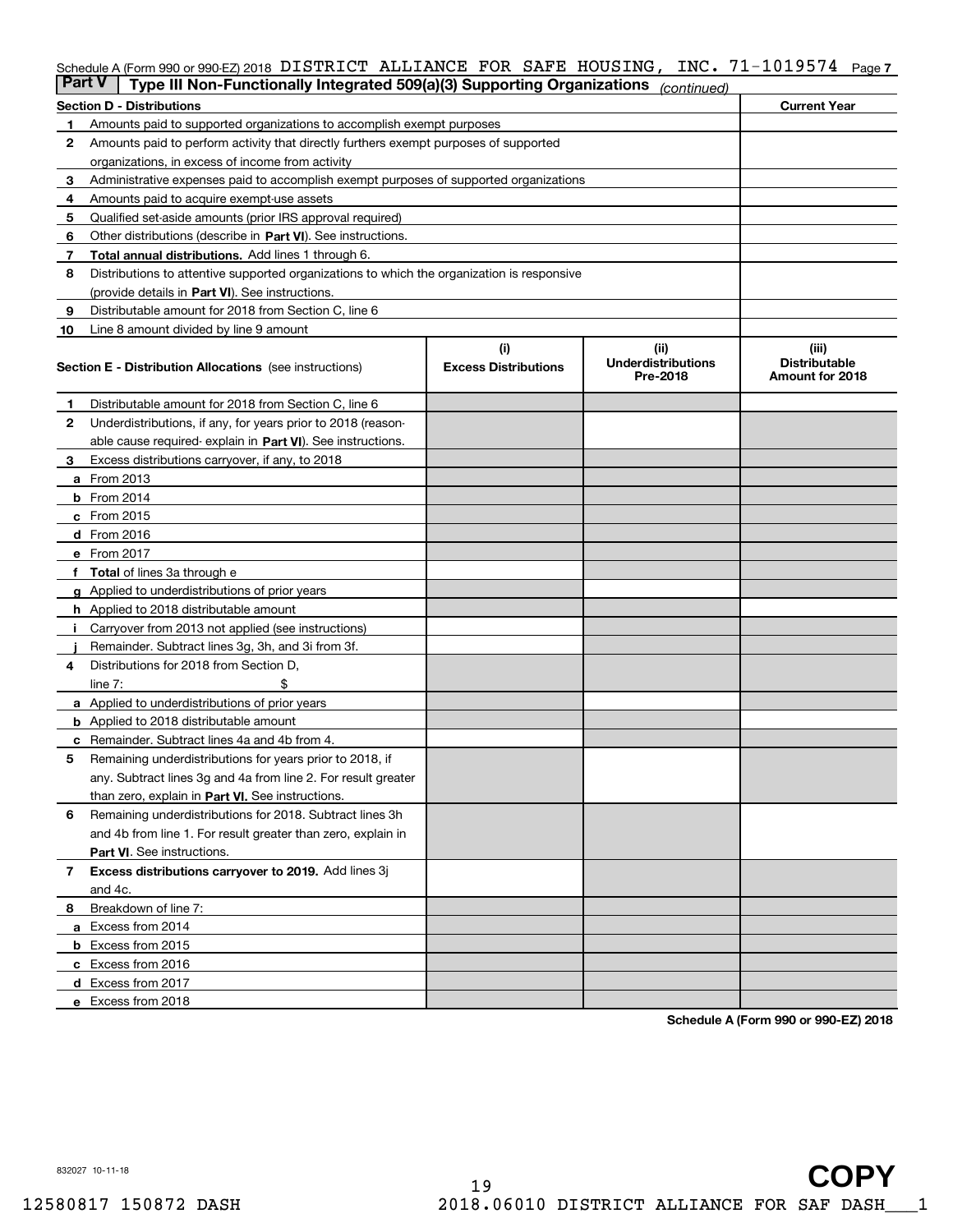**8** 71-1019574 Schedule A (Form 990 or 990-EZ) 2018 <code>DISTRICT ALLIANCE FOR SAFE HOUSING</code> , <code>INC. 71–1019574 Page</code> Part VI | Supplemental Information. Provide the explanations required by Part II, line 10; Part II, line 17a or 17b; Part III, line 12; Part IV, Section A, lines 1, 2, 3b, 3c, 4b, 4c, 5a, 6, 9a, 9b, 9c, 11a, 11b, and 11c; Part IV, Section B, lines 1 and 2; Part IV, Section C, line 1; Part IV, Section D, lines 2 and 3; Part IV, Section E, lines 1c, 2a, 2b, 3a, and 3b; Part V, line 1; Part V, Section B, line 1e; Part V, Section D, lines 5, 6, and 8; and Part V, Section E, lines 2, 5, and 6. Also complete this part for any additional information. (See instructions.) LAUNDRY/VENDING INCOME SCHEDULE A, PART II, LINE 10, EXPLANATION FOR OTHER INCOME:

| <b>THOMPHIA</b> ABMATNG INCOMB |        |
|--------------------------------|--------|
| 2014 AMOUNT: \$ 4,410.         |        |
| 2015 AMOUNT: \$ 4,935.         |        |
| 2016 AMOUNT: \$                | 3,989. |
| 2017 AMOUNT: \$                | 3,026. |
| 2018 AMOUNT: \$ 4,085.         |        |
| MISCELLANEOUS                  |        |
| 2014 AMOUNT: \$                | 0.     |
| 2015 AMOUNT: \$                | 0.     |
| 2016 AMOUNT: \$                | 500.   |
| 2017 AMOUNT: \$                | 339.   |
| 2018 AMOUNT: \$                | 30.    |
|                                |        |
|                                |        |
|                                |        |
|                                |        |
|                                |        |
|                                |        |
|                                |        |
|                                |        |
|                                |        |
|                                |        |
|                                |        |
|                                |        |
|                                |        |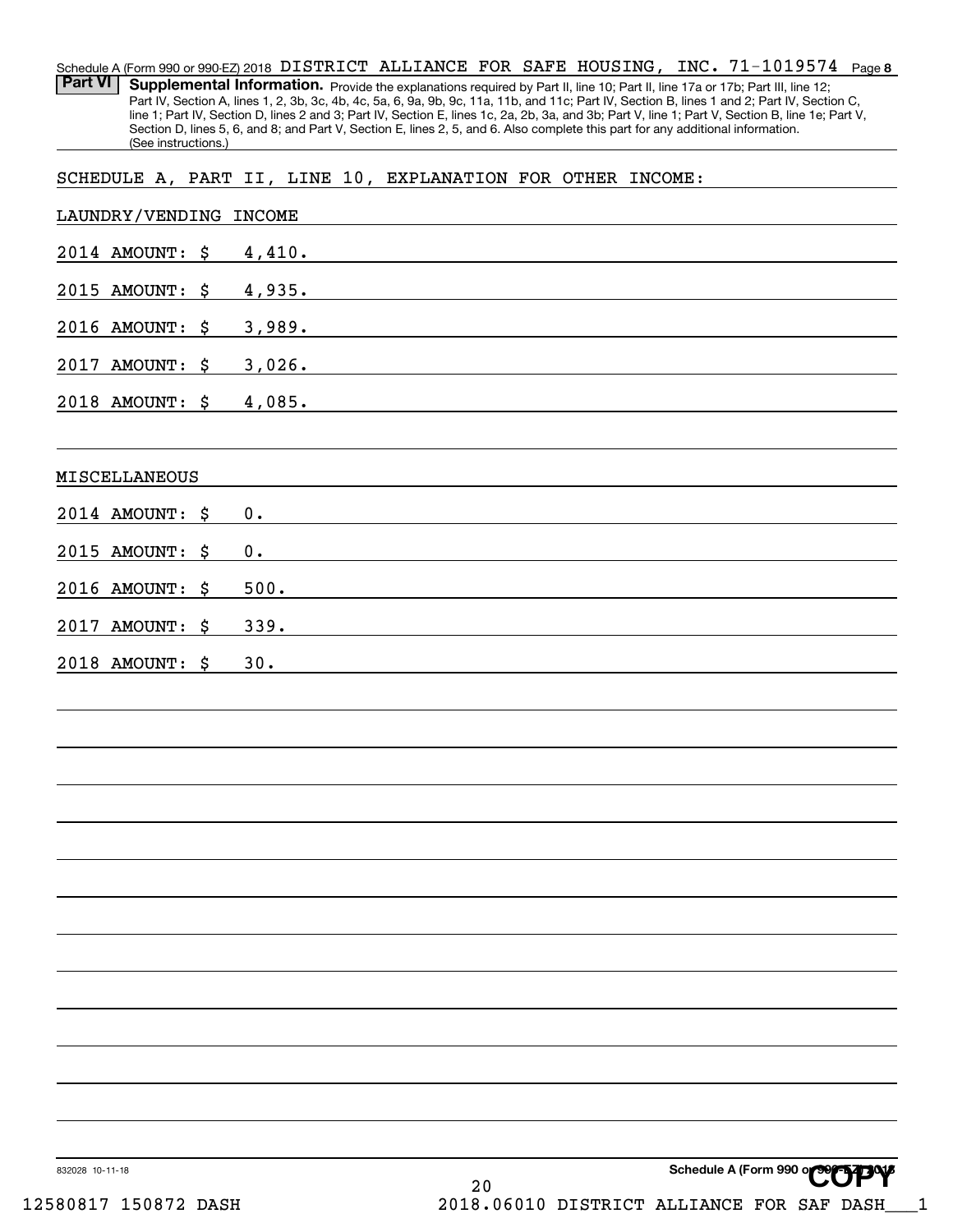Department of the Treasury Internal Revenue Service **(Form 990, 990-EZ, or 990-PF)**

Name of the organization

**Organization type** (check one):

\*\* PUBLIC DISCLOSURE COPY \*\*

# **Schedule B Schedule of Contributors**

**| Attach to Form 990, Form 990-EZ, or Form 990-PF. | Go to www.irs.gov/Form990 for the latest information.** OMB No. 1545-0047

**2018**

**Employer identification number**

| DISTRICT ALLIANCE FOR SAFE HOUSING, INC. |  |  | 71-1019574 |
|------------------------------------------|--|--|------------|
|                                          |  |  |            |

| Filers of:         | Section:                                                                           |
|--------------------|------------------------------------------------------------------------------------|
| Form 990 or 990-FZ | $\lfloor x \rfloor$ 501(c)( 3) (enter number) organization                         |
|                    | $4947(a)(1)$ nonexempt charitable trust <b>not</b> treated as a private foundation |
|                    | 527 political organization                                                         |
| Form 990-PF        | 501(c)(3) exempt private foundation                                                |
|                    | 4947(a)(1) nonexempt charitable trust treated as a private foundation              |
|                    | 501(c)(3) taxable private foundation                                               |

Check if your organization is covered by the **General Rule** or a **Special Rule.**<br>Nota: Only a section 501(c)(7), (8), or (10) erganization can chock boxes for be **Note:**  Only a section 501(c)(7), (8), or (10) organization can check boxes for both the General Rule and a Special Rule. See instructions.

#### **General Rule**

 $\mathcal{L}^{\text{max}}$ 

For an organization filing Form 990, 990-EZ, or 990-PF that received, during the year, contributions totaling \$5,000 or more (in money or property) from any one contributor. Complete Parts I and II. See instructions for determining a contributor's total contributions.

#### **Special Rules**

any one contributor, during the year, total contributions of the greater of  $\,$  (1) \$5,000; or **(2)** 2% of the amount on (i) Form 990, Part VIII, line 1h;  $\boxed{\textbf{X}}$  For an organization described in section 501(c)(3) filing Form 990 or 990-EZ that met the 33 1/3% support test of the regulations under sections 509(a)(1) and 170(b)(1)(A)(vi), that checked Schedule A (Form 990 or 990-EZ), Part II, line 13, 16a, or 16b, and that received from or (ii) Form 990-EZ, line 1. Complete Parts I and II.

year, total contributions of more than \$1,000 *exclusively* for religious, charitable, scientific, literary, or educational purposes, or for the For an organization described in section 501(c)(7), (8), or (10) filing Form 990 or 990-EZ that received from any one contributor, during the prevention of cruelty to children or animals. Complete Parts I (entering "N/A" in column (b) instead of the contributor name and address), II, and III.  $\mathcal{L}^{\text{max}}$ 

purpose. Don't complete any of the parts unless the **General Rule** applies to this organization because it received *nonexclusively* year, contributions <sub>exclusively</sub> for religious, charitable, etc., purposes, but no such contributions totaled more than \$1,000. If this box is checked, enter here the total contributions that were received during the year for an  $\;$ exclusively religious, charitable, etc., For an organization described in section 501(c)(7), (8), or (10) filing Form 990 or 990-EZ that received from any one contributor, during the religious, charitable, etc., contributions totaling \$5,000 or more during the year  $\Box$ — $\Box$   $\Box$  $\mathcal{L}^{\text{max}}$ 

**Caution:**  An organization that isn't covered by the General Rule and/or the Special Rules doesn't file Schedule B (Form 990, 990-EZ, or 990-PF), but it **must** answer "No" on Part IV, line 2, of its Form 990; or check the box on line H of its Form 990-EZ or on its Form 990-PF, Part I, line 2, to<br>cortify that it doesn't meet the filipe requirements of Schodule B (Fer certify that it doesn't meet the filing requirements of Schedule B (Form 990, 990-EZ, or 990-PF).

**For Paperwork Reduction Act Notice, see the instructions for Form 990, 990-EZ, or 990-PF. Schedule B (Form 990, 990-EZ, or 990-PF) (2018)** LHA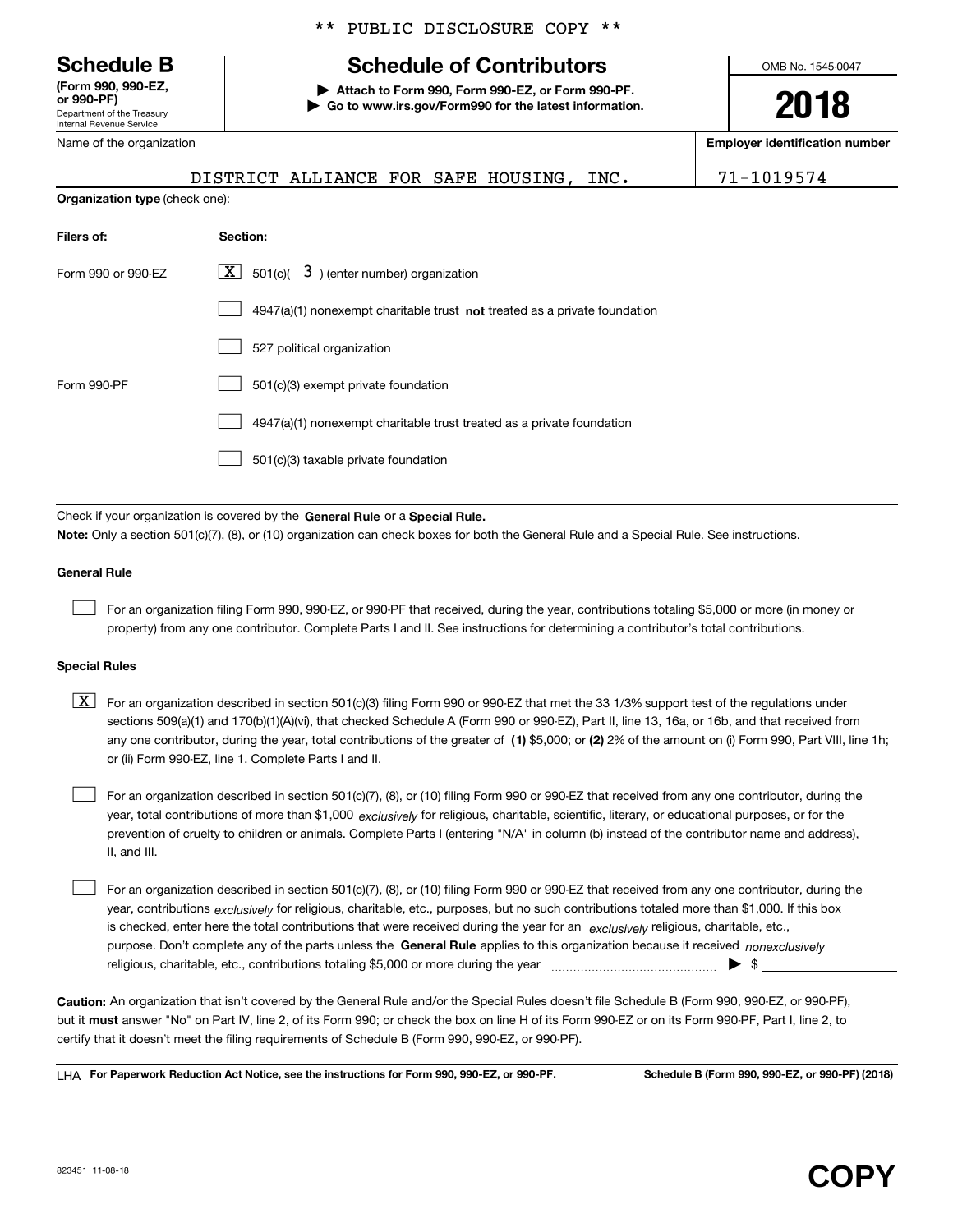# DISTRICT ALLIANCE FOR SAFE HOUSING, INC. 2012 21-1019574

| Part I     | DISTRICT ALLIANCE FOR SAFE HOUSING, INC.<br>Contributors (see instructions). Use duplicate copies of Part I if additional space is needed. |                                   | 71-1019574                                                                                                  |
|------------|--------------------------------------------------------------------------------------------------------------------------------------------|-----------------------------------|-------------------------------------------------------------------------------------------------------------|
| (a)<br>No. | (b)<br>Name, address, and ZIP + 4                                                                                                          | (c)<br><b>Total contributions</b> | (d)<br>Type of contribution                                                                                 |
| 1          |                                                                                                                                            | 2,500,000.<br>\$                  | $\boxed{\text{X}}$<br>Person<br>Payroll<br>Noncash<br>(Complete Part II for<br>noncash contributions.)      |
| (a)<br>No. | (b)<br>Name, address, and ZIP + 4                                                                                                          | (c)<br><b>Total contributions</b> | (d)<br>Type of contribution                                                                                 |
| 2          |                                                                                                                                            | 2,075,194.<br>\$                  | $\overline{\mathbf{x}}$<br>Person<br>Payroll<br>Noncash<br>(Complete Part II for<br>noncash contributions.) |
| (a)<br>No. | (b)<br>Name, address, and ZIP + 4                                                                                                          | (c)<br><b>Total contributions</b> | (d)<br>Type of contribution                                                                                 |
| 3          |                                                                                                                                            | 482,000.<br>\$                    | $\overline{\mathbf{X}}$<br>Person<br>Payroll<br>Noncash<br>(Complete Part II for<br>noncash contributions.) |
| (a)<br>No. | (b)<br>Name, address, and ZIP + 4                                                                                                          | (c)<br><b>Total contributions</b> | (d)<br>Type of contribution                                                                                 |
| 4          |                                                                                                                                            | 339,074.<br>\$                    | $\overline{\mathbf{X}}$<br>Person<br>Payroll<br>Noncash<br>(Complete Part II for<br>noncash contributions.) |
| (a)<br>No. | (b)<br>Name, address, and ZIP + 4                                                                                                          | (c)<br><b>Total contributions</b> | (d)<br>Type of contribution                                                                                 |
|            |                                                                                                                                            | \$                                | Person<br>Payroll<br>Noncash<br>(Complete Part II for<br>noncash contributions.)                            |
| (a)<br>No. | (b)<br>Name, address, and ZIP + 4                                                                                                          | (c)<br><b>Total contributions</b> | (d)<br>Type of contribution                                                                                 |
|            |                                                                                                                                            | \$                                | Person<br>Payroll<br>Noncash<br>(Complete Part II for<br>noncash contributions.)                            |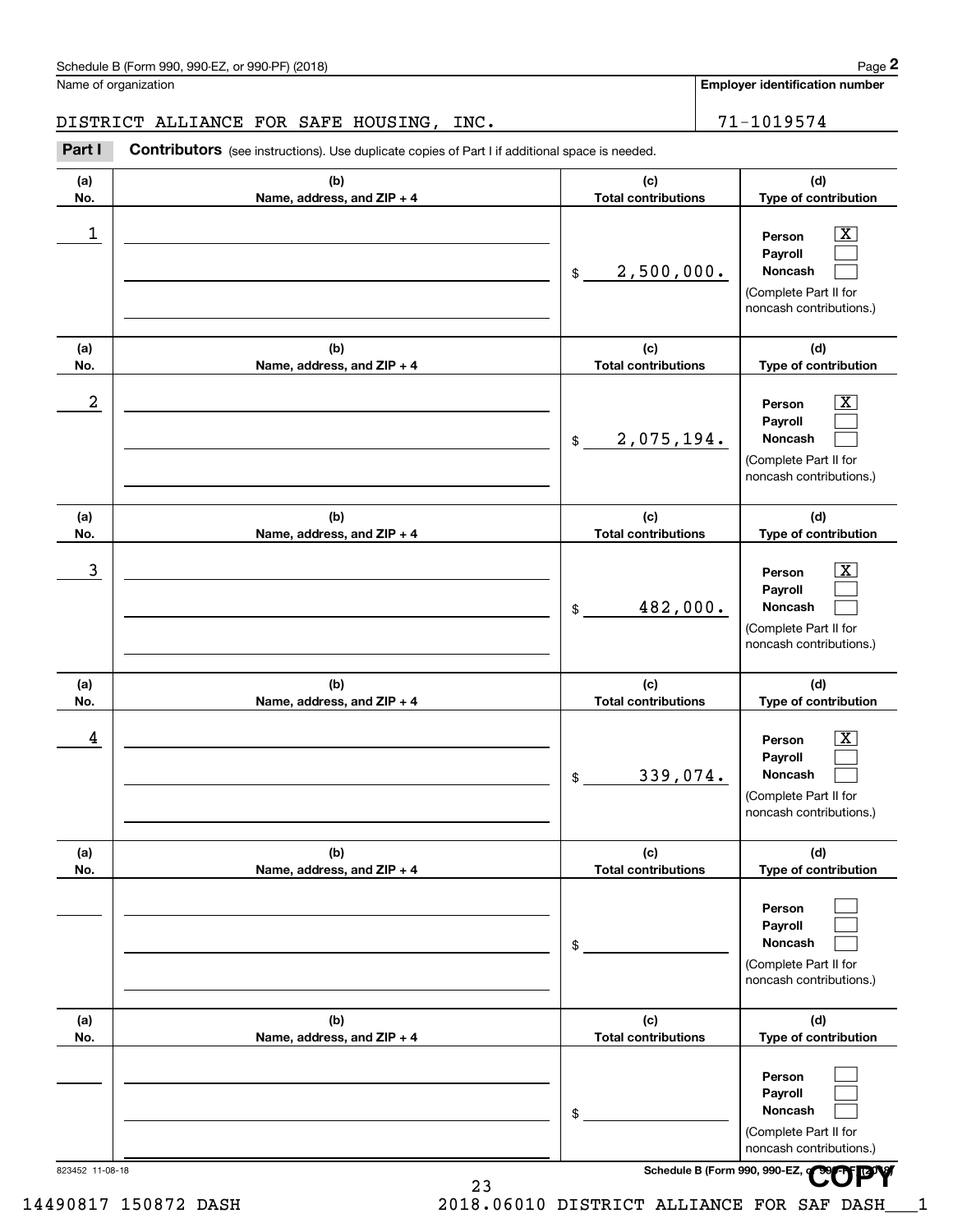Name of organization

**(a) No.fromPart I**

Employer identification<br>
Iame of organization<br> **3PARICT ALLIANCE FOR SAFE HOUSING, INC.**<br>
Part II Noncash Property (see instructions). Use duplicate copies of Part II if additional space is needed. DISTRICT ALLIANCE FOR SAFE HOUSING, INC. | 71-1019574

> **(b) Description of noncash property given**

Noncash Property (see instructions). Use duplicate copies of Part II if additional space is needed.

**823453 11-08-18 Schedule B (Form 990, 990-EZ, or 990, 990-EZ, or 990, 990-EZ, or 990, 990-EZ, or 990, 990-EZ, or 990, 990-EZ, or 990, 990-EZ,**  $\frac{1}{2}$ 

|                              |                                              | $$\circ$$                                       |                      |
|------------------------------|----------------------------------------------|-------------------------------------------------|----------------------|
| (a)<br>No.<br>from<br>Part I | (b)<br>Description of noncash property given | (c)<br>FMV (or estimate)<br>(See instructions.) | (d)<br>Date received |
|                              |                                              | \$                                              |                      |
| (a)<br>No.<br>from<br>Part I | (b)<br>Description of noncash property given | (c)<br>FMV (or estimate)<br>(See instructions.) | (d)<br>Date received |
|                              |                                              | $$\tilde{\phantom{a}}$$                         |                      |
| (a)<br>No.<br>from<br>Part I | (b)<br>Description of noncash property given | (c)<br>FMV (or estimate)<br>(See instructions.) | (d)<br>Date received |
|                              |                                              | \$                                              |                      |
| (a)<br>No.<br>from<br>Part I | (b)<br>Description of noncash property given | (c)<br>FMV (or estimate)<br>(See instructions.) | (d)<br>Date received |
|                              |                                              | \$                                              |                      |
| (a)<br>No.<br>from<br>Part I | (b)<br>Description of noncash property given | (c)<br>FMV (or estimate)<br>(See instructions.) | (d)<br>Date received |
|                              |                                              |                                                 |                      |

**COPY**

**Employer identification number**

**(d) Date received**

**(c) FMV (or estimate)**

(See instructions.)

14490817 150872 DASH 2018.06010 DISTRICT ALLIANCE FOR SAF DASH\_\_\_1

\$

24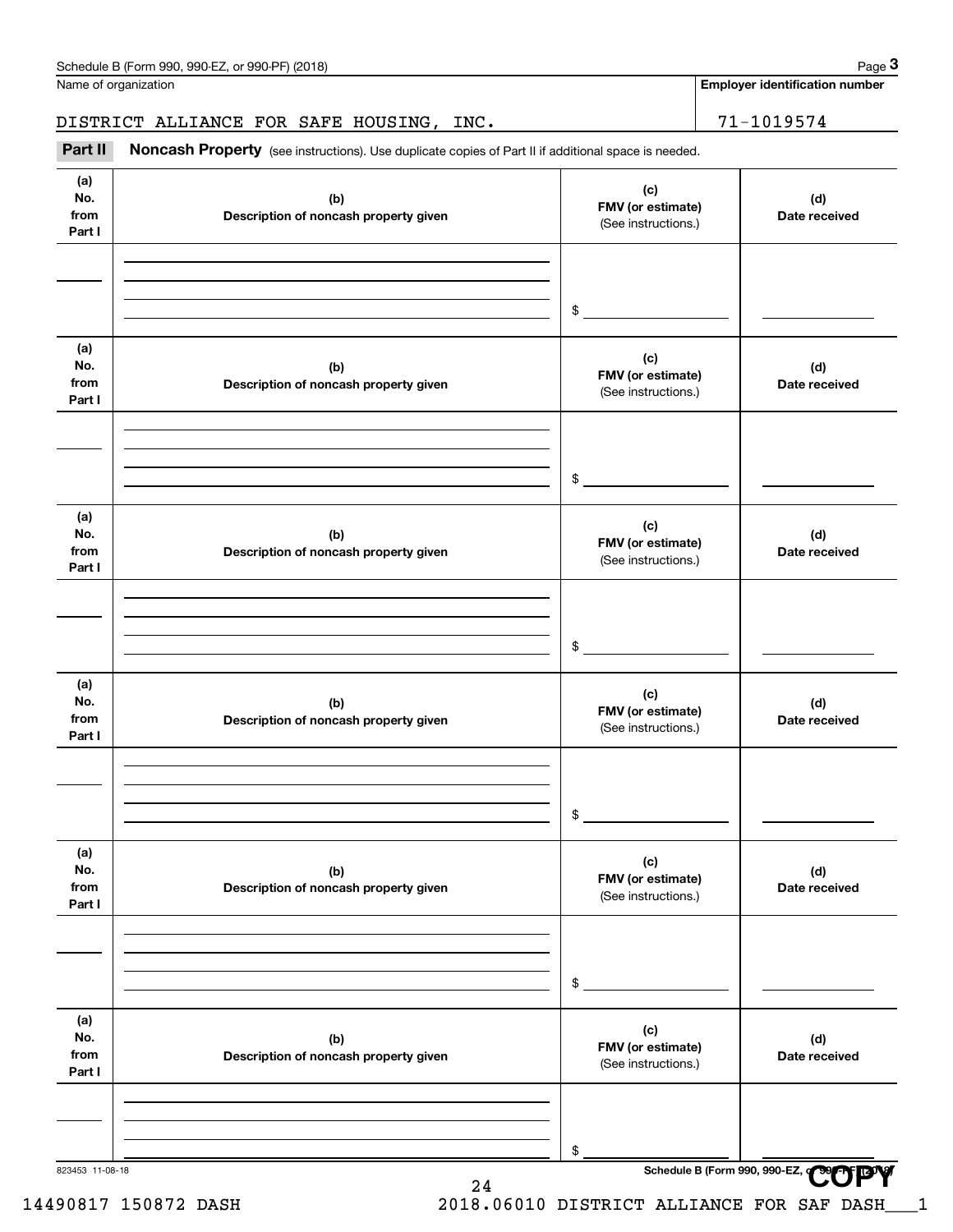|                           | Schedule B (Form 990, 990-EZ, or 990-PF) (2018)                                                                                                                                                                                                                              |                      |                                          | Page 4                                   |  |  |  |
|---------------------------|------------------------------------------------------------------------------------------------------------------------------------------------------------------------------------------------------------------------------------------------------------------------------|----------------------|------------------------------------------|------------------------------------------|--|--|--|
|                           | Name of organization                                                                                                                                                                                                                                                         |                      |                                          | <b>Employer identification number</b>    |  |  |  |
|                           | DISTRICT ALLIANCE FOR SAFE HOUSING, INC.                                                                                                                                                                                                                                     |                      |                                          | 71-1019574                               |  |  |  |
| Part III                  | Exclusively religious, charitable, etc., contributions to organizations described in section 501(c)(7), (8), or (10) that total more than \$1,000 for the year<br>from any one contributor. Complete columns (a) through (e) and the following line entry. For organizations |                      |                                          |                                          |  |  |  |
|                           | completing Part III, enter the total of exclusively religious, charitable, etc., contributions of \$1,000 or less for the year. (Enter this info. once.) $\blacktriangleright$ \$<br>Use duplicate copies of Part III if additional space is needed.                         |                      |                                          |                                          |  |  |  |
| $(a)$ No.<br>from         | (b) Purpose of gift                                                                                                                                                                                                                                                          | (c) Use of gift      |                                          | (d) Description of how gift is held      |  |  |  |
| Part I                    |                                                                                                                                                                                                                                                                              |                      |                                          |                                          |  |  |  |
|                           |                                                                                                                                                                                                                                                                              |                      |                                          |                                          |  |  |  |
|                           |                                                                                                                                                                                                                                                                              |                      |                                          |                                          |  |  |  |
|                           |                                                                                                                                                                                                                                                                              | (e) Transfer of gift |                                          |                                          |  |  |  |
|                           |                                                                                                                                                                                                                                                                              |                      |                                          |                                          |  |  |  |
|                           | Transferee's name, address, and ZIP + 4                                                                                                                                                                                                                                      |                      |                                          | Relationship of transferor to transferee |  |  |  |
|                           |                                                                                                                                                                                                                                                                              |                      |                                          |                                          |  |  |  |
|                           |                                                                                                                                                                                                                                                                              |                      |                                          |                                          |  |  |  |
|                           |                                                                                                                                                                                                                                                                              |                      |                                          |                                          |  |  |  |
| (a) No.<br>from<br>Part I | (b) Purpose of gift                                                                                                                                                                                                                                                          | (c) Use of gift      |                                          | (d) Description of how gift is held      |  |  |  |
|                           |                                                                                                                                                                                                                                                                              |                      |                                          |                                          |  |  |  |
|                           |                                                                                                                                                                                                                                                                              |                      |                                          |                                          |  |  |  |
|                           |                                                                                                                                                                                                                                                                              |                      |                                          |                                          |  |  |  |
|                           |                                                                                                                                                                                                                                                                              | (e) Transfer of gift |                                          |                                          |  |  |  |
|                           | Transferee's name, address, and ZIP + 4                                                                                                                                                                                                                                      |                      | Relationship of transferor to transferee |                                          |  |  |  |
|                           |                                                                                                                                                                                                                                                                              |                      |                                          |                                          |  |  |  |
|                           |                                                                                                                                                                                                                                                                              |                      |                                          |                                          |  |  |  |
|                           |                                                                                                                                                                                                                                                                              |                      |                                          |                                          |  |  |  |
| (a) No.<br>from           | (b) Purpose of gift                                                                                                                                                                                                                                                          | (c) Use of gift      |                                          | (d) Description of how gift is held      |  |  |  |
| Part I                    |                                                                                                                                                                                                                                                                              |                      |                                          |                                          |  |  |  |
|                           |                                                                                                                                                                                                                                                                              |                      |                                          |                                          |  |  |  |
|                           |                                                                                                                                                                                                                                                                              |                      |                                          |                                          |  |  |  |
|                           |                                                                                                                                                                                                                                                                              | (e) Transfer of gift |                                          |                                          |  |  |  |
|                           |                                                                                                                                                                                                                                                                              |                      |                                          |                                          |  |  |  |
|                           | Transferee's name, address, and ZIP + 4                                                                                                                                                                                                                                      |                      |                                          | Relationship of transferor to transferee |  |  |  |
|                           |                                                                                                                                                                                                                                                                              |                      |                                          |                                          |  |  |  |
|                           |                                                                                                                                                                                                                                                                              |                      |                                          |                                          |  |  |  |
| (a) No.<br>from           |                                                                                                                                                                                                                                                                              |                      |                                          |                                          |  |  |  |
| Part I                    | (b) Purpose of gift                                                                                                                                                                                                                                                          | (c) Use of gift      |                                          | (d) Description of how gift is held      |  |  |  |
|                           |                                                                                                                                                                                                                                                                              |                      |                                          |                                          |  |  |  |
|                           |                                                                                                                                                                                                                                                                              |                      |                                          |                                          |  |  |  |
|                           |                                                                                                                                                                                                                                                                              |                      |                                          |                                          |  |  |  |
|                           |                                                                                                                                                                                                                                                                              | (e) Transfer of gift |                                          |                                          |  |  |  |
|                           | Transferee's name, address, and $ZIP + 4$                                                                                                                                                                                                                                    |                      |                                          | Relationship of transferor to transferee |  |  |  |
|                           |                                                                                                                                                                                                                                                                              |                      |                                          |                                          |  |  |  |
|                           |                                                                                                                                                                                                                                                                              |                      |                                          |                                          |  |  |  |
|                           |                                                                                                                                                                                                                                                                              |                      |                                          |                                          |  |  |  |
| 823454 11-08-18           |                                                                                                                                                                                                                                                                              |                      |                                          | Schedule B (Form 990, 990-EZ,            |  |  |  |
|                           |                                                                                                                                                                                                                                                                              | 25                   |                                          |                                          |  |  |  |

14490817 150872 DASH 2018.06010 DISTRICT ALLIANCE FOR SAF DASH\_\_\_1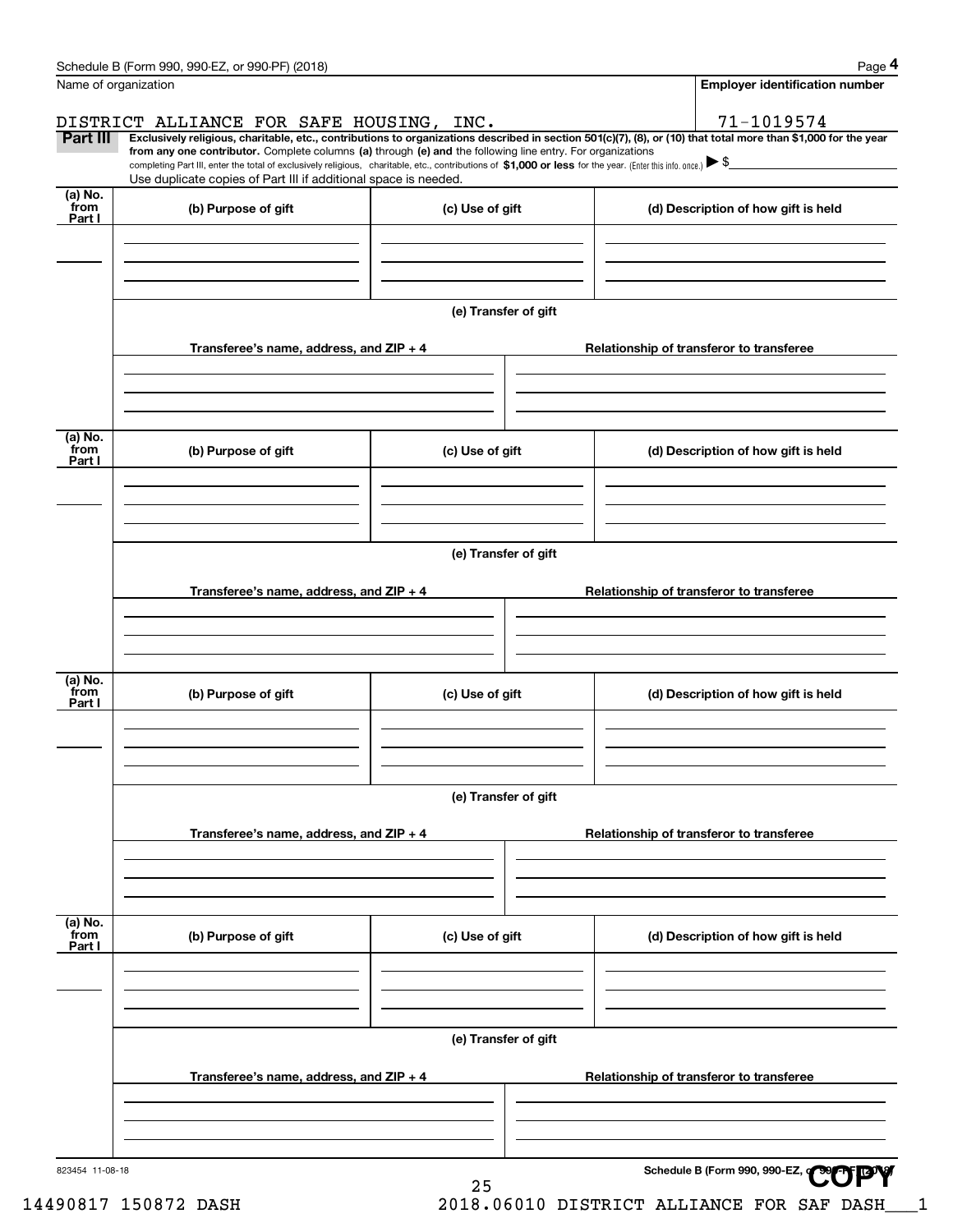| <b>SCHEDULE D</b> |  |
|-------------------|--|
|-------------------|--|

| (Form 990) |  |
|------------|--|
|------------|--|

# **Supplemental Financial Statements**

(Form 990)<br>
Pepartment of the Treasury<br>
Department of the Treasury<br>
Department of the Treasury<br>
Department of the Treasury<br> **Co to www.irs.gov/Form990 for instructions and the latest information.**<br> **Co to www.irs.gov/Form9** 



Department of the Treasury Internal Revenue Service

**Name of the organization Employer identification number**

|         |                                                                                                                                                                                                                                | DISTRICT ALLIANCE FOR SAFE HOUSING, INC. | 71-1019574                                             |
|---------|--------------------------------------------------------------------------------------------------------------------------------------------------------------------------------------------------------------------------------|------------------------------------------|--------------------------------------------------------|
| Part I  | Organizations Maintaining Donor Advised Funds or Other Similar Funds or Accounts. Complete if the                                                                                                                              |                                          |                                                        |
|         | organization answered "Yes" on Form 990, Part IV, line 6.                                                                                                                                                                      |                                          |                                                        |
|         |                                                                                                                                                                                                                                | (a) Donor advised funds                  | (b) Funds and other accounts                           |
| 1       |                                                                                                                                                                                                                                |                                          |                                                        |
| 2       | Aggregate value of contributions to (during year)                                                                                                                                                                              |                                          |                                                        |
| з       | Aggregate value of grants from (during year)                                                                                                                                                                                   |                                          |                                                        |
| 4       |                                                                                                                                                                                                                                |                                          |                                                        |
| 5       | Did the organization inform all donors and donor advisors in writing that the assets held in donor advised funds                                                                                                               |                                          |                                                        |
|         |                                                                                                                                                                                                                                |                                          | Yes<br>No                                              |
| 6       | Did the organization inform all grantees, donors, and donor advisors in writing that grant funds can be used only                                                                                                              |                                          |                                                        |
|         | for charitable purposes and not for the benefit of the donor or donor advisor, or for any other purpose conferring                                                                                                             |                                          |                                                        |
|         | impermissible private benefit?                                                                                                                                                                                                 |                                          | Yes<br>No                                              |
| Part II | Conservation Easements. Complete if the organization answered "Yes" on Form 990, Part IV, line 7.                                                                                                                              |                                          |                                                        |
|         |                                                                                                                                                                                                                                |                                          |                                                        |
| 1       | Purpose(s) of conservation easements held by the organization (check all that apply).                                                                                                                                          |                                          |                                                        |
|         | Preservation of land for public use (e.g., recreation or education)                                                                                                                                                            |                                          | Preservation of a historically important land area     |
|         | Protection of natural habitat                                                                                                                                                                                                  |                                          | Preservation of a certified historic structure         |
|         | Preservation of open space                                                                                                                                                                                                     |                                          |                                                        |
| 2       | Complete lines 2a through 2d if the organization held a qualified conservation contribution in the form of a conservation easement on the last                                                                                 |                                          |                                                        |
|         | day of the tax year.                                                                                                                                                                                                           |                                          | Held at the End of the Tax Year                        |
| а       | Total number of conservation easements                                                                                                                                                                                         |                                          | 2a                                                     |
| b       | Total acreage restricted by conservation easements                                                                                                                                                                             |                                          | 2b                                                     |
|         |                                                                                                                                                                                                                                |                                          | 2c                                                     |
| d       | Number of conservation easements included in (c) acquired after 7/25/06, and not on a historic structure                                                                                                                       |                                          |                                                        |
|         | listed in the National Register [111] [12] The National Register [11] Manuscritt, Manuscritt, Manuscritt, Manuscritt, Manuscritt, Manuscritt, Manuscritt, Manuscritt, Manuscritt, Manuscritt, Manuscritt, Manuscritt, Manuscri |                                          | 2d                                                     |
| 3       | Number of conservation easements modified, transferred, released, extinguished, or terminated by the organization during the tax                                                                                               |                                          |                                                        |
|         | year                                                                                                                                                                                                                           |                                          |                                                        |
| 4       | Number of states where property subject to conservation easement is located >                                                                                                                                                  |                                          |                                                        |
| 5       | Does the organization have a written policy regarding the periodic monitoring, inspection, handling of                                                                                                                         |                                          |                                                        |
|         | violations, and enforcement of the conservation easements it holds?                                                                                                                                                            |                                          | Yes<br>No                                              |
| 6       | Staff and volunteer hours devoted to monitoring, inspecting, handling of violations, and enforcing conservation easements during the year                                                                                      |                                          |                                                        |
|         |                                                                                                                                                                                                                                |                                          |                                                        |
| 7       | Amount of expenses incurred in monitoring, inspecting, handling of violations, and enforcing conservation easements during the year                                                                                            |                                          |                                                        |
|         | $\blacktriangleright$ \$                                                                                                                                                                                                       |                                          |                                                        |
| 8       | Does each conservation easement reported on line 2(d) above satisfy the requirements of section 170(h)(4)(B)(i)                                                                                                                |                                          |                                                        |
|         |                                                                                                                                                                                                                                |                                          | Yes<br>No                                              |
| 9       | In Part XIII, describe how the organization reports conservation easements in its revenue and expense statement, and balance sheet, and                                                                                        |                                          |                                                        |
|         | include, if applicable, the text of the footnote to the organization's financial statements that describes the organization's accounting for                                                                                   |                                          |                                                        |
|         | conservation easements.                                                                                                                                                                                                        |                                          |                                                        |
|         | Organizations Maintaining Collections of Art, Historical Treasures, or Other Similar Assets.<br>Part III                                                                                                                       |                                          |                                                        |
|         | Complete if the organization answered "Yes" on Form 990, Part IV, line 8.                                                                                                                                                      |                                          |                                                        |
|         | 1a If the organization elected, as permitted under SFAS 116 (ASC 958), not to report in its revenue statement and balance sheet works of art,                                                                                  |                                          |                                                        |
|         | historical treasures, or other similar assets held for public exhibition, education, or research in furtherance of public service, provide, in Part XIII,                                                                      |                                          |                                                        |
|         | the text of the footnote to its financial statements that describes these items.                                                                                                                                               |                                          |                                                        |
| b       | If the organization elected, as permitted under SFAS 116 (ASC 958), to report in its revenue statement and balance sheet works of art, historical                                                                              |                                          |                                                        |
|         | treasures, or other similar assets held for public exhibition, education, or research in furtherance of public service, provide the following amounts                                                                          |                                          |                                                        |
|         | relating to these items:                                                                                                                                                                                                       |                                          |                                                        |
|         | Revenue included on Form 990, Part VIII, line 1 manual content content content in the content of the Revenue o                                                                                                                 |                                          |                                                        |
|         | (ii) Assets included in Form 990, Part X                                                                                                                                                                                       |                                          | $\triangleright$ \$                                    |
| 2       | If the organization received or held works of art, historical treasures, or other similar assets for financial gain, provide                                                                                                   |                                          |                                                        |
|         |                                                                                                                                                                                                                                |                                          |                                                        |
|         | the following amounts required to be reported under SFAS 116 (ASC 958) relating to these items:                                                                                                                                |                                          |                                                        |
| а       |                                                                                                                                                                                                                                |                                          | - \$<br>▶                                              |
| b       | LHA For Departments Reduction Act Notice, see the Instructions for Form 000                                                                                                                                                    |                                          | $\blacktriangleright$ \$<br>Cabadule D (Farm 000) 2010 |

832051 10-29-18 **For Paperwork Reduction Act Notice, see the Instructions for Form 990. Schedule D (Form 990) 2018** LHA

| 26  |         |  |
|-----|---------|--|
| 1 ດ | n c n 1 |  |

**COPY**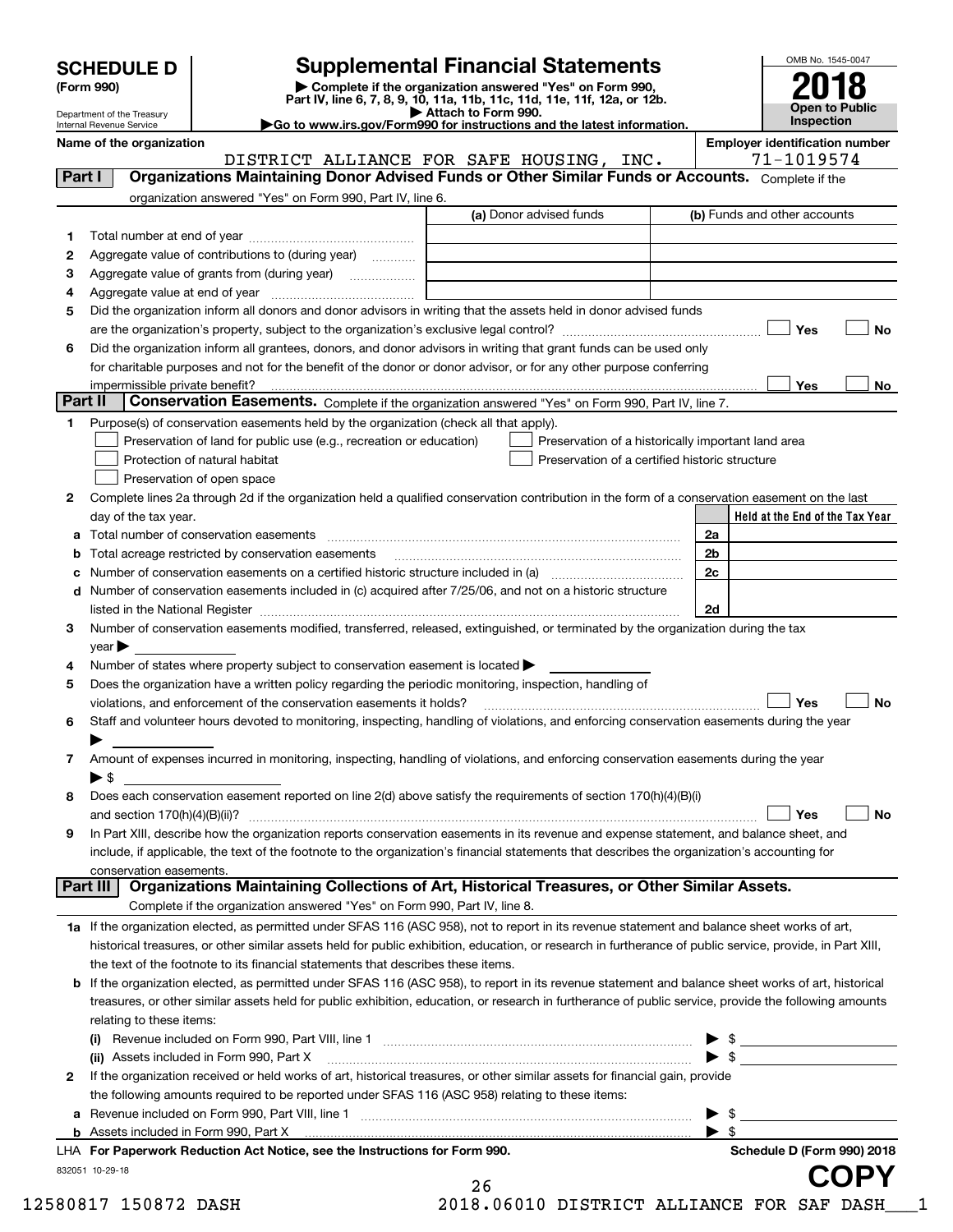|               | Schedule D (Form 990) 2018                                                                                                                                                                                                     | DISTRICT ALLIANCE FOR SAFE HOUSING, INC. |                |                                                                                                                                                                                                                               |                 |   | 71-1019574          | Page 2               |
|---------------|--------------------------------------------------------------------------------------------------------------------------------------------------------------------------------------------------------------------------------|------------------------------------------|----------------|-------------------------------------------------------------------------------------------------------------------------------------------------------------------------------------------------------------------------------|-----------------|---|---------------------|----------------------|
|               | Part III<br>Organizations Maintaining Collections of Art, Historical Treasures, or Other Similar Assets (continued)                                                                                                            |                                          |                |                                                                                                                                                                                                                               |                 |   |                     |                      |
| 3             | Using the organization's acquisition, accession, and other records, check any of the following that are a significant use of its collection items                                                                              |                                          |                |                                                                                                                                                                                                                               |                 |   |                     |                      |
|               | (check all that apply):                                                                                                                                                                                                        |                                          |                |                                                                                                                                                                                                                               |                 |   |                     |                      |
| а             | Public exhibition                                                                                                                                                                                                              | d                                        |                | Loan or exchange programs                                                                                                                                                                                                     |                 |   |                     |                      |
| b             | Scholarly research                                                                                                                                                                                                             | е                                        |                | Other and the contract of the contract of the contract of the contract of the contract of the contract of the contract of the contract of the contract of the contract of the contract of the contract of the contract of the |                 |   |                     |                      |
| c             | Preservation for future generations                                                                                                                                                                                            |                                          |                |                                                                                                                                                                                                                               |                 |   |                     |                      |
| 4             | Provide a description of the organization's collections and explain how they further the organization's exempt purpose in Part XIII.                                                                                           |                                          |                |                                                                                                                                                                                                                               |                 |   |                     |                      |
| 5             | During the year, did the organization solicit or receive donations of art, historical treasures, or other similar assets                                                                                                       |                                          |                |                                                                                                                                                                                                                               |                 |   |                     |                      |
|               |                                                                                                                                                                                                                                |                                          |                |                                                                                                                                                                                                                               |                 |   | Yes                 | No                   |
|               | Part IV<br>Escrow and Custodial Arrangements. Complete if the organization answered "Yes" on Form 990, Part IV, line 9, or<br>reported an amount on Form 990, Part X, line 21.                                                 |                                          |                |                                                                                                                                                                                                                               |                 |   |                     |                      |
|               | 1a Is the organization an agent, trustee, custodian or other intermediary for contributions or other assets not included                                                                                                       |                                          |                |                                                                                                                                                                                                                               |                 |   |                     |                      |
|               | on Form 990, Part X? [11] matter and the contract of the contract of the contract of the contract of the contract of the contract of the contract of the contract of the contract of the contract of the contract of the contr |                                          |                |                                                                                                                                                                                                                               |                 |   | Yes                 | No                   |
|               | b If "Yes," explain the arrangement in Part XIII and complete the following table:                                                                                                                                             |                                          |                |                                                                                                                                                                                                                               |                 |   |                     |                      |
|               |                                                                                                                                                                                                                                |                                          |                |                                                                                                                                                                                                                               |                 |   | Amount              |                      |
| c             | Beginning balance <b>contract to the contract of the contract of the contract of the contract of the contract of t</b>                                                                                                         |                                          |                |                                                                                                                                                                                                                               | 1c              |   |                     |                      |
|               |                                                                                                                                                                                                                                |                                          |                |                                                                                                                                                                                                                               | 1d              |   |                     |                      |
| е             | Distributions during the year measurement contains and the year of the set of the set of the set of the set of                                                                                                                 |                                          |                |                                                                                                                                                                                                                               | 1e              |   |                     |                      |
| Ť.            | Ending balance manufactured and contract the contract of the contract of the contract of the contract of the contract of the contract of the contract of the contract of the contract of the contract of the contract of the c |                                          |                |                                                                                                                                                                                                                               | 1f              |   |                     |                      |
|               | 2a Did the organization include an amount on Form 990, Part X, line 21, for escrow or custodial account liability?                                                                                                             |                                          |                |                                                                                                                                                                                                                               |                 |   | Yes                 | No                   |
|               | <b>b</b> If "Yes," explain the arrangement in Part XIII. Check here if the explanation has been provided on Part XIII                                                                                                          |                                          |                |                                                                                                                                                                                                                               |                 |   |                     |                      |
| <b>Part V</b> | Endowment Funds. Complete if the organization answered "Yes" on Form 990, Part IV, line 10.                                                                                                                                    |                                          |                |                                                                                                                                                                                                                               |                 |   |                     |                      |
|               |                                                                                                                                                                                                                                | (a) Current year                         | (b) Prior year | (c) Two years back $\vert$ (d) Three years back $\vert$                                                                                                                                                                       |                 |   | (e) Four years back |                      |
|               | 1a Beginning of year balance                                                                                                                                                                                                   |                                          |                |                                                                                                                                                                                                                               |                 |   |                     |                      |
| b             |                                                                                                                                                                                                                                |                                          |                |                                                                                                                                                                                                                               |                 |   |                     |                      |
|               | Net investment earnings, gains, and losses                                                                                                                                                                                     |                                          |                |                                                                                                                                                                                                                               |                 |   |                     |                      |
| d             |                                                                                                                                                                                                                                |                                          |                |                                                                                                                                                                                                                               |                 |   |                     |                      |
|               | <b>e</b> Other expenditures for facilities                                                                                                                                                                                     |                                          |                |                                                                                                                                                                                                                               |                 |   |                     |                      |
|               | and programs                                                                                                                                                                                                                   |                                          |                |                                                                                                                                                                                                                               |                 |   |                     |                      |
| Ť.            |                                                                                                                                                                                                                                |                                          |                |                                                                                                                                                                                                                               |                 |   |                     |                      |
| g             | End of year balance                                                                                                                                                                                                            |                                          |                |                                                                                                                                                                                                                               |                 |   |                     |                      |
| 2             | Provide the estimated percentage of the current year end balance (line 1g, column (a)) held as:                                                                                                                                |                                          |                |                                                                                                                                                                                                                               |                 |   |                     |                      |
| а             | Board designated or quasi-endowment > _____                                                                                                                                                                                    |                                          |                |                                                                                                                                                                                                                               |                 |   |                     |                      |
| b             | Permanent endowment                                                                                                                                                                                                            | %                                        |                |                                                                                                                                                                                                                               |                 |   |                     |                      |
| с             | Temporarily restricted endowment ▶                                                                                                                                                                                             | %                                        |                |                                                                                                                                                                                                                               |                 |   |                     |                      |
|               | The percentages on lines 2a, 2b, and 2c should equal 100%.                                                                                                                                                                     |                                          |                |                                                                                                                                                                                                                               |                 |   |                     |                      |
|               | 3a Are there endowment funds not in the possession of the organization that are held and administered for the organization                                                                                                     |                                          |                |                                                                                                                                                                                                                               |                 |   |                     |                      |
|               | by:                                                                                                                                                                                                                            |                                          |                |                                                                                                                                                                                                                               |                 |   |                     | Yes<br>No.           |
|               | (i)                                                                                                                                                                                                                            |                                          |                |                                                                                                                                                                                                                               |                 |   | 3a(i)               |                      |
|               |                                                                                                                                                                                                                                |                                          |                |                                                                                                                                                                                                                               |                 |   | 3a(ii)<br>3b        |                      |
| 4             | Describe in Part XIII the intended uses of the organization's endowment funds.                                                                                                                                                 |                                          |                |                                                                                                                                                                                                                               |                 |   |                     |                      |
|               | Land, Buildings, and Equipment.<br><b>Part VI</b>                                                                                                                                                                              |                                          |                |                                                                                                                                                                                                                               |                 |   |                     |                      |
|               | Complete if the organization answered "Yes" on Form 990, Part IV, line 11a. See Form 990, Part X, line 10.                                                                                                                     |                                          |                |                                                                                                                                                                                                                               |                 |   |                     |                      |
|               | Description of property                                                                                                                                                                                                        | (a) Cost or other                        |                | (b) Cost or other                                                                                                                                                                                                             | (c) Accumulated |   | (d) Book value      |                      |
|               |                                                                                                                                                                                                                                | basis (investment)                       |                | basis (other)                                                                                                                                                                                                                 | depreciation    |   |                     |                      |
|               |                                                                                                                                                                                                                                |                                          |                | 1,299,499.                                                                                                                                                                                                                    |                 |   | 1, 299, 499.        |                      |
|               |                                                                                                                                                                                                                                |                                          |                | 9,144,993.                                                                                                                                                                                                                    | 2,067,752.      |   | 7,077,241.          |                      |
|               |                                                                                                                                                                                                                                |                                          |                | 257, 336.                                                                                                                                                                                                                     | 247,718.        |   |                     | $\overline{9,618}$ . |
|               |                                                                                                                                                                                                                                |                                          |                | 426, 301.                                                                                                                                                                                                                     | 369,415.        |   |                     | 56,886.              |
|               |                                                                                                                                                                                                                                |                                          |                | 196, 816.                                                                                                                                                                                                                     | 36,416.         |   |                     | 160, 400.            |
|               |                                                                                                                                                                                                                                |                                          |                |                                                                                                                                                                                                                               |                 | ▶ | 8,603,644.          |                      |

**Schedule D (Form 990) 2018**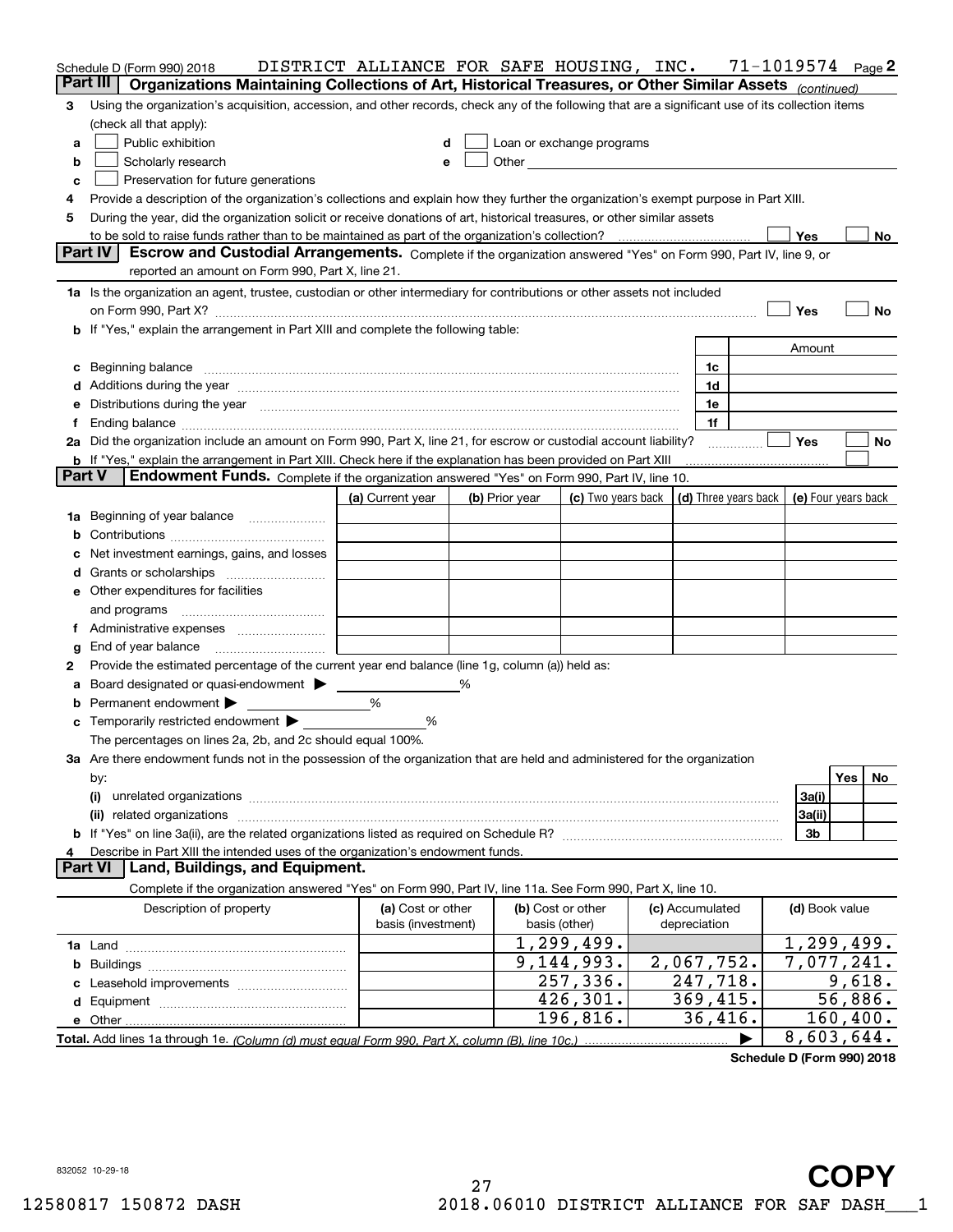|                                                                                                            | Schedule D (Form 990) 2018 | DISTRICT ALLIANCE FOR SAFE HOUSING, INC.        |  |  |  |  |  | $71 - 1019574$ Page 3 |  |
|------------------------------------------------------------------------------------------------------------|----------------------------|-------------------------------------------------|--|--|--|--|--|-----------------------|--|
|                                                                                                            |                            | <b>Part VII</b> Investments - Other Securities. |  |  |  |  |  |                       |  |
| Complete if the organization answered "Yes" on Form 990, Part IV, line 11b. See Form 990, Part X, line 12. |                            |                                                 |  |  |  |  |  |                       |  |

| (a) Description of security or category (including name of security) | (b) Book value | (c) Method of valuation: Cost or end-of-year market value |
|----------------------------------------------------------------------|----------------|-----------------------------------------------------------|
| (1) Financial derivatives                                            |                |                                                           |
| (2) Closely-held equity interests                                    |                |                                                           |
| $(3)$ Other                                                          |                |                                                           |
| (A)                                                                  |                |                                                           |
| (B)                                                                  |                |                                                           |
| (C)                                                                  |                |                                                           |
| (D)                                                                  |                |                                                           |
| (E)                                                                  |                |                                                           |
| (F)                                                                  |                |                                                           |
| (G)                                                                  |                |                                                           |
| (H)                                                                  |                |                                                           |
| Total. (Col. (b) must equal Form 990, Part X, col. (B) line $12$ .)  |                |                                                           |

#### **Part VIII Investments - Program Related.**

Complete if the organization answered "Yes" on Form 990, Part IV, line 11c. See Form 990, Part X, line 13.

| (a) Description of investment                                       | (b) Book value | (c) Method of valuation: Cost or end-of-year market value |
|---------------------------------------------------------------------|----------------|-----------------------------------------------------------|
| (1)                                                                 |                |                                                           |
| (2)                                                                 |                |                                                           |
| (3)                                                                 |                |                                                           |
| (4)                                                                 |                |                                                           |
| $\frac{1}{2}$                                                       |                |                                                           |
| (6)                                                                 |                |                                                           |
| (7)                                                                 |                |                                                           |
| (8)                                                                 |                |                                                           |
| (9)                                                                 |                |                                                           |
| Total. (Col. (b) must equal Form 990, Part X, col. (B) line $13.$ ) |                |                                                           |

# **Part IX Other Assets.**

Complete if the organization answered "Yes" on Form 990, Part IV, line 11d. See Form 990, Part X, line 15.

| (a) Description      | (b) Book value |
|----------------------|----------------|
| (1)                  |                |
| (2)                  |                |
| $\frac{1}{2}$        |                |
| (4)                  |                |
| $\frac{1}{\sqrt{5}}$ |                |
| (6)                  |                |
| (7)                  |                |
| (8)                  |                |
| (9)                  |                |
|                      |                |

#### **Part X Other Liabilities.**

Complete if the organization answered "Yes" on Form 990, Part IV, line 11e or 11f. See Form 990, Part X, line 25.

| -1. | (a) Description of liability                                            | (b) Book value |  |
|-----|-------------------------------------------------------------------------|----------------|--|
|     | Federal income taxes                                                    |                |  |
| (2) |                                                                         |                |  |
| (3) |                                                                         |                |  |
| (4) |                                                                         |                |  |
| (5) |                                                                         |                |  |
| (6) |                                                                         |                |  |
|     |                                                                         |                |  |
| (8) |                                                                         |                |  |
| (9) |                                                                         |                |  |
|     | Total. (Column (b) must equal Form 990, Part X, col. (B) line 25.)<br>. |                |  |

**2.**| Liability for uncertain tax positions. In Part XIII, provide the text of the footnote to the organization's financial statements that reports the

organization's liability for uncertain tax positions under FIN 48 (ASC 740). Check here if the text of the footnote has been provided in Part XIII  $~\boxed{\rm X}$ 

**Schedule D (Form 990) 2018**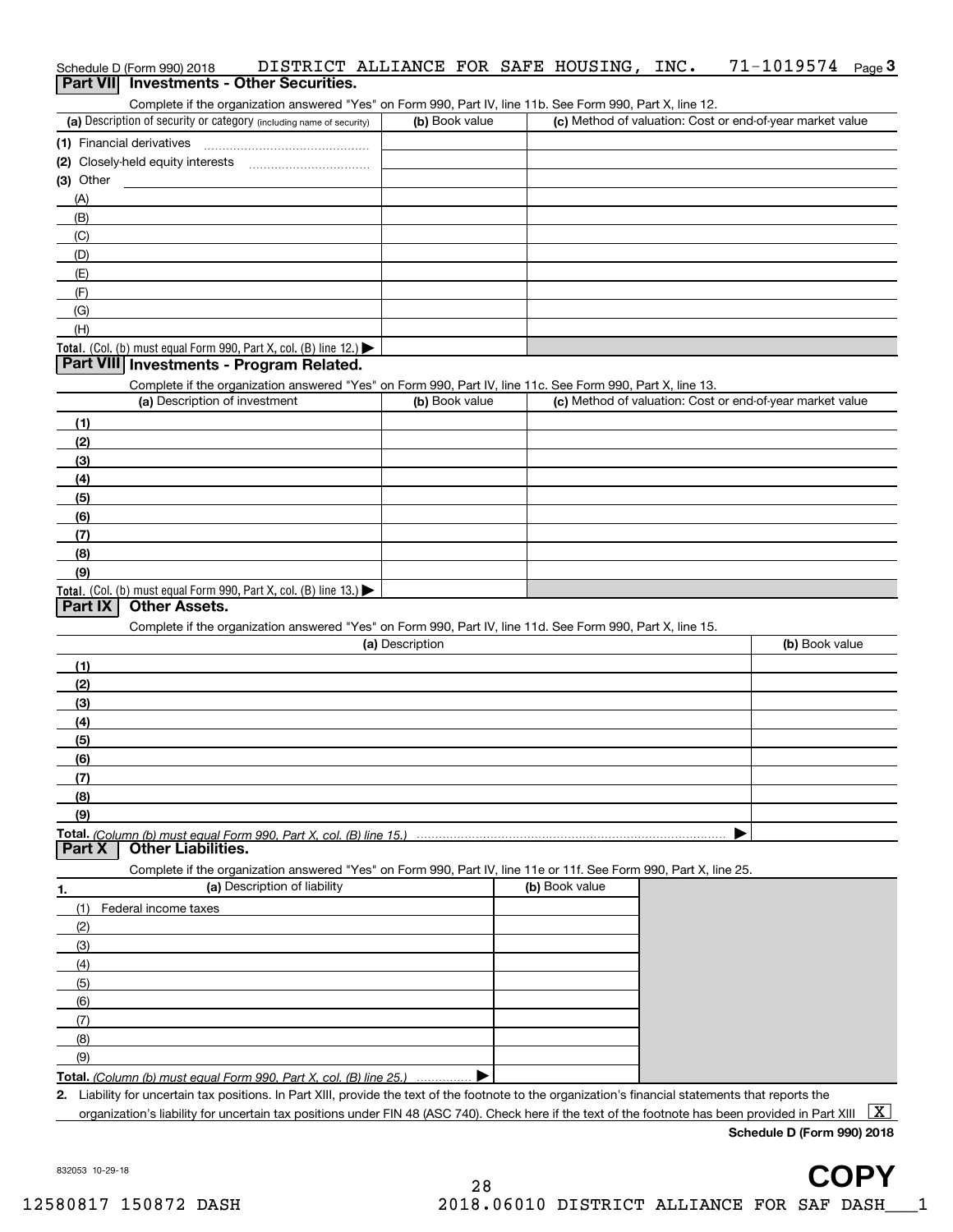|   | DISTRICT ALLIANCE FOR SAFE HOUSING, INC.<br>Schedule D (Form 990) 2018                                                                                         |                | 71-1019574<br>Page 4 |
|---|----------------------------------------------------------------------------------------------------------------------------------------------------------------|----------------|----------------------|
|   | Reconciliation of Revenue per Audited Financial Statements With Revenue per Return.<br>Part XI                                                                 |                |                      |
|   | Complete if the organization answered "Yes" on Form 990, Part IV, line 12a.                                                                                    |                |                      |
| 1 | Total revenue, gains, and other support per audited financial statements                                                                                       |                | 1.                   |
| 2 | Amounts included on line 1 but not on Form 990, Part VIII, line 12:                                                                                            |                |                      |
| а | Net unrealized gains (losses) on investments [11] matter contracts and the unrealized gains (losses) on investments                                            | 2a             |                      |
| b |                                                                                                                                                                | 2 <sub>b</sub> |                      |
|   |                                                                                                                                                                | 2c             |                      |
|   | Other (Describe in Part XIII.) <b>Construction Contract Construction</b> (Describe in Part XIII.)                                                              | 2d             |                      |
| е | Add lines 2a through 2d                                                                                                                                        |                | <b>2e</b>            |
| З |                                                                                                                                                                |                | 3                    |
| 4 | Amounts included on Form 990, Part VIII, line 12, but not on line 1:                                                                                           |                |                      |
| а |                                                                                                                                                                | 4a l           |                      |
| b | Other (Describe in Part XIII.) <b>Construction Contract Construction</b> Chemistry Chemistry Chemistry Chemistry Chemistry                                     | 4b.            |                      |
|   | Add lines 4a and 4b                                                                                                                                            |                | 4c                   |
|   |                                                                                                                                                                |                | 5                    |
|   | Part XII   Reconciliation of Expenses per Audited Financial Statements With Expenses per Return.                                                               |                |                      |
|   | Complete if the organization answered "Yes" on Form 990, Part IV, line 12a.                                                                                    |                |                      |
| 1 |                                                                                                                                                                |                | $\mathbf{1}$         |
| 2 | Amounts included on line 1 but not on Form 990, Part IX, line 25:                                                                                              |                |                      |
| a |                                                                                                                                                                | 2a             |                      |
|   |                                                                                                                                                                | 2 <sub>b</sub> |                      |
|   |                                                                                                                                                                | 2c             |                      |
| d |                                                                                                                                                                | 2d             |                      |
| e | Add lines 2a through 2d                                                                                                                                        |                | <b>2e</b>            |
| З |                                                                                                                                                                |                | 3                    |
| 4 | Amounts included on Form 990, Part IX, line 25, but not on line 1:                                                                                             |                |                      |
| a |                                                                                                                                                                | 4a             |                      |
| b | Other (Describe in Part XIII.) <b>2006</b> 2006 2010 2010 2010 2010 2011 2013 2014 2015 2016 2017 2018 2019 2016 2017                                          | 4h.            |                      |
|   | Add lines 4a and 4b                                                                                                                                            |                | 4c                   |
| 5 |                                                                                                                                                                |                | 5                    |
|   | Part XIII Supplemental Information.                                                                                                                            |                |                      |
|   | Provide the descriptions required for Part II, lines 3, 5, and 9; Part III, lines 1a and 4; Part IV, lines 1b and 2b; Part V, line 4; Part X, line 2; Part XI, |                |                      |

lines 2d and 4b; and Part XII, lines 2d and 4b. Also complete this part to provide any additional information.

PART X, LINE 2:

DASH PERFORMED AN EVALUATION OF UNCERTAINTY IN INCOME TAXES FOR THE YEARS

ENDED SEPTEMBER 30, 2019 AND 2018, AND DETERMINED THAT THERE WERE NO

MATTERS THAT WOULD REQUIRE RECOGNITION IN THE CONSOLIDATED FINANCIAL

STATEMENTS OR THAT MAY HAVE ANY EFFECT ON ITS TAX-EXEMPT STATUS.

832054 10-29-18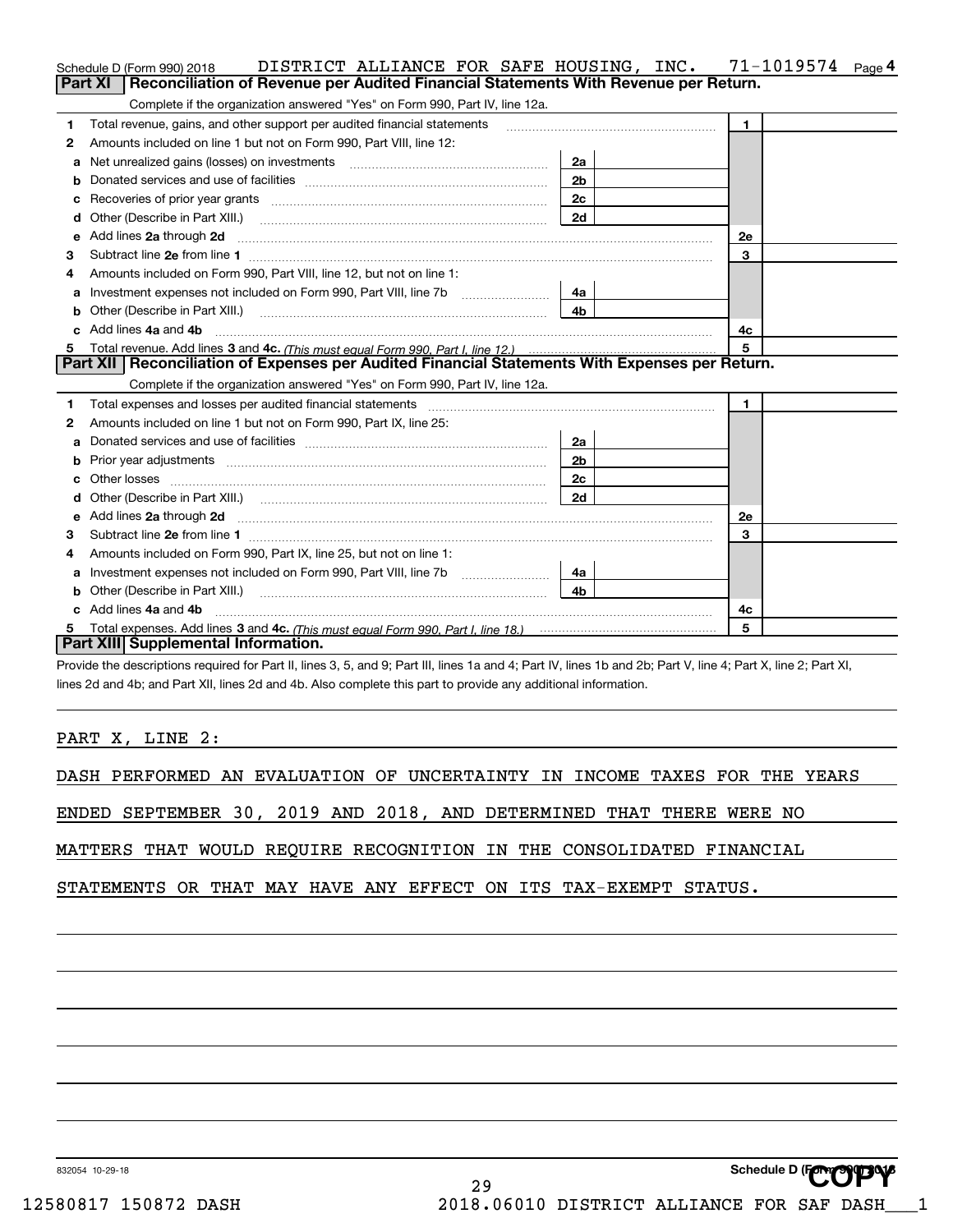| <b>SCHEDULE G</b>                                                                                                                             |                                                                                                                                                                     | <b>Supplemental Information Regarding Fundraising or Gaming Activities</b>                                                                                                                                                                                                                                                        |                                                          |                |                                                       |  |                                                                            | OMB No. 1545-0047                                       |
|-----------------------------------------------------------------------------------------------------------------------------------------------|---------------------------------------------------------------------------------------------------------------------------------------------------------------------|-----------------------------------------------------------------------------------------------------------------------------------------------------------------------------------------------------------------------------------------------------------------------------------------------------------------------------------|----------------------------------------------------------|----------------|-------------------------------------------------------|--|----------------------------------------------------------------------------|---------------------------------------------------------|
| (Form 990 or 990-EZ)                                                                                                                          | Complete if the organization answered "Yes" on Form 990, Part IV, line 17, 18, or 19, or if the<br>organization entered more than \$15,000 on Form 990-EZ, line 6a. |                                                                                                                                                                                                                                                                                                                                   |                                                          |                |                                                       |  |                                                                            |                                                         |
| Department of the Treasury<br>Internal Revenue Service                                                                                        |                                                                                                                                                                     | Attach to Form 990 or Form 990-EZ.                                                                                                                                                                                                                                                                                                |                                                          |                |                                                       |  |                                                                            | <b>Open to Public</b><br>Inspection                     |
| Name of the organization                                                                                                                      |                                                                                                                                                                     | Go to www.irs.gov/Form990 for instructions and the latest information.                                                                                                                                                                                                                                                            |                                                          |                |                                                       |  |                                                                            | <b>Employer identification number</b>                   |
|                                                                                                                                               |                                                                                                                                                                     | DISTRICT ALLIANCE FOR SAFE HOUSING, INC.                                                                                                                                                                                                                                                                                          |                                                          |                |                                                       |  | 71-1019574                                                                 |                                                         |
| Part I                                                                                                                                        | required to complete this part.                                                                                                                                     | Fundraising Activities. Complete if the organization answered "Yes" on Form 990, Part IV, line 17. Form 990-EZ filers are not                                                                                                                                                                                                     |                                                          |                |                                                       |  |                                                                            |                                                         |
| $X$ Mail solicitations<br>a<br>  X  <br>b<br>$\boxed{\text{X}}$ Phone solicitations<br>c<br>$\boxed{\textbf{X}}$ In-person solicitations<br>d | Internet and email solicitations                                                                                                                                    | 1 Indicate whether the organization raised funds through any of the following activities. Check all that apply.<br>$f[X]$ Solicitation of government grants<br>$g\mid X$ Special fundraising events<br>2 a Did the organization have a written or oral agreement with any individual (including officers, directors, trustees, or |                                                          |                | $e$ $\boxed{X}$ Solicitation of non-government grants |  |                                                                            |                                                         |
| compensated at least \$5,000 by the organization.                                                                                             |                                                                                                                                                                     | key employees listed in Form 990, Part VII) or entity in connection with professional fundraising services?<br><b>b</b> If "Yes," list the 10 highest paid individuals or entities (fundraisers) pursuant to agreements under which the fundraiser is to be                                                                       |                                                          |                |                                                       |  | $X$ Yes                                                                    | No                                                      |
| (i) Name and address of individual<br>or entity (fundraiser)                                                                                  |                                                                                                                                                                     | (ii) Activity                                                                                                                                                                                                                                                                                                                     | (iii) Did<br>fundraiser<br>have custody<br>or control of | contributions? | (iv) Gross receipts<br>from activity                  |  | (v) Amount paid<br>to (or retained by)<br>fundraiser<br>listed in col. (i) | (vi) Amount paid<br>to (or retained by)<br>organization |
| KELLY STRATEGIES - 2674 N                                                                                                                     |                                                                                                                                                                     | CAPITAL CAMPAIGN                                                                                                                                                                                                                                                                                                                  | Yes                                                      | No             |                                                       |  |                                                                            |                                                         |
| UPSHUR STREET, ARLINGTON, VA                                                                                                                  |                                                                                                                                                                     | CONSULTANT                                                                                                                                                                                                                                                                                                                        |                                                          | X              | 0.                                                    |  | 22,500.                                                                    | $-22,500.$                                              |
|                                                                                                                                               |                                                                                                                                                                     |                                                                                                                                                                                                                                                                                                                                   |                                                          |                |                                                       |  |                                                                            |                                                         |
|                                                                                                                                               |                                                                                                                                                                     |                                                                                                                                                                                                                                                                                                                                   |                                                          |                |                                                       |  |                                                                            |                                                         |
|                                                                                                                                               |                                                                                                                                                                     |                                                                                                                                                                                                                                                                                                                                   |                                                          |                |                                                       |  |                                                                            |                                                         |
|                                                                                                                                               |                                                                                                                                                                     |                                                                                                                                                                                                                                                                                                                                   |                                                          |                |                                                       |  |                                                                            |                                                         |
|                                                                                                                                               |                                                                                                                                                                     |                                                                                                                                                                                                                                                                                                                                   |                                                          |                |                                                       |  |                                                                            |                                                         |
|                                                                                                                                               |                                                                                                                                                                     |                                                                                                                                                                                                                                                                                                                                   |                                                          |                |                                                       |  |                                                                            |                                                         |
|                                                                                                                                               |                                                                                                                                                                     |                                                                                                                                                                                                                                                                                                                                   |                                                          |                |                                                       |  |                                                                            |                                                         |
|                                                                                                                                               |                                                                                                                                                                     |                                                                                                                                                                                                                                                                                                                                   |                                                          |                |                                                       |  |                                                                            |                                                         |
|                                                                                                                                               |                                                                                                                                                                     |                                                                                                                                                                                                                                                                                                                                   |                                                          |                |                                                       |  |                                                                            |                                                         |
|                                                                                                                                               |                                                                                                                                                                     |                                                                                                                                                                                                                                                                                                                                   |                                                          |                |                                                       |  |                                                                            |                                                         |
|                                                                                                                                               |                                                                                                                                                                     |                                                                                                                                                                                                                                                                                                                                   |                                                          |                |                                                       |  |                                                                            |                                                         |
|                                                                                                                                               |                                                                                                                                                                     |                                                                                                                                                                                                                                                                                                                                   |                                                          |                |                                                       |  |                                                                            |                                                         |
|                                                                                                                                               |                                                                                                                                                                     |                                                                                                                                                                                                                                                                                                                                   |                                                          |                |                                                       |  |                                                                            |                                                         |
| Total                                                                                                                                         |                                                                                                                                                                     | 3 List all states in which the organization is registered or licensed to solicit contributions or has been notified it is exempt from registration                                                                                                                                                                                |                                                          |                |                                                       |  | 22,500.                                                                    | $-22,500.$                                              |
| or licensing.                                                                                                                                 |                                                                                                                                                                     |                                                                                                                                                                                                                                                                                                                                   |                                                          |                |                                                       |  |                                                                            |                                                         |
| DC, MD, VA                                                                                                                                    |                                                                                                                                                                     |                                                                                                                                                                                                                                                                                                                                   |                                                          |                |                                                       |  |                                                                            |                                                         |
|                                                                                                                                               |                                                                                                                                                                     |                                                                                                                                                                                                                                                                                                                                   |                                                          |                |                                                       |  |                                                                            |                                                         |
|                                                                                                                                               |                                                                                                                                                                     |                                                                                                                                                                                                                                                                                                                                   |                                                          |                |                                                       |  |                                                                            |                                                         |
|                                                                                                                                               |                                                                                                                                                                     |                                                                                                                                                                                                                                                                                                                                   |                                                          |                |                                                       |  |                                                                            |                                                         |
|                                                                                                                                               |                                                                                                                                                                     |                                                                                                                                                                                                                                                                                                                                   |                                                          |                |                                                       |  |                                                                            |                                                         |
|                                                                                                                                               |                                                                                                                                                                     |                                                                                                                                                                                                                                                                                                                                   |                                                          |                |                                                       |  |                                                                            |                                                         |
|                                                                                                                                               |                                                                                                                                                                     |                                                                                                                                                                                                                                                                                                                                   |                                                          |                |                                                       |  |                                                                            |                                                         |
|                                                                                                                                               |                                                                                                                                                                     |                                                                                                                                                                                                                                                                                                                                   |                                                          |                |                                                       |  |                                                                            |                                                         |
|                                                                                                                                               |                                                                                                                                                                     | LHA For Paperwork Reduction Act Notice, see the Instructions for Form 990 or 990-EZ.<br>SEE PART IV FOR CONTINUATIONS                                                                                                                                                                                                             |                                                          |                |                                                       |  |                                                                            | Schedule G (Form 990 or 990-EZ) 2018                    |
| 832081 10-03-18                                                                                                                               |                                                                                                                                                                     | ٦Λ                                                                                                                                                                                                                                                                                                                                |                                                          |                |                                                       |  |                                                                            | COPY                                                    |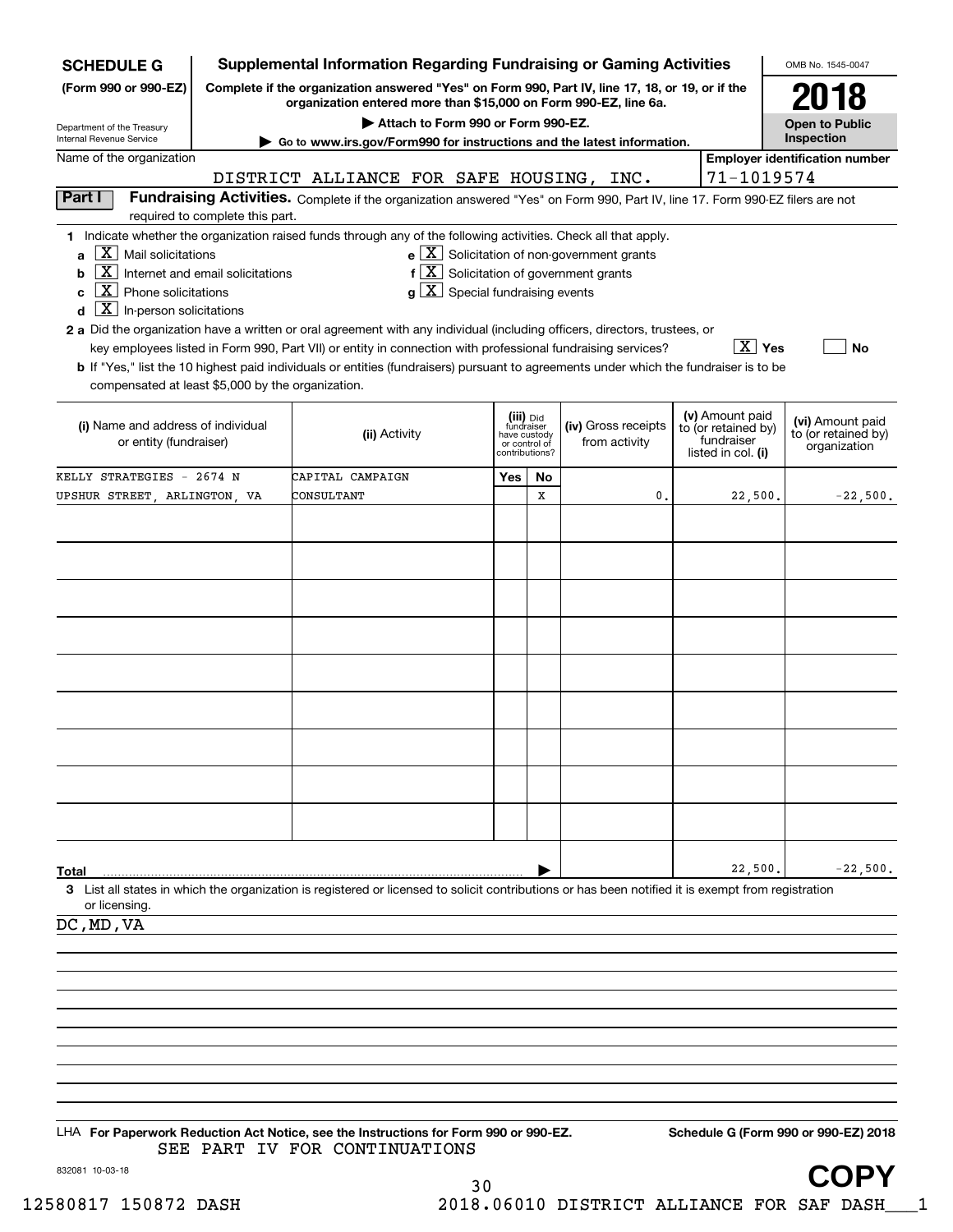| Schedule G (Form 990 or 990-EZ) 2018 DISTRICT ALLIANCE FOR SAFE HOUSING, INC. $71-1019574$ Page 2                            |  |  |  |  |
|------------------------------------------------------------------------------------------------------------------------------|--|--|--|--|
| <b>Dart II. Eundraising Evants</b> Complete this constitution assessed this the Case Rest W. the 49 connected associated 200 |  |  |  |  |

|  | <b>Contract Contract Contract</b> |  |
|--|-----------------------------------|--|
|  |                                   |  |

**Part II Fundraising Events.** Complete if the organization answered "Yes" on Form 990, Part IV, line 18, or reported more than \$15,000<br>15.000 of fundraising event contributions and gross income on Form 990-EZ. lines 1 an of fundraising event contributions and gross income on Form 990-EZ, lines 1 and 6b. List events with gross receipts greater than \$5,000.

|                 |          |                                                                                                                                               | (a) Event #1 | (b) Event #2                                     | (c) Other events | (d) Total events<br>(add col. (a) through<br>col. (c) |
|-----------------|----------|-----------------------------------------------------------------------------------------------------------------------------------------------|--------------|--------------------------------------------------|------------------|-------------------------------------------------------|
|                 |          |                                                                                                                                               | (event type) | (event type)                                     | (total number)   |                                                       |
| Revenue         | 1.       |                                                                                                                                               |              |                                                  |                  |                                                       |
|                 |          |                                                                                                                                               |              |                                                  |                  |                                                       |
|                 |          | 3 Gross income (line 1 minus line 2)                                                                                                          |              |                                                  |                  |                                                       |
|                 |          |                                                                                                                                               |              |                                                  |                  |                                                       |
|                 | 5        |                                                                                                                                               |              |                                                  |                  |                                                       |
|                 |          |                                                                                                                                               |              |                                                  |                  |                                                       |
| Direct Expenses |          | 7 Food and beverages                                                                                                                          |              |                                                  |                  |                                                       |
|                 | 8        |                                                                                                                                               |              |                                                  |                  |                                                       |
|                 | 9        |                                                                                                                                               |              |                                                  |                  |                                                       |
|                 | 10       | Direct expense summary. Add lines 4 through 9 in column (d)                                                                                   |              |                                                  | ▶                |                                                       |
|                 | Part III | 11 Net income summary. Subtract line 10 from line 3, column (d)                                                                               |              |                                                  |                  |                                                       |
|                 |          | Gaming. Complete if the organization answered "Yes" on Form 990, Part IV, line 19, or reported more than<br>\$15,000 on Form 990-EZ, line 6a. |              |                                                  |                  |                                                       |
|                 |          |                                                                                                                                               | (a) Bingo    | (b) Pull tabs/instant<br>bingo/progressive bingo | (c) Other gaming | (d) Total gaming (add<br>col. (a) through col. (c))   |
| Revenue         |          |                                                                                                                                               |              |                                                  |                  |                                                       |
|                 |          |                                                                                                                                               |              |                                                  |                  |                                                       |
|                 |          |                                                                                                                                               |              |                                                  |                  |                                                       |
| Direct Expenses | 3        |                                                                                                                                               |              |                                                  |                  |                                                       |
|                 | 4        |                                                                                                                                               |              |                                                  |                  |                                                       |
|                 |          |                                                                                                                                               |              |                                                  |                  |                                                       |
|                 |          |                                                                                                                                               | Yes<br>%     | Yes<br>%                                         | Yes<br>%         |                                                       |
|                 | 6        | Volunteer labor                                                                                                                               | No           | No                                               | No               |                                                       |
|                 | 7        | Direct expense summary. Add lines 2 through 5 in column (d)                                                                                   |              |                                                  | ▶                |                                                       |
|                 |          |                                                                                                                                               |              |                                                  |                  |                                                       |
|                 |          |                                                                                                                                               |              |                                                  |                  |                                                       |
|                 |          | 9 Enter the state(s) in which the organization conducts gaming activities:                                                                    |              |                                                  |                  |                                                       |
|                 |          | <b>b</b> If "No," explain:                                                                                                                    |              |                                                  |                  | Yes<br><b>No</b>                                      |
|                 |          |                                                                                                                                               |              |                                                  |                  |                                                       |
|                 |          |                                                                                                                                               |              |                                                  |                  |                                                       |
|                 |          | <b>b</b> If "Yes," explain:                                                                                                                   |              |                                                  |                  | Yes<br><b>No</b>                                      |
|                 |          |                                                                                                                                               |              |                                                  |                  |                                                       |
|                 |          |                                                                                                                                               |              |                                                  |                  |                                                       |
|                 |          | 832082 10-03-18                                                                                                                               |              |                                                  |                  | Schedule G (Form 990 or 990-EZ) 2018                  |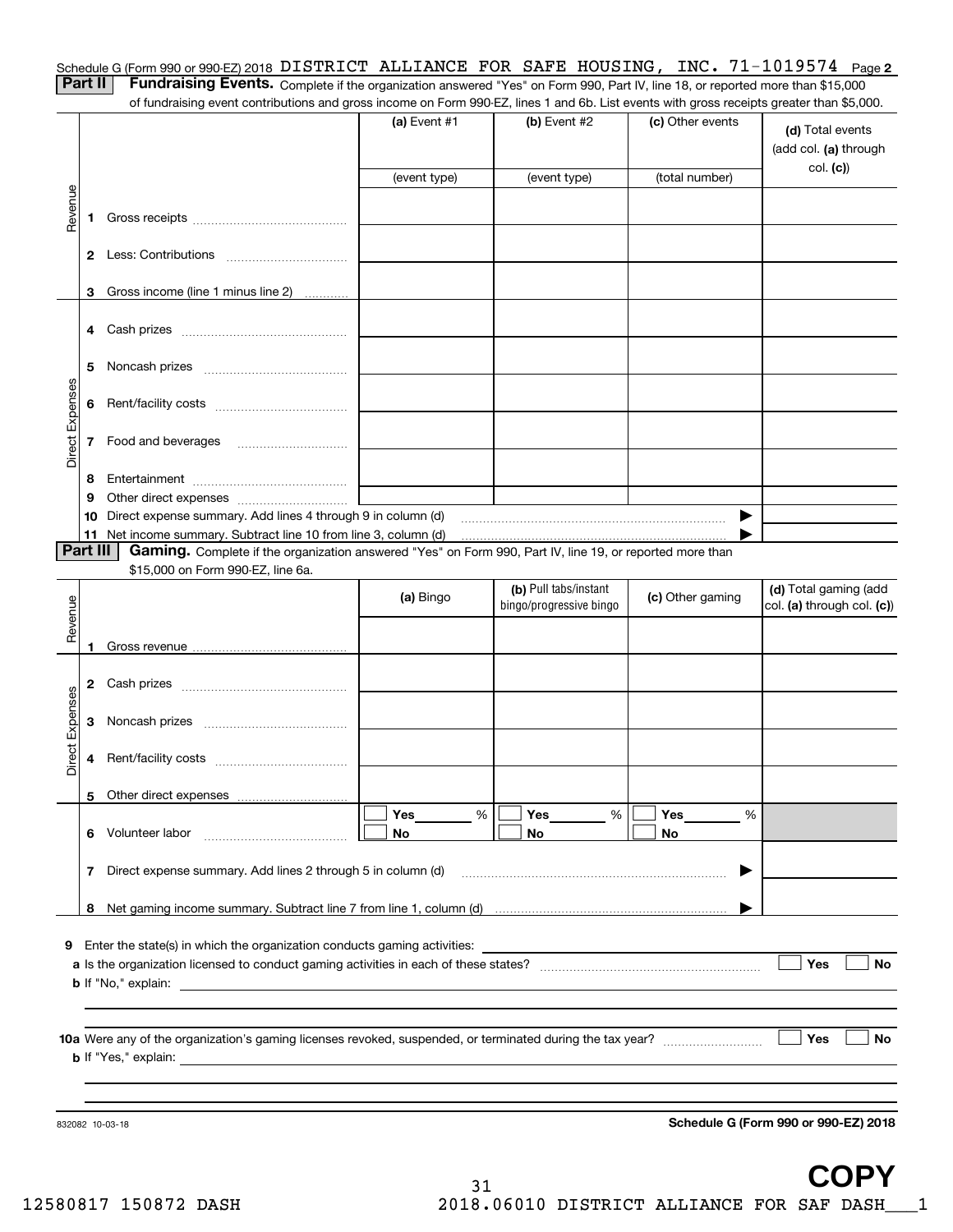|                 | Schedule G (Form 990 or 990-EZ) 2018 DISTRICT ALLIANCE FOR SAFE HOUSING, INC. $71-1019574$                                                                                                                                                                                                                                                         |                 | Page 3    |
|-----------------|----------------------------------------------------------------------------------------------------------------------------------------------------------------------------------------------------------------------------------------------------------------------------------------------------------------------------------------------------|-----------------|-----------|
|                 |                                                                                                                                                                                                                                                                                                                                                    | Yes             | No        |
|                 | 12 Is the organization a grantor, beneficiary or trustee of a trust, or a member of a partnership or other entity formed                                                                                                                                                                                                                           |                 |           |
|                 |                                                                                                                                                                                                                                                                                                                                                    | Yes             | No        |
|                 | 13 Indicate the percentage of gaming activity conducted in:                                                                                                                                                                                                                                                                                        |                 |           |
|                 |                                                                                                                                                                                                                                                                                                                                                    | 13а             | %         |
|                 | <b>b</b> An outside facility <b>contained and the contract of the contract of the contract of the contract of the contract of the contract of the contract of the contract of the contract of the contract of the contract of the con</b>                                                                                                          | 13 <sub>b</sub> | %         |
|                 | 14 Enter the name and address of the person who prepares the organization's gaming/special events books and records:                                                                                                                                                                                                                               |                 |           |
|                 | Name $\blacktriangleright$<br><u>se construir a comparador de la comparador de la comparador de la comparador de la comparador de la comparador de la comparador de la comparador de la comparador de la comparador de la comparador de la comparador de la co</u>                                                                                 |                 |           |
|                 |                                                                                                                                                                                                                                                                                                                                                    |                 |           |
|                 |                                                                                                                                                                                                                                                                                                                                                    | Yes             | No        |
|                 |                                                                                                                                                                                                                                                                                                                                                    |                 |           |
|                 | of gaming revenue retained by the third party $\triangleright$ \$                                                                                                                                                                                                                                                                                  |                 |           |
|                 | c If "Yes," enter name and address of the third party:                                                                                                                                                                                                                                                                                             |                 |           |
|                 |                                                                                                                                                                                                                                                                                                                                                    |                 |           |
|                 | <u> 1989 - Johann Harry Harry Harry Harry Harry Harry Harry Harry Harry Harry Harry Harry Harry Harry Harry Harry</u><br>Name $\blacktriangleright$                                                                                                                                                                                                |                 |           |
|                 |                                                                                                                                                                                                                                                                                                                                                    |                 |           |
|                 |                                                                                                                                                                                                                                                                                                                                                    |                 |           |
| 16              | Gaming manager information:                                                                                                                                                                                                                                                                                                                        |                 |           |
|                 |                                                                                                                                                                                                                                                                                                                                                    |                 |           |
|                 | Name $\blacktriangleright$ $\lrcorner$ $\lrcorner$ $\lrcorner$ $\lrcorner$ $\lrcorner$ $\lrcorner$ $\lrcorner$ $\lrcorner$ $\lrcorner$ $\lrcorner$ $\lrcorner$ $\lrcorner$ $\lrcorner$ $\lrcorner$ $\lrcorner$ $\lrcorner$ $\lrcorner$ $\lrcorner$ $\lrcorner$ $\lrcorner$ $\lrcorner$ $\lrcorner$ $\lrcorner$ $\lrcorner$ $\lrcorner$ $\lrcorner$ |                 |           |
|                 |                                                                                                                                                                                                                                                                                                                                                    |                 |           |
|                 | Gaming manager compensation > \$                                                                                                                                                                                                                                                                                                                   |                 |           |
|                 | Description of services provided $\blacktriangleright$ $\bot$                                                                                                                                                                                                                                                                                      |                 |           |
|                 |                                                                                                                                                                                                                                                                                                                                                    |                 |           |
|                 |                                                                                                                                                                                                                                                                                                                                                    |                 |           |
|                 |                                                                                                                                                                                                                                                                                                                                                    |                 |           |
|                 | Director/officer<br>Employee<br>Independent contractor                                                                                                                                                                                                                                                                                             |                 |           |
|                 |                                                                                                                                                                                                                                                                                                                                                    |                 |           |
|                 | <b>17</b> Mandatory distributions:                                                                                                                                                                                                                                                                                                                 |                 |           |
|                 | a Is the organization required under state law to make charitable distributions from the gaming proceeds to                                                                                                                                                                                                                                        |                 | <b>No</b> |
|                 | <b>b</b> Enter the amount of distributions required under state law to be distributed to other exempt organizations or spent in the                                                                                                                                                                                                                |                 |           |
|                 | organization's own exempt activities during the tax year $\triangleright$ \$                                                                                                                                                                                                                                                                       |                 |           |
| Part IV         | Supplemental Information. Provide the explanations required by Part I, line 2b, columns (iii) and (v); and Part III, lines 9, 9b, 10b,                                                                                                                                                                                                             |                 |           |
|                 | 15b, 15c, 16, and 17b, as applicable. Also provide any additional information. See instructions.                                                                                                                                                                                                                                                   |                 |           |
|                 |                                                                                                                                                                                                                                                                                                                                                    |                 |           |
|                 | SCHEDULE G, PART I, LINE 2B, LIST OF TEN HIGHEST PAID FUNDRAISERS:                                                                                                                                                                                                                                                                                 |                 |           |
|                 |                                                                                                                                                                                                                                                                                                                                                    |                 |           |
|                 |                                                                                                                                                                                                                                                                                                                                                    |                 |           |
| ( L )           | NAME OF FUNDRAISER: KELLY STRATEGIES                                                                                                                                                                                                                                                                                                               |                 |           |
|                 |                                                                                                                                                                                                                                                                                                                                                    |                 |           |
| (1)             | ADDRESS OF FUNDRAISER: 2674 N UPSHUR STREET, ARLINGTON, VA                                                                                                                                                                                                                                                                                         | 22207-4026      |           |
|                 |                                                                                                                                                                                                                                                                                                                                                    |                 |           |
|                 |                                                                                                                                                                                                                                                                                                                                                    |                 |           |
|                 |                                                                                                                                                                                                                                                                                                                                                    |                 |           |
|                 |                                                                                                                                                                                                                                                                                                                                                    |                 |           |
|                 |                                                                                                                                                                                                                                                                                                                                                    |                 |           |
|                 |                                                                                                                                                                                                                                                                                                                                                    |                 |           |
|                 |                                                                                                                                                                                                                                                                                                                                                    |                 |           |
|                 |                                                                                                                                                                                                                                                                                                                                                    |                 |           |
| 832083 10-03-18 | Schedule G (Form 990 or 997 1200                                                                                                                                                                                                                                                                                                                   |                 |           |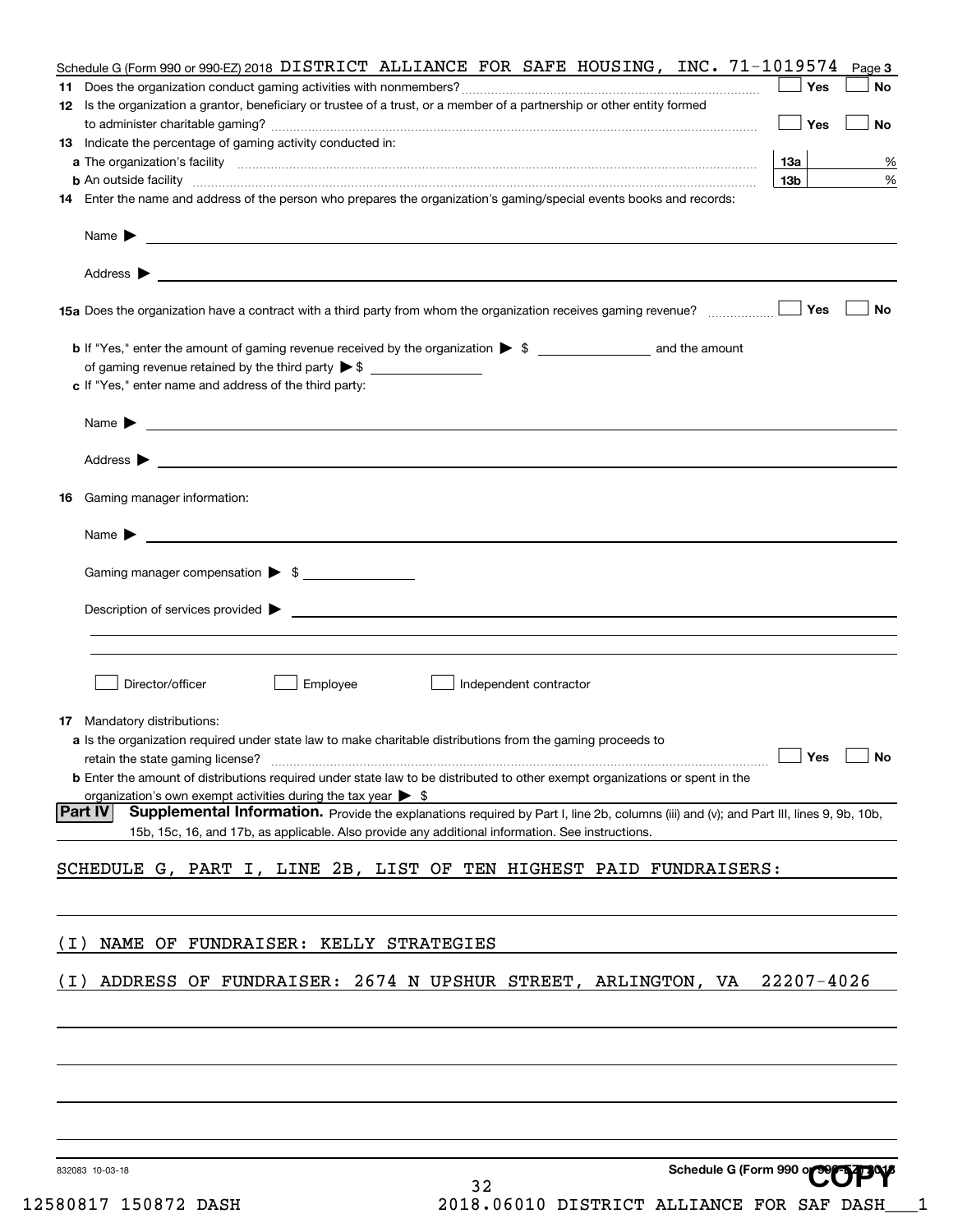|                 | Schedule G (Form 990 or 990-EZ) DISTRICT ALLIANCE FOR SAFE HOUSING, INC. 71-1019574 Page 4<br><b>Part IV</b> Supplemental Information <sub>(continued)</sub> |  |    |  |                                 |             |
|-----------------|--------------------------------------------------------------------------------------------------------------------------------------------------------------|--|----|--|---------------------------------|-------------|
|                 |                                                                                                                                                              |  |    |  |                                 |             |
|                 |                                                                                                                                                              |  |    |  |                                 |             |
|                 |                                                                                                                                                              |  |    |  |                                 |             |
|                 |                                                                                                                                                              |  |    |  |                                 |             |
|                 |                                                                                                                                                              |  |    |  |                                 |             |
|                 |                                                                                                                                                              |  |    |  |                                 |             |
|                 |                                                                                                                                                              |  |    |  |                                 |             |
|                 |                                                                                                                                                              |  |    |  |                                 |             |
|                 |                                                                                                                                                              |  |    |  |                                 |             |
|                 |                                                                                                                                                              |  |    |  |                                 |             |
|                 |                                                                                                                                                              |  |    |  |                                 |             |
|                 |                                                                                                                                                              |  |    |  |                                 |             |
|                 |                                                                                                                                                              |  |    |  |                                 |             |
|                 |                                                                                                                                                              |  |    |  |                                 |             |
|                 |                                                                                                                                                              |  |    |  |                                 |             |
|                 |                                                                                                                                                              |  |    |  |                                 |             |
|                 |                                                                                                                                                              |  |    |  |                                 |             |
|                 |                                                                                                                                                              |  |    |  |                                 |             |
|                 |                                                                                                                                                              |  |    |  |                                 |             |
|                 |                                                                                                                                                              |  |    |  |                                 |             |
|                 |                                                                                                                                                              |  |    |  |                                 |             |
|                 |                                                                                                                                                              |  |    |  |                                 |             |
|                 |                                                                                                                                                              |  |    |  |                                 |             |
|                 |                                                                                                                                                              |  |    |  |                                 |             |
|                 |                                                                                                                                                              |  |    |  |                                 |             |
|                 |                                                                                                                                                              |  |    |  |                                 |             |
|                 |                                                                                                                                                              |  |    |  |                                 |             |
|                 |                                                                                                                                                              |  |    |  |                                 |             |
|                 |                                                                                                                                                              |  |    |  |                                 |             |
|                 |                                                                                                                                                              |  |    |  |                                 |             |
|                 |                                                                                                                                                              |  |    |  |                                 |             |
|                 |                                                                                                                                                              |  |    |  | Schedule G (Form 990 or 990-EZ) |             |
| 832084 04-01-18 |                                                                                                                                                              |  | 33 |  |                                 | <b>COPY</b> |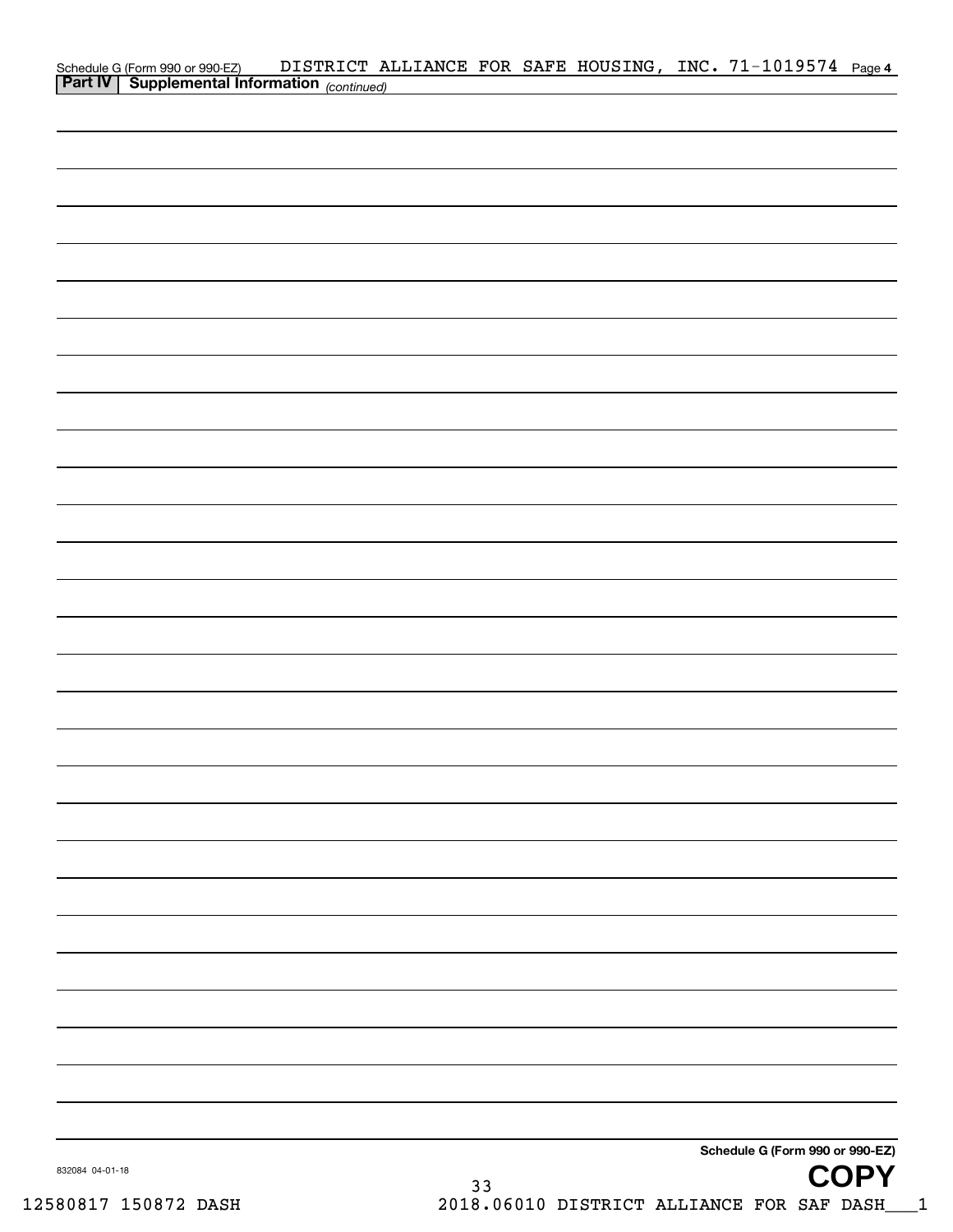| <b>SCHEDULE I</b>                                      |                                                                                                                                                                          |           | <b>Grants and Other Assistance to Organizations,</b> |                             |                                         |                                               |                                          | OMB No. 1545-0047                                   |  |  |
|--------------------------------------------------------|--------------------------------------------------------------------------------------------------------------------------------------------------------------------------|-----------|------------------------------------------------------|-----------------------------|-----------------------------------------|-----------------------------------------------|------------------------------------------|-----------------------------------------------------|--|--|
| (Form 990)                                             | Governments, and Individuals in the United States<br>Complete if the organization answered "Yes" on Form 990, Part IV, line 21 or 22.                                    |           |                                                      |                             |                                         |                                               |                                          |                                                     |  |  |
| Department of the Treasury<br>Internal Revenue Service | Attach to Form 990.<br>Go to www.irs.gov/Form990 for the latest information.                                                                                             |           |                                                      |                             |                                         |                                               |                                          |                                                     |  |  |
| Name of the organization                               |                                                                                                                                                                          |           | DISTRICT ALLIANCE FOR SAFE HOUSING, INC.             |                             |                                         |                                               |                                          | <b>Employer identification number</b><br>71-1019574 |  |  |
| Part I                                                 | <b>General Information on Grants and Assistance</b>                                                                                                                      |           |                                                      |                             |                                         |                                               |                                          |                                                     |  |  |
| 1.                                                     | Does the organization maintain records to substantiate the amount of the grants or assistance, the grantees' eligibility for the grants or assistance, and the selection |           |                                                      |                             |                                         |                                               |                                          | $\boxed{\text{X}}$ Yes<br>  No                      |  |  |
| $\mathbf{2}$                                           | Describe in Part IV the organization's procedures for monitoring the use of grant funds in the United States.                                                            |           |                                                      |                             |                                         |                                               |                                          |                                                     |  |  |
| Part II                                                | Grants and Other Assistance to Domestic Organizations and Domestic Governments. Complete if the organization answered "Yes" on Form 990, Part IV, line 21, for any       |           |                                                      |                             |                                         |                                               |                                          |                                                     |  |  |
|                                                        | recipient that received more than \$5,000. Part II can be duplicated if additional space is needed.                                                                      |           |                                                      |                             |                                         | (f) Method of                                 |                                          |                                                     |  |  |
|                                                        | 1 (a) Name and address of organization<br>or government                                                                                                                  | $(b)$ EIN | (c) IRC section<br>(if applicable)                   | (d) Amount of<br>cash grant | (e) Amount of<br>non-cash<br>assistance | valuation (book,<br>FMV, appraisal,<br>other) | (g) Description of<br>noncash assistance | (h) Purpose of grant<br>or assistance               |  |  |
|                                                        |                                                                                                                                                                          |           |                                                      |                             |                                         |                                               |                                          |                                                     |  |  |
|                                                        |                                                                                                                                                                          |           |                                                      |                             |                                         |                                               |                                          |                                                     |  |  |
|                                                        |                                                                                                                                                                          |           |                                                      |                             |                                         |                                               |                                          |                                                     |  |  |
|                                                        |                                                                                                                                                                          |           |                                                      |                             |                                         |                                               |                                          |                                                     |  |  |
|                                                        |                                                                                                                                                                          |           |                                                      |                             |                                         |                                               |                                          |                                                     |  |  |
|                                                        |                                                                                                                                                                          |           |                                                      |                             |                                         |                                               |                                          |                                                     |  |  |
|                                                        |                                                                                                                                                                          |           |                                                      |                             |                                         |                                               |                                          |                                                     |  |  |
|                                                        |                                                                                                                                                                          |           |                                                      |                             |                                         |                                               |                                          |                                                     |  |  |
|                                                        |                                                                                                                                                                          |           |                                                      |                             |                                         |                                               |                                          |                                                     |  |  |
|                                                        |                                                                                                                                                                          |           |                                                      |                             |                                         |                                               |                                          |                                                     |  |  |
|                                                        |                                                                                                                                                                          |           |                                                      |                             |                                         |                                               |                                          |                                                     |  |  |
| $\mathbf{2}$<br>3                                      | Enter total number of section 501(c)(3) and government organizations listed in the line 1 table<br>Enter total number of other organizations listed in the line 1 table  |           |                                                      |                             |                                         |                                               |                                          |                                                     |  |  |
| LHA                                                    | For Paperwork Reduction Act Notice, see the Instructions for Form 990.                                                                                                   |           |                                                      |                             |                                         |                                               |                                          | Schedule I (Form 990) (2018)                        |  |  |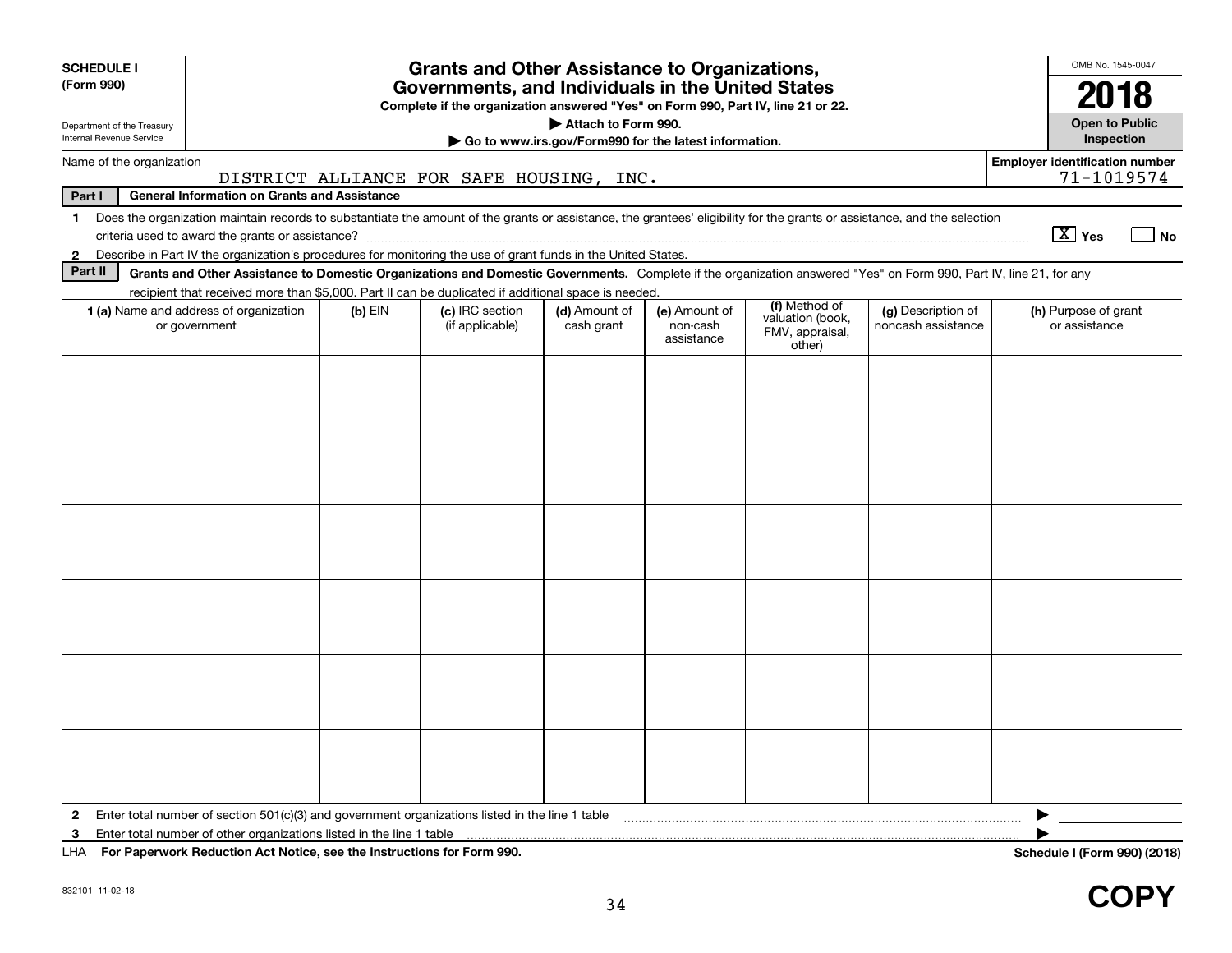#### Schedule I (Form 990) (2018) Page DISTRICT ALLIANCE FOR SAFE HOUSING, INC. 71-1019574

**Part III** | Grants and Other Assistance to Domestic Individuals. Complete if the organization answered "Yes" on Form 990, Part IV, line 22. Part III can be duplicated if additional space is needed.

| (a) Type of grant or assistance | (b) Number of<br>recipients | (c) Amount of<br>cash grant | (d) Amount of non-<br>cash assistance | (e) Method of valuation<br>(book, FMV, appraisal, other) | (f) Description of noncash assistance |
|---------------------------------|-----------------------------|-----------------------------|---------------------------------------|----------------------------------------------------------|---------------------------------------|
|                                 |                             |                             |                                       |                                                          |                                       |
| RESIDENT ASSISTANCE             | 46                          | 12,821.                     | $\mathfrak{o}$ .                      |                                                          |                                       |
|                                 |                             |                             |                                       |                                                          |                                       |
| SCATTERED SITE RENT ALLOWANCES  | 23                          | 247,165.                    | $\mathfrak o$ .                       |                                                          |                                       |
|                                 |                             |                             |                                       |                                                          |                                       |
| SURVIOR RESILIENCE FUND         | 60                          | 94,195.                     | $\mathfrak o$ .                       |                                                          |                                       |
|                                 |                             |                             |                                       |                                                          |                                       |
|                                 |                             |                             |                                       |                                                          |                                       |
|                                 |                             |                             |                                       |                                                          |                                       |
|                                 |                             |                             |                                       |                                                          |                                       |

**Part IV** | Supplemental Information. Provide the information required in Part I, line 2; Part III, column (b); and any other additional information.<br>

PART I, LINE 2:

ALL FUNDS PROVIDED TO INDIVIDUALS THROUGH OUR PROGRAMS ARE REVIEWED AND

APPROVED PRIOR TO PROCESSING AND ARE MONITORED THROUGHOUT THE YEAR BASED ON

BUDGETED AND ACTUAL FIGURES.

**2**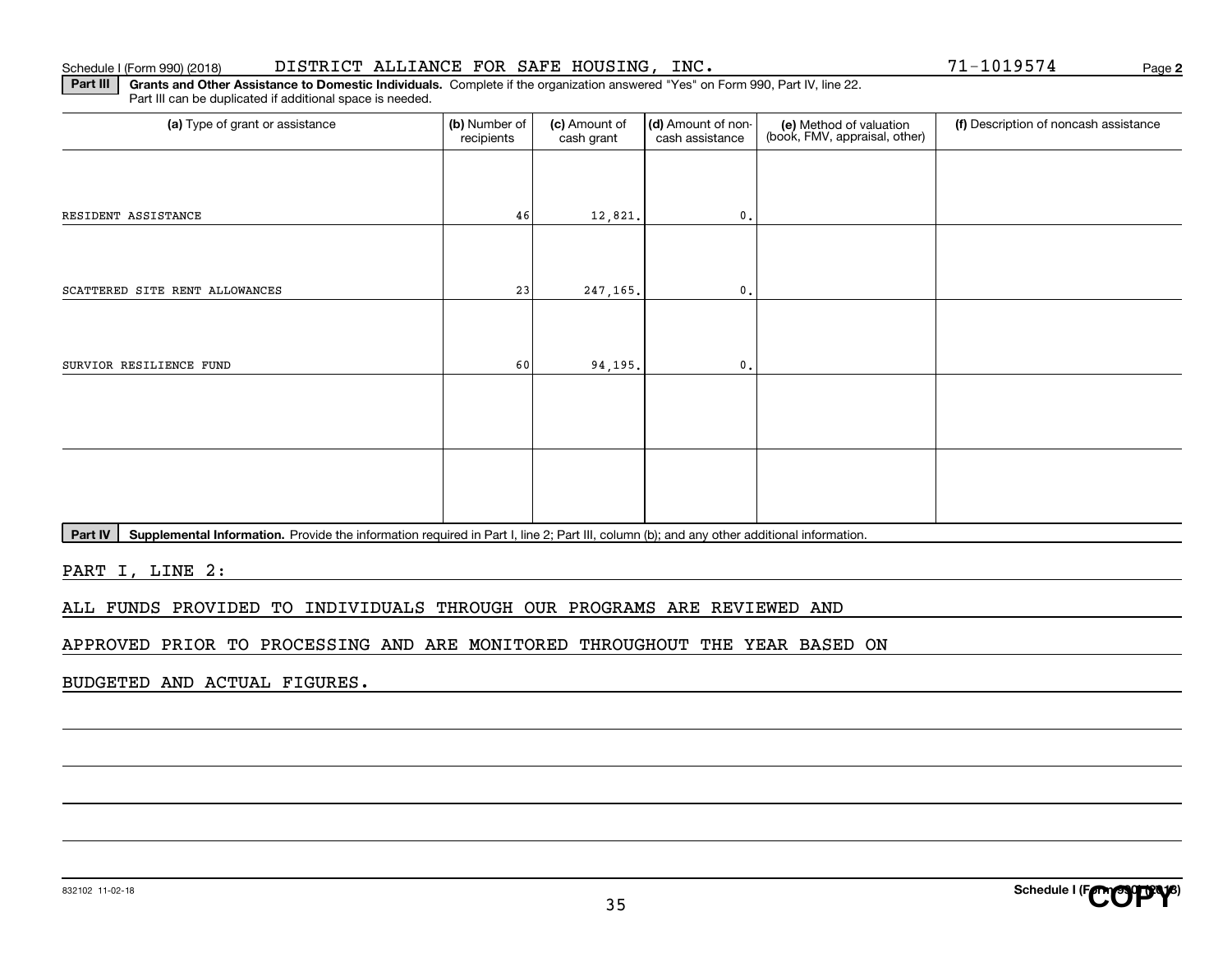# **SCHEDULE M (Form 990)**

# **Noncash Contributions**

OMB No. 1545-0047

| Department of the Treasury |  |
|----------------------------|--|
| Internal Revenue Service   |  |

**Complete if the organizations answered "Yes" on Form 990, Part IV, lines 29 or 30.** <sup>J</sup>**2018 Attach to Form 990.** J

**Open to Public Inspection**

**Employer identification number**

|  | Name of the organization |
|--|--------------------------|
|--|--------------------------|

 **Go to www.irs.gov/Form990 for instructions and the latest information.** J

| DISTRICT ALLIANCE FOR SAFE HOUSING, |  |  | INC. | 71-1019574 |
|-------------------------------------|--|--|------|------------|
|                                     |  |  |      |            |

| Part I | <b>Types of Property</b>                                                                                                      |                               |                                      |                                                                                                      |                                                              |           |
|--------|-------------------------------------------------------------------------------------------------------------------------------|-------------------------------|--------------------------------------|------------------------------------------------------------------------------------------------------|--------------------------------------------------------------|-----------|
|        |                                                                                                                               | (a)<br>Check if<br>applicable | (b)<br>Number of<br>contributions or | (c)<br>Noncash contribution<br>amounts reported on<br>items contributed Form 990, Part VIII, line 1g | (d)<br>Method of determining<br>noncash contribution amounts |           |
| 1      |                                                                                                                               |                               |                                      |                                                                                                      |                                                              |           |
| 2      |                                                                                                                               |                               |                                      |                                                                                                      |                                                              |           |
| 3      |                                                                                                                               |                               |                                      |                                                                                                      |                                                              |           |
| 4      |                                                                                                                               |                               |                                      |                                                                                                      |                                                              |           |
| 5      | Clothing and household goods                                                                                                  | $\mathbf x$                   |                                      |                                                                                                      | 14,021. SALES PRICE                                          |           |
| 6      |                                                                                                                               |                               |                                      |                                                                                                      |                                                              |           |
| 7      |                                                                                                                               |                               |                                      |                                                                                                      |                                                              |           |
| 8      |                                                                                                                               |                               |                                      |                                                                                                      |                                                              |           |
| 9      | Securities - Publicly traded                                                                                                  |                               |                                      |                                                                                                      |                                                              |           |
| 10     | Securities - Closely held stock                                                                                               |                               |                                      |                                                                                                      |                                                              |           |
| 11     | Securities - Partnership, LLC, or                                                                                             |                               |                                      |                                                                                                      |                                                              |           |
|        | trust interests                                                                                                               |                               |                                      |                                                                                                      |                                                              |           |
| 12     |                                                                                                                               |                               |                                      |                                                                                                      |                                                              |           |
| 13     | Qualified conservation contribution -                                                                                         |                               |                                      |                                                                                                      |                                                              |           |
|        | Historic structures                                                                                                           |                               |                                      |                                                                                                      |                                                              |           |
| 14     | Qualified conservation contribution - Other                                                                                   |                               |                                      |                                                                                                      |                                                              |           |
| 15     | Real estate - Residential                                                                                                     |                               |                                      |                                                                                                      |                                                              |           |
| 16     |                                                                                                                               |                               |                                      |                                                                                                      |                                                              |           |
| 17     |                                                                                                                               |                               |                                      |                                                                                                      |                                                              |           |
| 18     |                                                                                                                               |                               |                                      |                                                                                                      |                                                              |           |
| 19     |                                                                                                                               |                               |                                      |                                                                                                      |                                                              |           |
| 20     | Drugs and medical supplies                                                                                                    |                               |                                      |                                                                                                      |                                                              |           |
| 21     |                                                                                                                               |                               |                                      |                                                                                                      |                                                              |           |
| 22     |                                                                                                                               |                               |                                      |                                                                                                      |                                                              |           |
| 23     |                                                                                                                               |                               |                                      |                                                                                                      |                                                              |           |
| 24     |                                                                                                                               |                               |                                      |                                                                                                      |                                                              |           |
| 25     | ( FURNITURE<br>Other $\blacktriangleright$                                                                                    | x                             | 1                                    |                                                                                                      | 3,650. SALES PRICE                                           |           |
| 26     | (GIFT CARDS<br>Other $\blacktriangleright$                                                                                    | $\mathbf X$                   | 4                                    |                                                                                                      | 3,460. SALES PRICE                                           |           |
| 27     | (TICKETS<br>Other $\blacktriangleright$                                                                                       | X                             | $\overline{\mathbf{3}}$              |                                                                                                      | 3,260. SALES PRICE                                           |           |
| 28     | (AUCTION ITEMS<br>Other $\blacktriangleright$                                                                                 | $\mathbf x$                   | $\overline{6}$                       |                                                                                                      | 2,630. SALES PRICE                                           |           |
| 29     | Number of Forms 8283 received by the organization during the tax year for contributions                                       |                               |                                      |                                                                                                      |                                                              |           |
|        | for which the organization completed Form 8283, Part IV, Donee Acknowledgement                                                |                               |                                      | 29                                                                                                   |                                                              |           |
|        |                                                                                                                               |                               |                                      |                                                                                                      |                                                              | Yes<br>No |
|        | 30a. During the vear, did the organization receive by contribution any property reported in Part Llines 1 through 28, that it |                               |                                      |                                                                                                      |                                                              |           |

| 30a | During the year, did the organization receive by contribution any property reported in Part I, lines 1 through 28, that it |                             |  |
|-----|----------------------------------------------------------------------------------------------------------------------------|-----------------------------|--|
|     | must hold for at least three years from the date of the initial contribution, and which isn't required to be used for      |                             |  |
|     | exempt purposes for the entire holding period?                                                                             | 30a                         |  |
|     | <b>b</b> If "Yes," describe the arrangement in Part II.                                                                    |                             |  |
| 31  | Does the organization have a gift acceptance policy that requires the review of any nonstandard contributions?             | 31                          |  |
| 32a | Does the organization hire or use third parties or related organizations to solicit, process, or sell noncash              |                             |  |
|     | contributions?                                                                                                             | 32a                         |  |
|     | <b>b</b> If "Yes," describe in Part II.                                                                                    |                             |  |
| 33  | If the organization didn't report an amount in column (c) for a type of property for which column (a) is checked,          |                             |  |
|     | describe in Part II.                                                                                                       |                             |  |
|     |                                                                                                                            | Cabadule M (Faunt 000) 0040 |  |

**For Paperwork Reduction Act Notice, see the Instructions for Form 990. Schedule M (Form 990) 2018** LHA

832141 10-18-18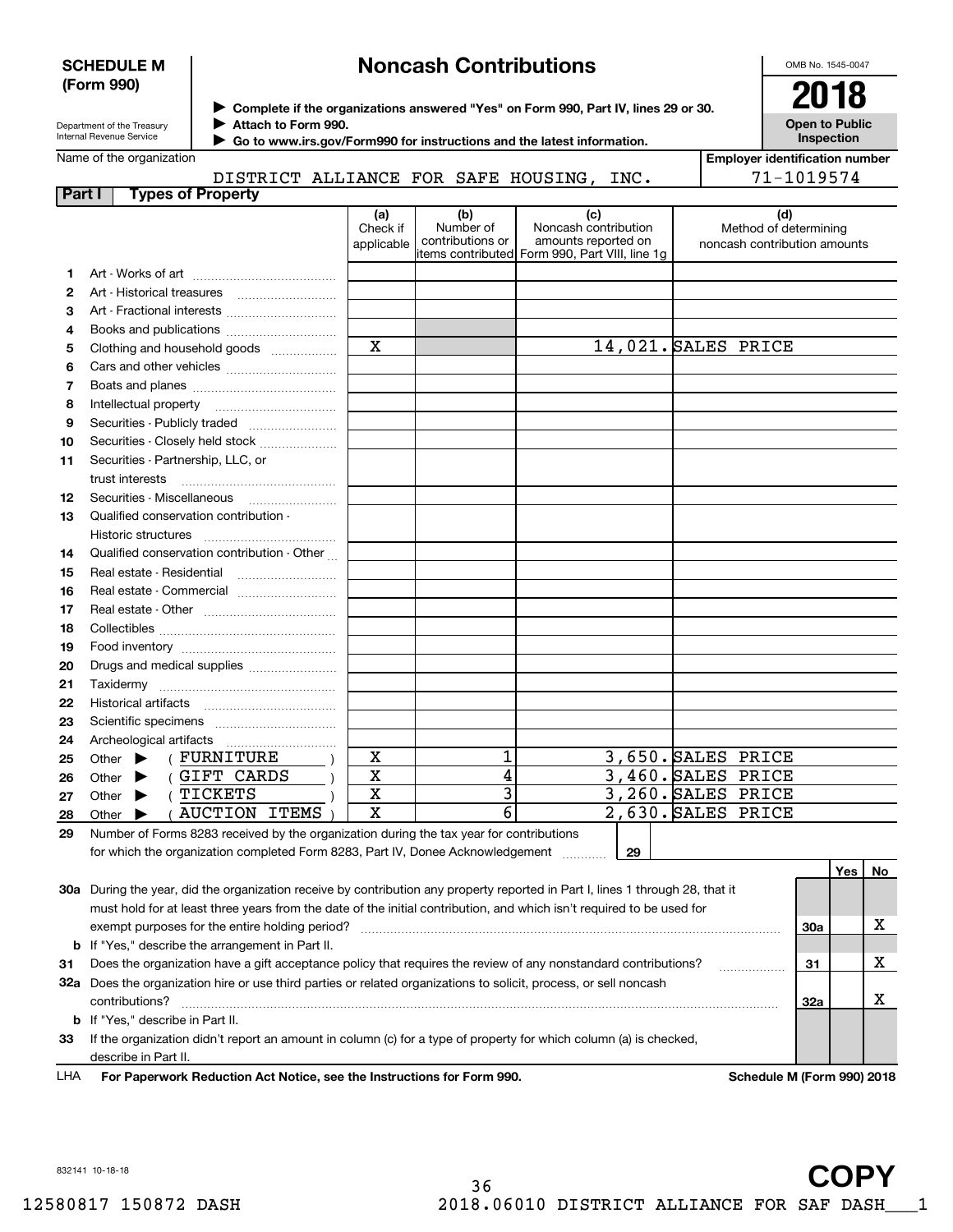**2** Schedule M (Form 990) 2018 Page DISTRICT ALLIANCE FOR SAFE HOUSING, INC. 71-1019574 Part II | Supplemental Information. Provide the information required by Part I, lines 30b, 32b, and 33, and whether the organization

is reporting in Part I, column (b), the number of contributions, the number of items received, or a combination of both. Also complete this part for any additional information.

SCHEDULE M, PART I, COLUMN (B):

THE TOTAL SHOWN IN PART I, COLUMN (B) REPRESENTS THE NUMBER OF

CONTRIBUTIONS THAT WERE RECEIVED FOR THE YEAR ENDED SEPTEMBER 30, 2019.

**Schedule M (Form 990) 2018**

832142 10-18-18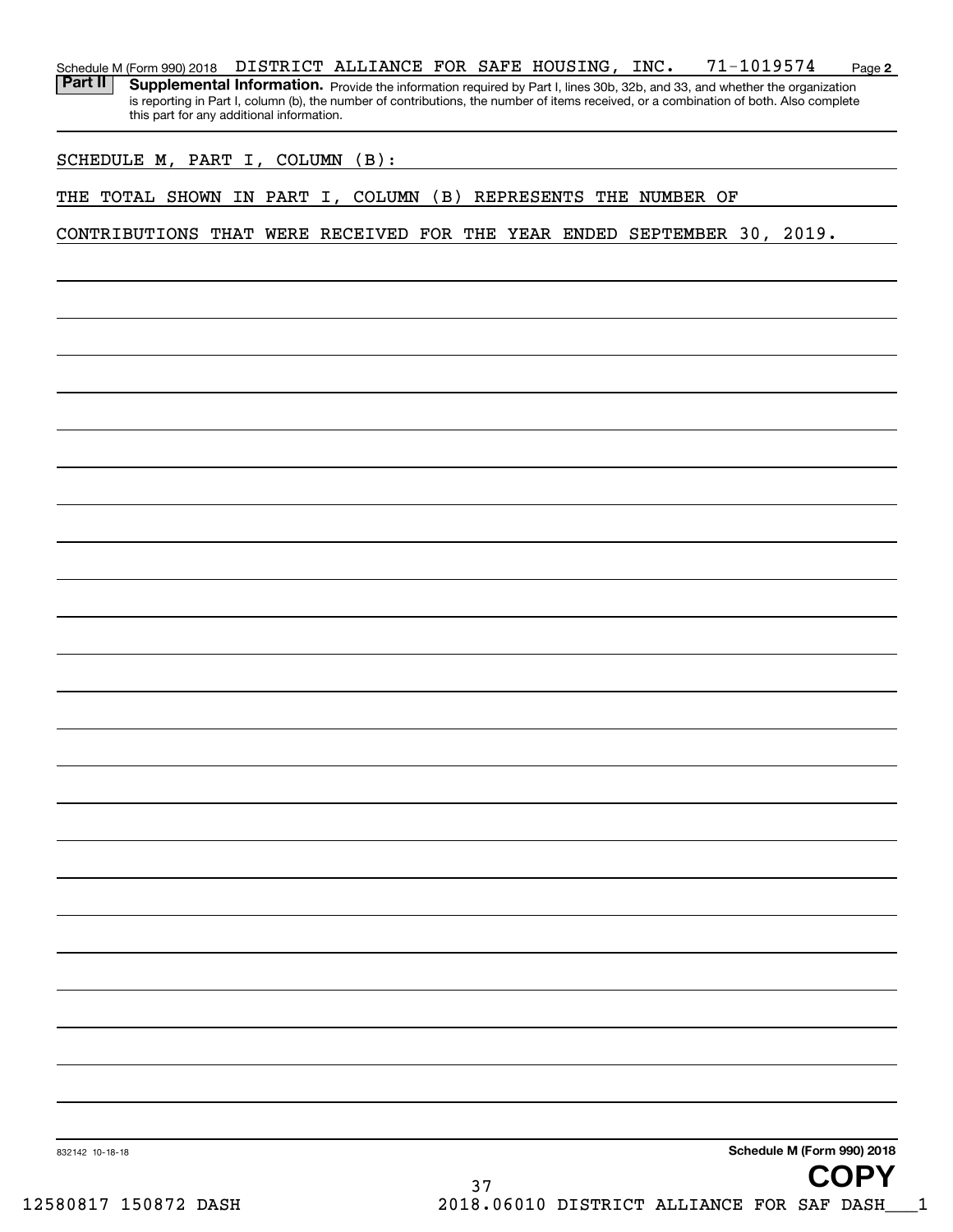**(Form 990 or 990-EZ)**

Department of the Treasury Internal Revenue Service Name of the organization

**SCHEDULE O Supplemental Information to Form 990 or 990-EZ**

**Complete to provide information for responses to specific questions on Form 990 or 990-EZ or to provide any additional information. | Attach to Form 990 or 990-EZ. | Go to www.irs.gov/Form990 for the latest information.**

**Open to Public InspectionEmployer identification number 2018**

OMB No. 1545-0047

DISTRICT ALLIANCE FOR SAFE HOUSING, INC. | 71-1019574

FORM 990, PART III, LINE 4B, PROGRAM SERVICE ACCOMPLISHMENTS:

FUND, PREVENTING THEM FROM LOSING THEIR HOME AND KEEPING THEM SAFELY

AND STABLY HOUSED IN THE COMMUNITY OF THEIR CHOICE.

FORM 990, PART VI, SECTION B, LINE 11B:

THE FEDERAL FORM 990 IS PREPARED BY AN INDEPENDENT ACCOUNTING FIRM. THE DRAFT VERSION OF THE FEDERAL FORM 990 IS FIRST REVIEWED BY MANAGEMENT. THE

FINANCE COMMITTEE THEN REVIEWS AND APPROVES THE DRAFT VERSION OF THE

FEDERAL FORM 990. LASTLY, THE FINAL DRAFT FORM 990 IS PROVIDED TO THE BOARD

OF DIRECTORS PRIOR TO FILING WITH THE INTERNAL REVENUE SERVICE.

FORM 990, PART VI, SECTION B, LINE 12C:

832211 10-10-18 LHA For Paperwork Reduction Act Notice, see the Instructions for Form 990 or 990-EZ. Schedule O (Form 990 or 990-EZ) (2018) IN CONNECTION WITH ANY ACTUAL OR POSSIBLE CONFLICT OF INTEREST, AN INTERESTED PERSON MUST DISCLOSE THE EXISTENCE OF THE FINANCIAL INTEREST AND BE GIVEN THE OPPORTUNITY TO DISCLOSE ALL MATERIAL FACTS TO THE DIRECTORS AND MEMBERS OF COMMITTEES WITH GOVERNING BOARD DELEGATED POWERS CONSIDERING THE PROPOSED TRANSACTION OR ARRANGEMENT. AFTER DISCLOSURE OF THE FINANCIAL INTEREST AND ALL MATERIAL FACTS, AND AFTER ANY DISCUSSION WITH THE INTERESTED PERSON, HE/SHE SHALL LEAVE THE GOVERNING BOARD OR COMMITTEE MEETING WHILE THE DETERMINATION OF A CONFLICT OF INTEREST IS DISCUSSED AND VOTED UPON. THE REMAINING BOARD OR COMMITTEE MEMBERS SHALL DECIDE IF A CONFLICT OF INTEREST EXISTS. IN ORDER TO ADDRESS A CONFLICT OF INTEREST, AN INTERESTED PERSON MAY MAKE A PRESENTATION AT THE GOVERNING BOARD OR COMMITTEE MEETING, BUT AFTER THE PRESENTATION, HE/SHE SHALL LEAVE THE MEETING DURING THE DISCUSSION OF, AND THE VOTE ON, THE TRANSACTION OR ARRANGEMENT INVOLVING THE POSSIBLE CONFLICT OF INTEREST. THE CHAIR OF THE **COPY**

38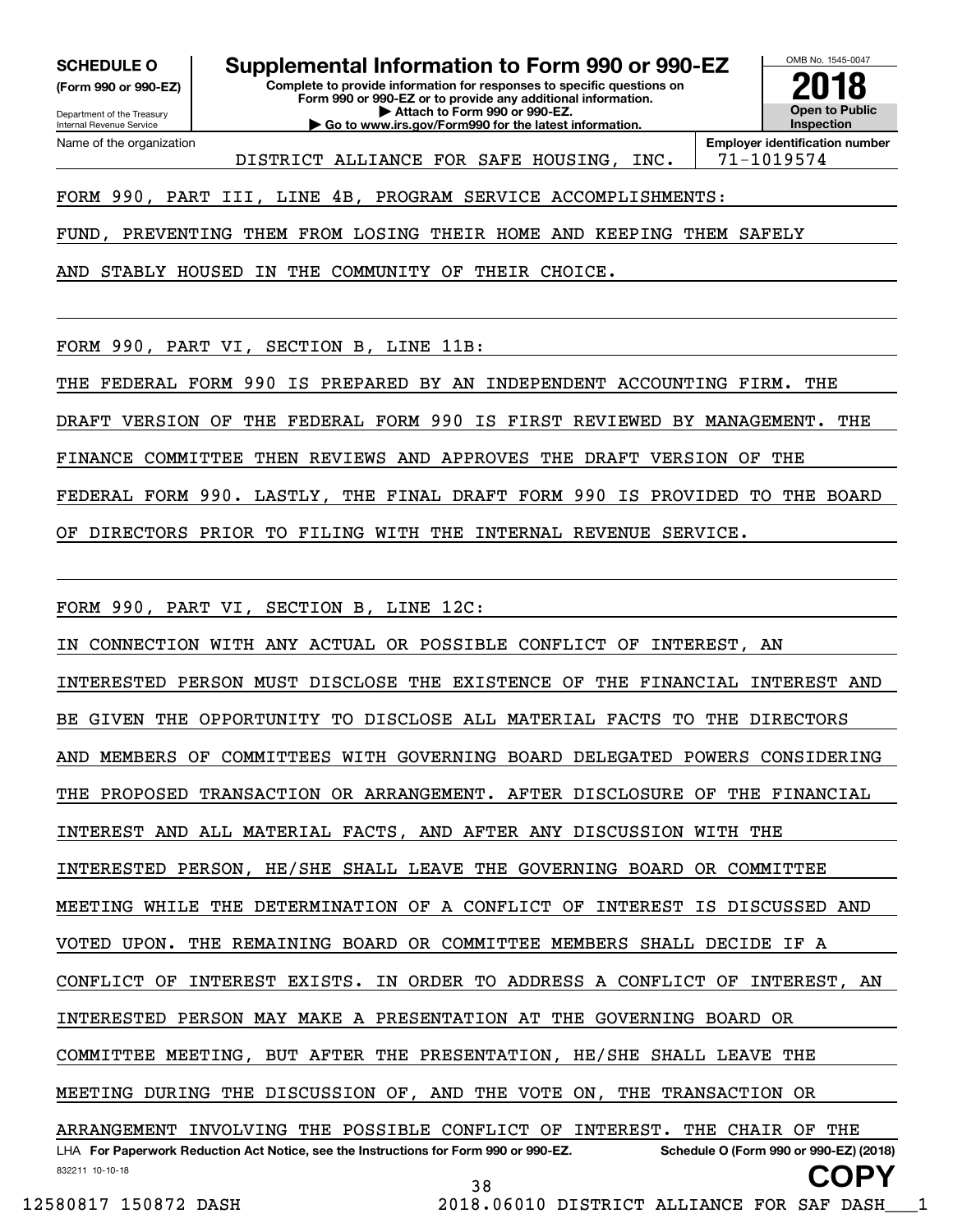| Schedule O (Form 990 or 990-EZ) (2018)                                         | Page 2                                              |
|--------------------------------------------------------------------------------|-----------------------------------------------------|
| Name of the organization<br>DISTRICT ALLIANCE FOR SAFE HOUSING, INC.           | <b>Employer identification number</b><br>71-1019574 |
| BOARD OR COMMITTEE SHALL, IF APPROPRIATE, APPOINT A DISINTERESTED<br>GOVERNING |                                                     |
| INVESTIGATE ALTERNATIVES TO THE<br>COMMITTEE<br>PERSON<br>OR.<br>TO.           | PROPOSED<br>TRANSACTION                             |
| ARRANGEMENT. AFTER EXERCISING DUE DILIGENCE,<br>THE GOVERNING<br>OR            | BOARD OR                                            |
| WHETHER DASH CAN<br>OBTAIN<br>COMMITTEE<br>SHALL<br>DETERMINE<br>WITH          | REASONABLE EFFORTS.                                 |
| TRANSACTION OR ARRANGEMENT<br>ADVANTAGEOUS<br>FROM A<br>PERSON<br>A MORE       | ENTITY<br>THAT<br>OR.                               |
| RISE<br>CONFLICT<br>INTEREST.<br><b>MOULD</b><br>TO.<br>ΟF<br>NOT<br>GIVE<br>A |                                                     |

AN ANNUAL SURVEY IS ADMINISTERED TO THE BOARD OF DIRECTORS AND KEY EMPLOYEES TO DETERMINE ANY CONFLICTS OF INTEREST; IF ANY CONFLICT OF INTERESTS ARE DISCLOSED, THE BOARD WILL FOLLOW THE BOARD-ADOPTED POLICY TO DETERMINE WHETHER AN ACTUAL CONFLICT EXISTS AND WHAT ACTION TO TAKE.

FORM 990, PART VI, SECTION B, LINE 15:

ANNUAL PERFORMANCE REVIEWS ARE CONDUCTED BY THE GOVERNANCE COMMITTEE WHICH RECOMMENDS THE COMPENSATION ADJUSTMENT BASED ON THAT REVIEW AND A REVIEW OF FEDERAL FORM 990S OF OTHER SIMILAR ORGANIZATIONS AND SALARY SURVEYS. THE BOARD ESTABLISHES THE FINAL COMPENSATION. IN PERFORMING THE REVIEW OF THE EXECUTIVE DIRECTOR, THE BOARD OF DIRECTORS ALSO MAKES RECOMMENDATIONS FOR SALARY ADJUSTMENTS FOR OTHER STAFF.

FORM 990, PART VI, SECTION C, LINE 19:

DASH MAKES ITS GOVERNING DOCUMENTS, CONFLICT OF INTEREST POLICY, AND

FINANCIAL STATEMENTS AVAILABLE TO THE PUBLIC UPON REQUEST.

832212 10-10-18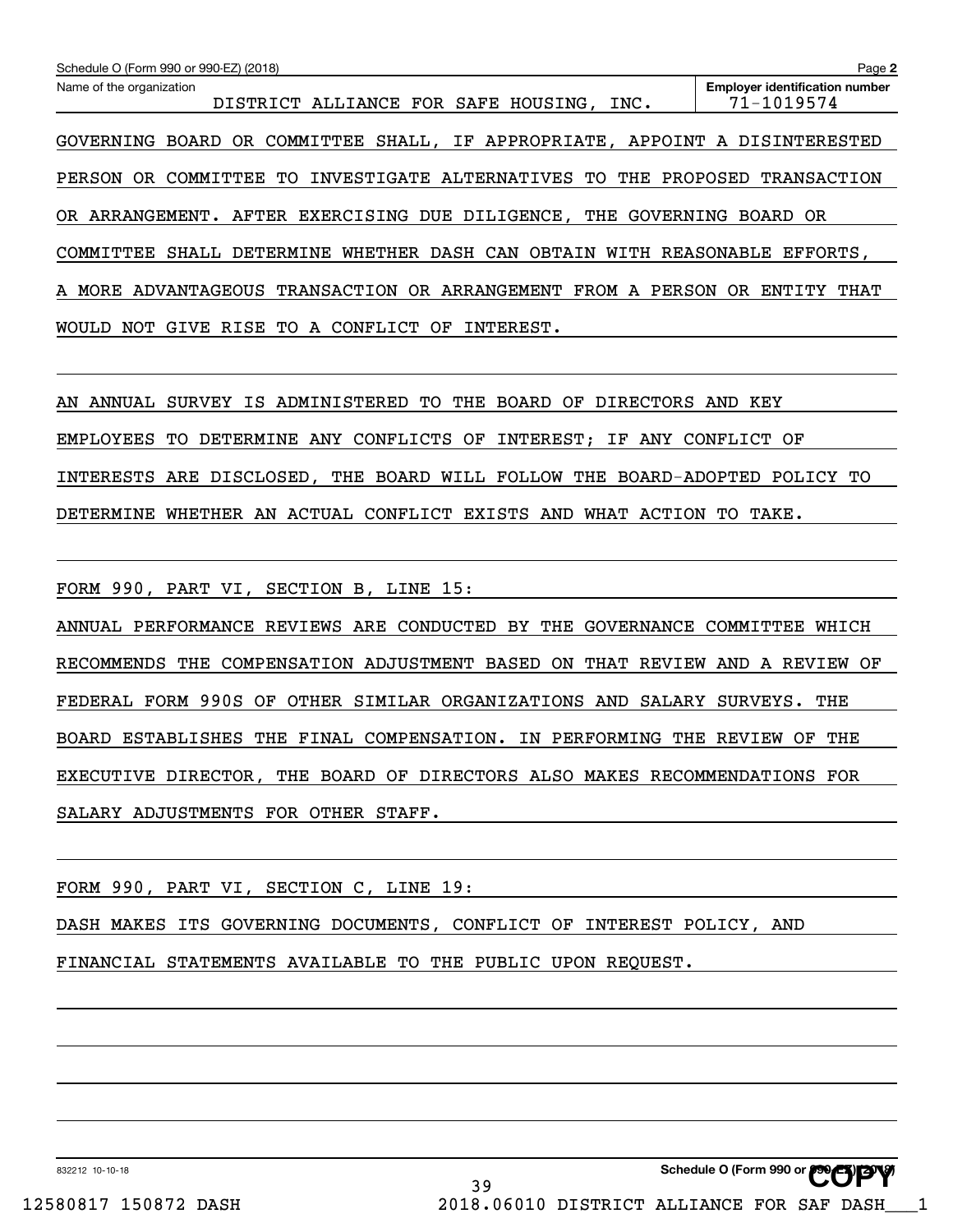| <b>SCHEDULE R</b>                          |  |
|--------------------------------------------|--|
| $\mathbf{r}$ , $\mathbf{r}$ , $\mathbf{r}$ |  |

**(Form 990)**

# **Related Organizations and Unrelated Partnerships**

**Complete if the organization answered "Yes" on Form 990, Part IV, line 33, 34, 35b, 36, or 37.** |

**Attach to Form 990.**  |

OMB No. 1545-0047

**Open to Public 2018**

**Employer identification number**

71-1019574

Department of the Treasury Internal Revenue Service

# **| Go to www.irs.gov/Form990 for instructions and the latest information. Inspection**

Name of the organization

# DISTRICT ALLIANCE FOR SAFE HOUSING, INC.

**Part I Identification of Disregarded Entities.**  Complete if the organization answered "Yes" on Form 990, Part IV, line 33.

| (a)<br>Name, address, and EIN (if applicable)<br>of disregarded entity | (b)<br>Primary activity  | (c)<br>Legal domicile (state or<br>foreign country) | (d)<br>Total income | (e)<br>End-of-year assets | (f)<br>Direct controlling<br>entity |
|------------------------------------------------------------------------|--------------------------|-----------------------------------------------------|---------------------|---------------------------|-------------------------------------|
| DASH PROPERTIES, LLC - 56-2660628                                      |                          |                                                     |                     |                           |                                     |
| P.O. BOX 91730                                                         |                          |                                                     |                     |                           | DISTRICT ALLIANCE FOR               |
| WASHINGTON, DC 20090                                                   | HOLD AND MANAGE PROPERTY | DISTRICT OF COLUMBIA                                | 1,104,152.          |                           | 9,041,680. SAFE HOUSING, INC.       |
|                                                                        |                          |                                                     |                     |                           |                                     |
|                                                                        |                          |                                                     |                     |                           |                                     |
|                                                                        |                          |                                                     |                     |                           |                                     |

**Identification of Related Tax-Exempt Organizations.** Complete if the organization answered "Yes" on Form 990, Part IV, line 34, because it had one or more related tax-exempt **Part II** organizations during the tax year.

| (a)<br>Name, address, and EIN<br>of related organization | (b)<br>Primary activity | (c)<br>Legal domicile (state or<br>foreign country) | (d)<br><b>Exempt Code</b><br>section | (e)<br>Public charity<br>status (if section<br>501(c)(3) | (f)<br>Direct controlling<br>entity | $(g)$<br>Section 512(b)(13)<br>controlled<br>entity? |    |
|----------------------------------------------------------|-------------------------|-----------------------------------------------------|--------------------------------------|----------------------------------------------------------|-------------------------------------|------------------------------------------------------|----|
|                                                          |                         |                                                     |                                      |                                                          |                                     | Yes                                                  | No |
|                                                          |                         |                                                     |                                      |                                                          |                                     |                                                      |    |
|                                                          |                         |                                                     |                                      |                                                          |                                     |                                                      |    |
|                                                          |                         |                                                     |                                      |                                                          |                                     |                                                      |    |
|                                                          |                         |                                                     |                                      |                                                          |                                     |                                                      |    |
|                                                          |                         |                                                     |                                      |                                                          |                                     |                                                      |    |
|                                                          |                         |                                                     |                                      |                                                          |                                     |                                                      |    |
|                                                          |                         |                                                     |                                      |                                                          |                                     |                                                      |    |
|                                                          |                         |                                                     |                                      |                                                          |                                     |                                                      |    |
|                                                          |                         |                                                     |                                      |                                                          |                                     |                                                      |    |
|                                                          |                         |                                                     |                                      |                                                          |                                     |                                                      |    |
|                                                          |                         |                                                     |                                      |                                                          |                                     |                                                      |    |

**For Paperwork Reduction Act Notice, see the Instructions for Form 990. Schedule R (Form 990) 2018**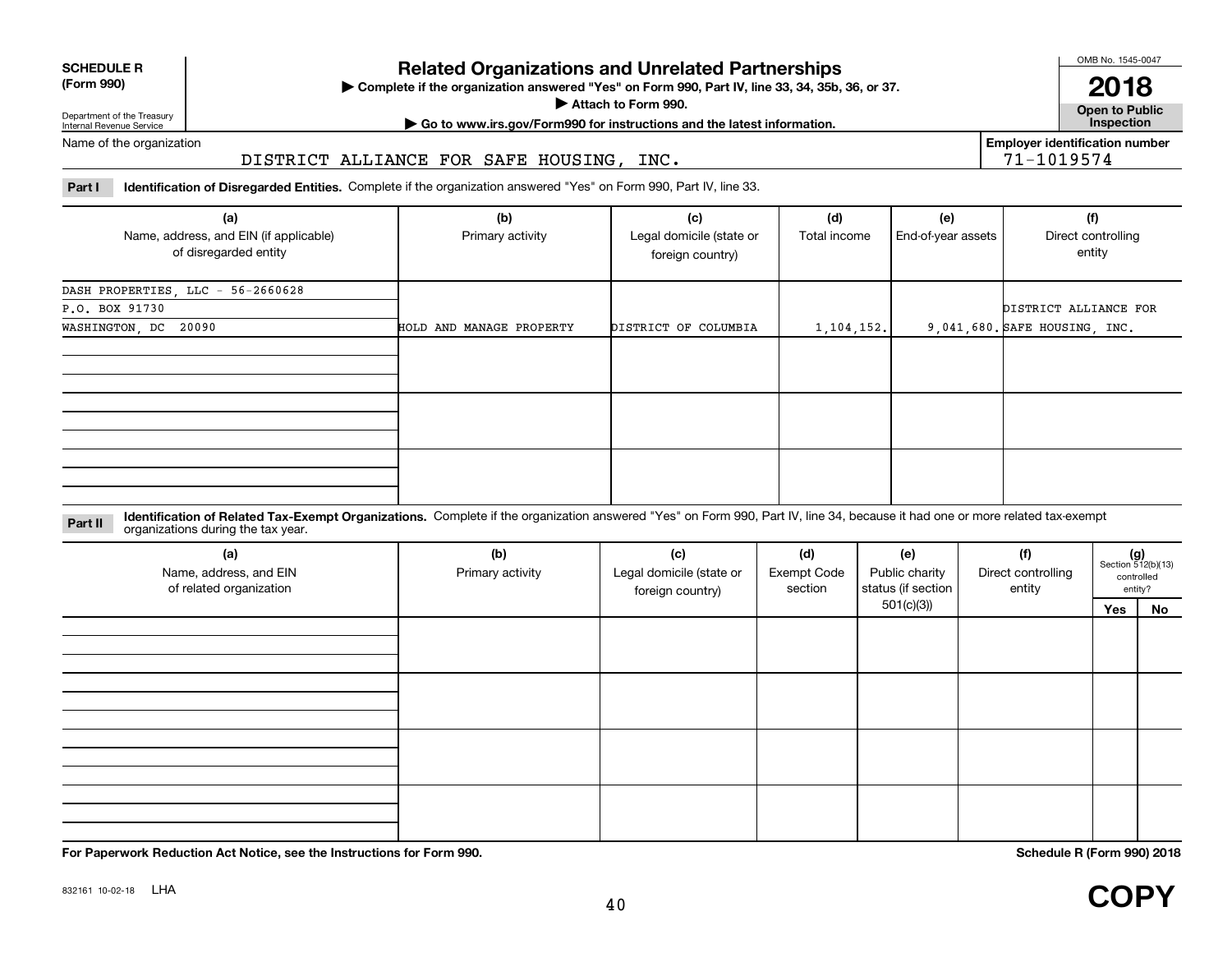#### Schedule R (Form 990) 2018 Page DISTRICT ALLIANCE FOR SAFE HOUSING, INC. 71-1019574

**2**

**Identification of Related Organizations Taxable as a Partnership.** Complete if the organization answered "Yes" on Form 990, Part IV, line 34, because it had one or more related **Part III** organizations treated as a partnership during the tax year.

| (a)                     | (b)              | (c)                  | (d)                | (e)                                                                 | (f)            | (g)                   |                                  | (h)      | (i)                                      | (j) | (k)                                                       |
|-------------------------|------------------|----------------------|--------------------|---------------------------------------------------------------------|----------------|-----------------------|----------------------------------|----------|------------------------------------------|-----|-----------------------------------------------------------|
| Name, address, and EIN  | Primary activity | Legal<br>domicile    | Direct controlling | Predominant income                                                  | Share of total | Share of              | Disproportionate<br>allocations? |          | Code V-UBI<br>amount in box              |     | General or Percentage<br>managing<br>partner?<br>partner? |
| of related organization |                  | (state or<br>foreign | entity             | related, unrelated,<br>excluded from tax under<br>sections 512-514) | income         | end-of-year<br>assets |                                  |          |                                          |     |                                                           |
|                         |                  | country)             |                    |                                                                     |                |                       |                                  | Yes   No | 20 of Schedule<br>K-1 (Form 1065) Yes No |     |                                                           |
|                         |                  |                      |                    |                                                                     |                |                       |                                  |          |                                          |     |                                                           |
|                         |                  |                      |                    |                                                                     |                |                       |                                  |          |                                          |     |                                                           |
|                         |                  |                      |                    |                                                                     |                |                       |                                  |          |                                          |     |                                                           |
|                         |                  |                      |                    |                                                                     |                |                       |                                  |          |                                          |     |                                                           |
|                         |                  |                      |                    |                                                                     |                |                       |                                  |          |                                          |     |                                                           |
|                         |                  |                      |                    |                                                                     |                |                       |                                  |          |                                          |     |                                                           |
|                         |                  |                      |                    |                                                                     |                |                       |                                  |          |                                          |     |                                                           |
|                         |                  |                      |                    |                                                                     |                |                       |                                  |          |                                          |     |                                                           |
|                         |                  |                      |                    |                                                                     |                |                       |                                  |          |                                          |     |                                                           |
|                         |                  |                      |                    |                                                                     |                |                       |                                  |          |                                          |     |                                                           |
|                         |                  |                      |                    |                                                                     |                |                       |                                  |          |                                          |     |                                                           |
|                         |                  |                      |                    |                                                                     |                |                       |                                  |          |                                          |     |                                                           |
|                         |                  |                      |                    |                                                                     |                |                       |                                  |          |                                          |     |                                                           |
|                         |                  |                      |                    |                                                                     |                |                       |                                  |          |                                          |     |                                                           |
|                         |                  |                      |                    |                                                                     |                |                       |                                  |          |                                          |     |                                                           |
|                         |                  |                      |                    |                                                                     |                |                       |                                  |          |                                          |     |                                                           |
|                         |                  |                      |                    |                                                                     |                |                       |                                  |          |                                          |     |                                                           |

**Identification of Related Organizations Taxable as a Corporation or Trust.** Complete if the organization answered "Yes" on Form 990, Part IV, line 34, because it had one or more related **Part IV** organizations treated as a corporation or trust during the tax year.

| (a)<br>Name, address, and EIN<br>of related organization | (b)<br>Primary activity | (c)<br>Legal domicile<br>(state or<br>foreign | (d)<br>Direct controlling<br>entity | (e)<br>Type of entity<br>(C corp, S corp,<br>or trust) | (f)<br>Share of total<br>income | (g)<br>Share of<br>end-of-year<br>assets | (h)<br>Percentage<br>ownership | $\begin{array}{c} \textbf{(i)}\\ \text{Section}\\ 512 \text{(b)} \text{(13)}\\ \text{controlled}\\ \text{entity?} \end{array}$ |
|----------------------------------------------------------|-------------------------|-----------------------------------------------|-------------------------------------|--------------------------------------------------------|---------------------------------|------------------------------------------|--------------------------------|--------------------------------------------------------------------------------------------------------------------------------|
|                                                          |                         | country)                                      |                                     |                                                        |                                 |                                          |                                | Yes No                                                                                                                         |
|                                                          |                         |                                               |                                     |                                                        |                                 |                                          |                                |                                                                                                                                |
|                                                          |                         |                                               |                                     |                                                        |                                 |                                          |                                |                                                                                                                                |
|                                                          |                         |                                               |                                     |                                                        |                                 |                                          |                                |                                                                                                                                |
|                                                          |                         |                                               |                                     |                                                        |                                 |                                          |                                |                                                                                                                                |
|                                                          |                         |                                               |                                     |                                                        |                                 |                                          |                                |                                                                                                                                |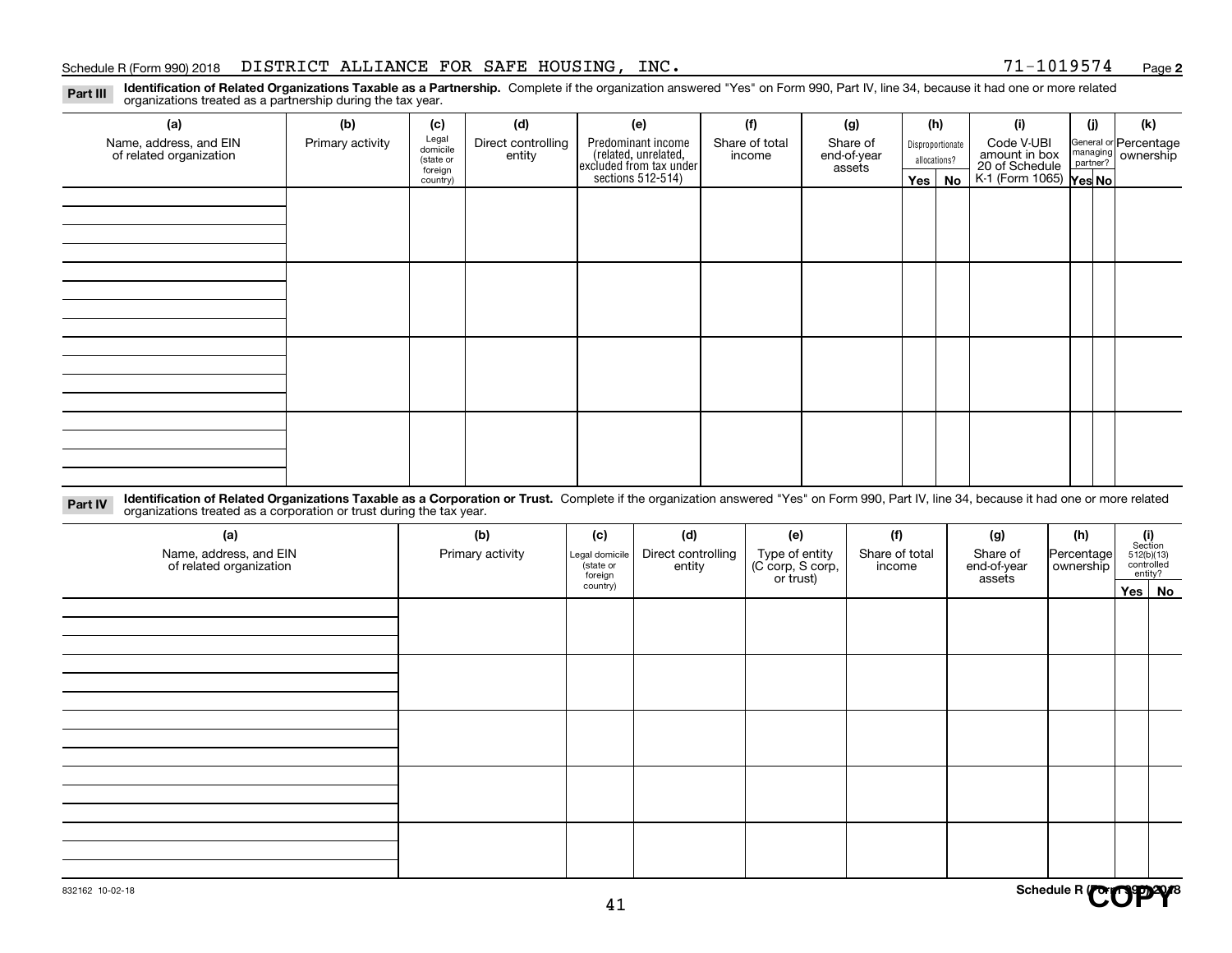#### Schedule R (Form 990) 2018 Page DISTRICT ALLIANCE FOR SAFE HOUSING, INC. 71-1019574

| Part V Transactions With Related Organizations. Complete if the organization answered "Yes" on Form 990, Part IV, line 34, 35b, or 36 |  |  |  |
|---------------------------------------------------------------------------------------------------------------------------------------|--|--|--|
|                                                                                                                                       |  |  |  |

|   | Note: Complete line 1 if any entity is listed in Parts II, III, or IV of this schedule.                                                                                                                                             |  |  |  |                |  | Yes   No |  |
|---|-------------------------------------------------------------------------------------------------------------------------------------------------------------------------------------------------------------------------------------|--|--|--|----------------|--|----------|--|
|   | During the tax year, did the organization engage in any of the following transactions with one or more related organizations listed in Parts II-IV?                                                                                 |  |  |  |                |  |          |  |
|   |                                                                                                                                                                                                                                     |  |  |  | 1a             |  |          |  |
|   | b Gift, grant, or capital contribution to related organization(s) manufaction contracts and contribution to related organization(s)                                                                                                 |  |  |  | 1 <sub>b</sub> |  |          |  |
|   | c Gift, grant, or capital contribution from related organization(s) CONCO CONCORDIAL CONSERVITION CONTROVERSITY                                                                                                                     |  |  |  | 1c             |  |          |  |
|   |                                                                                                                                                                                                                                     |  |  |  | 1 <sub>d</sub> |  |          |  |
|   |                                                                                                                                                                                                                                     |  |  |  | 1e             |  |          |  |
|   |                                                                                                                                                                                                                                     |  |  |  |                |  |          |  |
|   | Dividends from related organization(s) material contracts and contracts are contracted as a contract of the contract or contract or contract or contract or contract or contract or contract or contract or contract or contra      |  |  |  | 1f             |  |          |  |
| g | Sale of assets to related organization(s) www.communicallycommunicallycommunicallycommunicallycommunicallycommunicallycommunicallycommunicallycommunicallycommunicallycommunicallycommunicallycommunicallycommunicallycommunic      |  |  |  | 1 <sub>q</sub> |  |          |  |
|   | h Purchase of assets from related organization(s) www.assettion.com/www.assettion.com/www.assettion.com/www.assettion.com/www.assettion.com/www.assettion.com/www.assettion.com/www.assettion.com/www.assettion.com/www.assett      |  |  |  | 1 <sub>h</sub> |  |          |  |
|   | 11<br>Exchange of assets with related organization(s) www.communically.communically.communically and a set and a set set of the communical communication of the set of the communication of the set of the communication of the set |  |  |  |                |  |          |  |
|   | 1j<br>Lease of facilities, equipment, or other assets to related organization(s) manufaction content to content the content of the content of facilities, equipment, or other assets to related organization(s) manufaction content |  |  |  |                |  |          |  |
|   |                                                                                                                                                                                                                                     |  |  |  |                |  |          |  |
|   |                                                                                                                                                                                                                                     |  |  |  | 1k             |  |          |  |
|   | Performance of services or membership or fundraising solicitations for related organization(s)                                                                                                                                      |  |  |  | 11             |  |          |  |
|   |                                                                                                                                                                                                                                     |  |  |  | 1 <sub>m</sub> |  |          |  |
|   |                                                                                                                                                                                                                                     |  |  |  | 1n             |  |          |  |
|   | o Sharing of paid employees with related organization(s) manufactured content to the content of the state of the content of the content of the content of the content of the content of the content of the content of the cont      |  |  |  | 1o             |  |          |  |
|   |                                                                                                                                                                                                                                     |  |  |  |                |  |          |  |
|   |                                                                                                                                                                                                                                     |  |  |  | 1p             |  |          |  |
|   |                                                                                                                                                                                                                                     |  |  |  | 1q             |  |          |  |
|   |                                                                                                                                                                                                                                     |  |  |  |                |  |          |  |
|   | Other transfer of cash or property to related organization(s) CONSERVIERD CONDENSITY OF ACCORDING THE SERVIEW OR DETAILS AND THE SERVIEW OF THE SERVIEW OF THE SERVIEW OF THE SERVIEW OF THE SERVIEW OF THE SERVIEW OF THE SER      |  |  |  | 1r             |  |          |  |
|   |                                                                                                                                                                                                                                     |  |  |  |                |  |          |  |
|   | 2 If the answer to any of the above is "Yes," see the instructions for information on who must complete this line, including covered relationships and transaction thresholds.                                                      |  |  |  |                |  |          |  |
|   | (b)<br>(c)<br>(d)<br>$(a)$<br>Name of related organization<br>Transaction Amount involved Method of determining emount involved                                                                                                     |  |  |  |                |  |          |  |

| (a)<br>Name of related organization | ι <b>υ</b><br>Transaction<br>type (a-s) | (C)<br>Amount involved | lay<br>Method of determining amount involved |
|-------------------------------------|-----------------------------------------|------------------------|----------------------------------------------|
| (1)                                 |                                         |                        |                                              |
| (2)                                 |                                         |                        |                                              |
| (3)                                 |                                         |                        |                                              |
| (4)                                 |                                         |                        |                                              |
| (5)                                 |                                         |                        |                                              |
| (6)                                 |                                         |                        |                                              |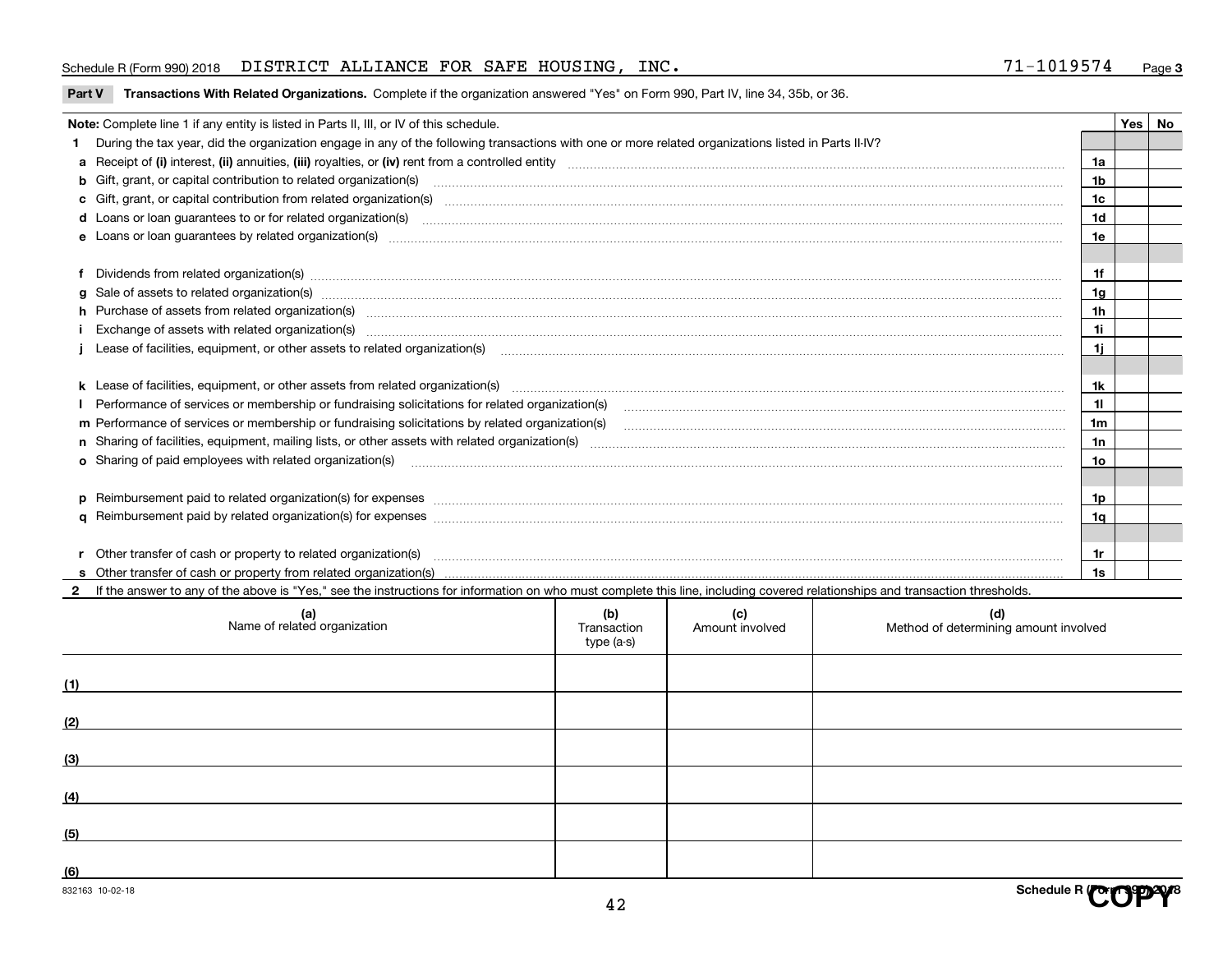### Schedule R (Form 990) 2018 Page DISTRICT ALLIANCE FOR SAFE HOUSING, INC. 71-1019574

# **4**

# **Part VI Unrelated Organizations Taxable as a Partnership.**  Complete if the organization answered "Yes" on Form 990, Part IV, line 37.

Provide the following information for each entity taxed as a partnership through which the organization conducted more than five percent of its activities (measured by total assets or gross revenue) that was not a related organization. See instructions regarding exclusion for certain investment partnerships.

| (a)<br>Name, address, and EIN<br>of entity | (b)<br>Primary activity | (c)<br>Legal domicile<br>(state or foreign<br>country) | (d)<br>Predominant income<br>(related, unrelated,<br>excluded from tax under<br>sections 512-514) | (e)<br>Are all<br>partners sec.<br>$\frac{501(c)(3)}{0rgs.?}$<br>Yes No | (f)<br>Share of<br>total<br>income | (g)<br>Share of<br>end-of-year<br>assets | $\sqrt{Y}$ es No | (h)<br>Dispropor-<br>tionate<br>allocations? | (i)<br>Code V-UBI<br>amount in box 20 managing<br>of Schedule K-1<br>(Form 1065)<br>$\overline{Yes}$ No | (i) | $(\mathsf{k})$ |
|--------------------------------------------|-------------------------|--------------------------------------------------------|---------------------------------------------------------------------------------------------------|-------------------------------------------------------------------------|------------------------------------|------------------------------------------|------------------|----------------------------------------------|---------------------------------------------------------------------------------------------------------|-----|----------------|
|                                            |                         |                                                        |                                                                                                   |                                                                         |                                    |                                          |                  |                                              |                                                                                                         |     |                |
|                                            |                         |                                                        |                                                                                                   |                                                                         |                                    |                                          |                  |                                              |                                                                                                         |     |                |
|                                            |                         |                                                        |                                                                                                   |                                                                         |                                    |                                          |                  |                                              |                                                                                                         |     |                |
|                                            |                         |                                                        |                                                                                                   |                                                                         |                                    |                                          |                  |                                              |                                                                                                         |     |                |
|                                            |                         |                                                        |                                                                                                   |                                                                         |                                    |                                          |                  |                                              |                                                                                                         |     |                |
|                                            |                         |                                                        |                                                                                                   |                                                                         |                                    |                                          |                  |                                              |                                                                                                         |     |                |
|                                            |                         |                                                        |                                                                                                   |                                                                         |                                    |                                          |                  |                                              |                                                                                                         |     |                |
|                                            |                         |                                                        |                                                                                                   |                                                                         |                                    |                                          |                  |                                              |                                                                                                         |     |                |

**Schedule R (Form 990) 2018**